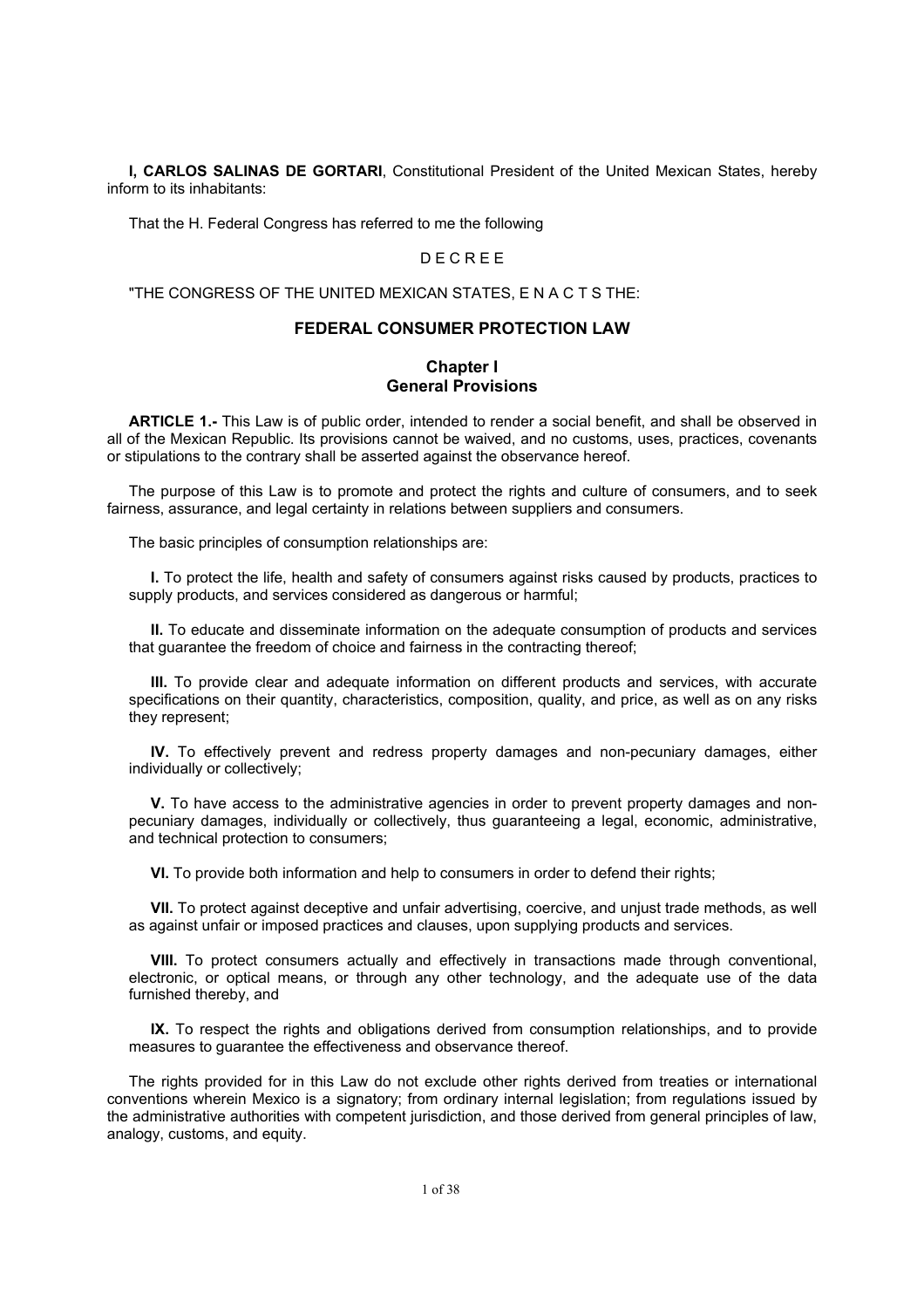**ARTICLE 2.-** For the purposes of this Law, the following shall mean:

**I.** Consumer: individual or legal entity that acquires, trades, or enjoys goods, products or services as the ultimate beneficiary. A consumer shall also be understood as the individual or legal entity that acquires, stores, uses, or consumes goods or services in order to incorporate them into processes of production, manufacture, marketing, or to render services to third parties, only in the cases set forth by Articles 99 and 117 of this Law.

With respect to legal entities that acquire goods or services to incorporate them into processes of production or to render services to third parties, they may only exercise the actions set out in the aforesaid provisions whenever they have been authorized to act as micro-businesses or micro-industry enterprises within the meaning of the Law to Foster Competitiveness of Micro, Small and Midsize Businesses *(Ley para el Desarrollo de la Competitividad de la Micro, Pequeña y Mediana Empresa)* and of the Federal Law to Promote Micro-Industry and Craft Activities *(Ley Federal para el Fomento de la Microindustria y la Actividad Artesanal)*, respectively, and pursuant to the requirements set forth in the Regulations hereto.

**II.** Supplier: individual or legal entity that customarily or periodically offers, distributes, sells, leases, or grants the use or enjoyment of goods, products, and services;

**III.** Ministry: the Ministry of Economy *(Secretaría de Economía)*, and

**IV.** Agency: the Consumer Protection Federal Agency (*Procuraduría Federal del Consumidor*).

**ARTICLE 3.-** In the absence of specific jurisdiction of a given government office or government office of the federal public administration, the Ministry of Economy *(Secretaría de Economía)* shall be entrusted to issue the Mexican Official Standards set forth by law, and the Agency shall be entrusted to surveil that the provisions of the selfsame law are duly observed, and to penalize its nonobservance.

**ARTICLE 4.-** The federal, state, and municipal authorities shall collaborate to apply and surveil the observance of this Law.

**ARTICLE 5.-** Services rendered by reason of a labor or contractual relationship; professional services which do not have a commercial nature, and services rendered by credit bureaus have been exempted from the provisions of this Law.

Likewise, services governed by financial laws rendered by Institutions and Organizations which supervision or surveillance has been entrusted to the National Banking and Securities Commission *(Comisión Nacional Bancaria y de Valores)*, the National Commission of Insurance and Bonds *(Comisión Nacional de Seguros y Fianzas)*, the National Pension Fund System *(Sistema de Ahorro para el Retiro)* or any regulating or supervisory office, or to an office of protection and defense subordinated to the Ministry of Finance and Public Credit *(Secretaría de Hacienda y Crédito Público)* have been excluded*.*

**ARTICLE 6.-** Both suppliers and consumers shall be bound to comply with the provisions of this Law. Entities of the federal, state and municipal public administration and entities of the government for the Federal District are bound to observe this Law, when acting in their capacity as suppliers or consumers.

**ARTICLE 7.-** Any supplier is bound to inform and respect the prices, fees, warranties, amounts, qualities, measurements, interests, charges, terms and conditions, time periods, dates, modalities, reservations, and other conditions which such supplier has offered, assumed, or agreed upon with the consumer regarding the delivery of a good or the rendering of a service, and under no circumstance can these goods or services be denied to any person.

**ARTICLE 7 BIS.-** The supplier is bound to exhibit in a prominent manner the total amount to be paid for the goods, products, or services such supplier offers to consumers.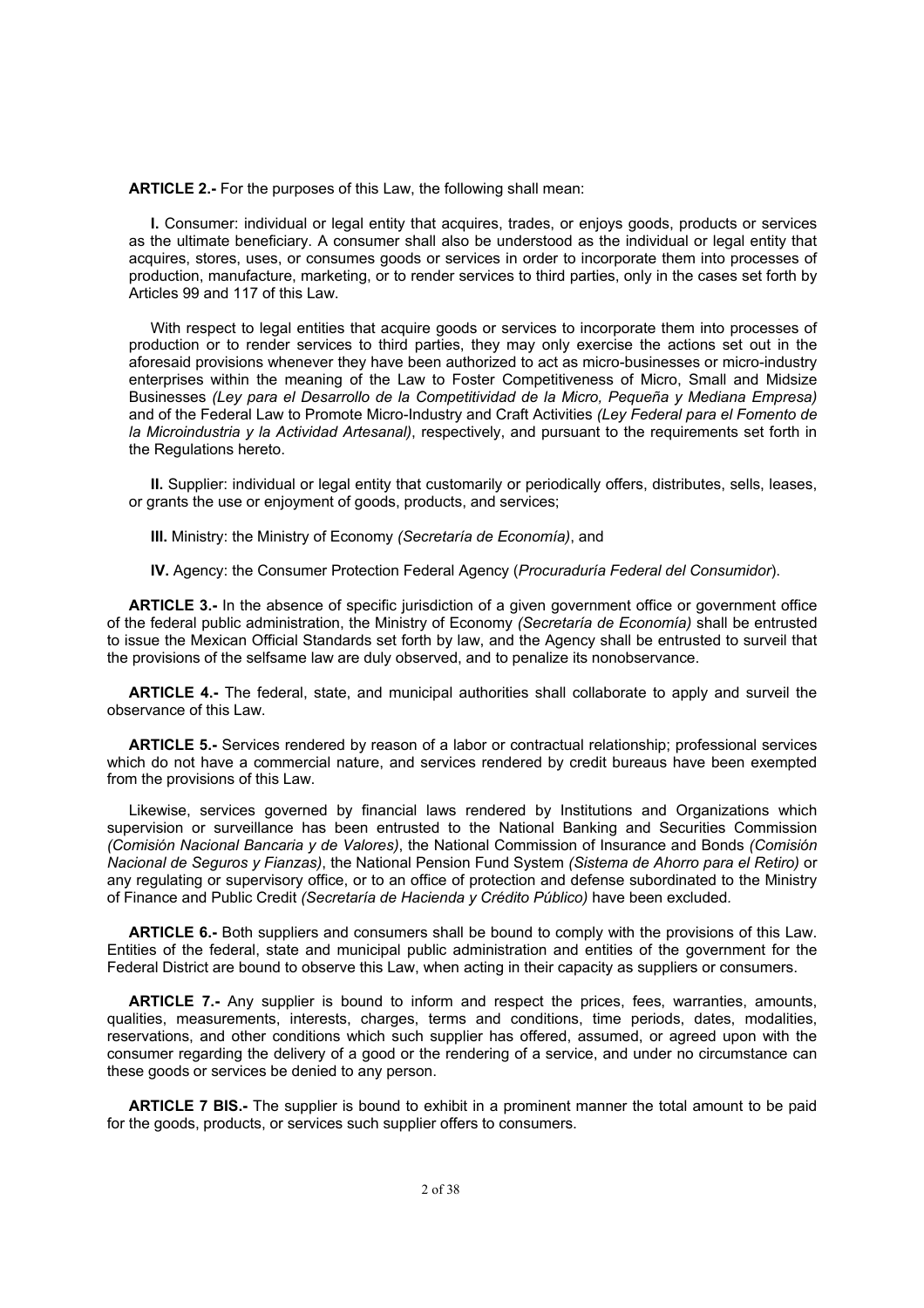**ARTICLE 8.-** The Agency shall verify that the maximum prices established under the Economic Competition Federal Law *(Ley Federal de Competencia Económica)* are respected, as well as the prices and fees that may be determined by the authorities with competent jurisdiction, as set forth in other provisions.

The suppliers are bound to respect the maximum price and the fees established under the preceding paragraph.

**ARTICLE 8 BIS.-** The Agency shall prepare information, guidance and education material for consumers, and shall agree with suppliers the disclosure of such material in the pertinent places or premises.

The Agency shall establish offices or systems to offer help and guidance to consumers in a manner proportional to the business volume, the number of commercial premises and business transactions, the season of the year, and pursuant to its programs and means, and the Agency shall be provided with all the means to do so.

**ARTICLE 9.-** The suppliers of goods or services shall incur in administrative liability due to acts of their own that infringe the rights of consumers, and due to acts of their collaborators, subordinates, and all kinds of security guards, police officers or staff assistants that render services to them, notwithstanding the personal liability incurred by the infringer.

**ARTICLE 10.-** Any supplier of goods or services shall be prohibited from carrying out actions that infringe the personal freedom, safety or integrity of consumers under pretext of a search or investigation. If a person is caught while the crime is being committed, the suppliers, their agents or employees shall limit themselves to put the alleged infringer at the disposal of the authorities with competent jurisdiction, on their own responsibility. The infringement to this provision shall be penalized in accordance to this Law, notwithstanding the redress of non-pecuniary damages and the indemnity of the damages caused in case the crime attributed is not proven.

The suppliers may not apply coercive and unjust trade methods or practices, nor unfair clauses or conditions, nor impose them in order to supply products or services. Likewise, they cannot render additional services other than the services originally contracted, and which were not expressly requested or accepted either in written or electronically by the consumer.

**ARTICLE 11.-** The consumer that, upon acquiring a good, delivers an amount as deposit for the container or packaging of such good shall be entitled to recover, upon its return, the total amount disbursed in reason thereof.

**ARTICLE 12.-** Without prejudice to the provisions of the tax legislation, the supplier is bound to deliver to the consumer the invoice, receipt, or voucher containing the specific data of the purchase made, service rendered or transaction carried out.

**ARTICLE 13.-** The Agency shall verify, through visits, information or documentation requirements, monitoring or any other means, the observance of this Law. For purposes of this provision, the suppliers, their representatives, or their employees are bound to allow the personnel authorized by the Agency to access the place or places subject-matter of the verification.

Authorities, suppliers, and consumers are bound to provide to the Agency, within a term not to exceed fifteen days, the information or documentation necessary, as required, to discharge its duties, as well as to substantiate the proceedings set forth in this Law, except when it is proven that the information requested is strictly for internal use or bears no relation to the proceeding in question. Said term may be extended only once.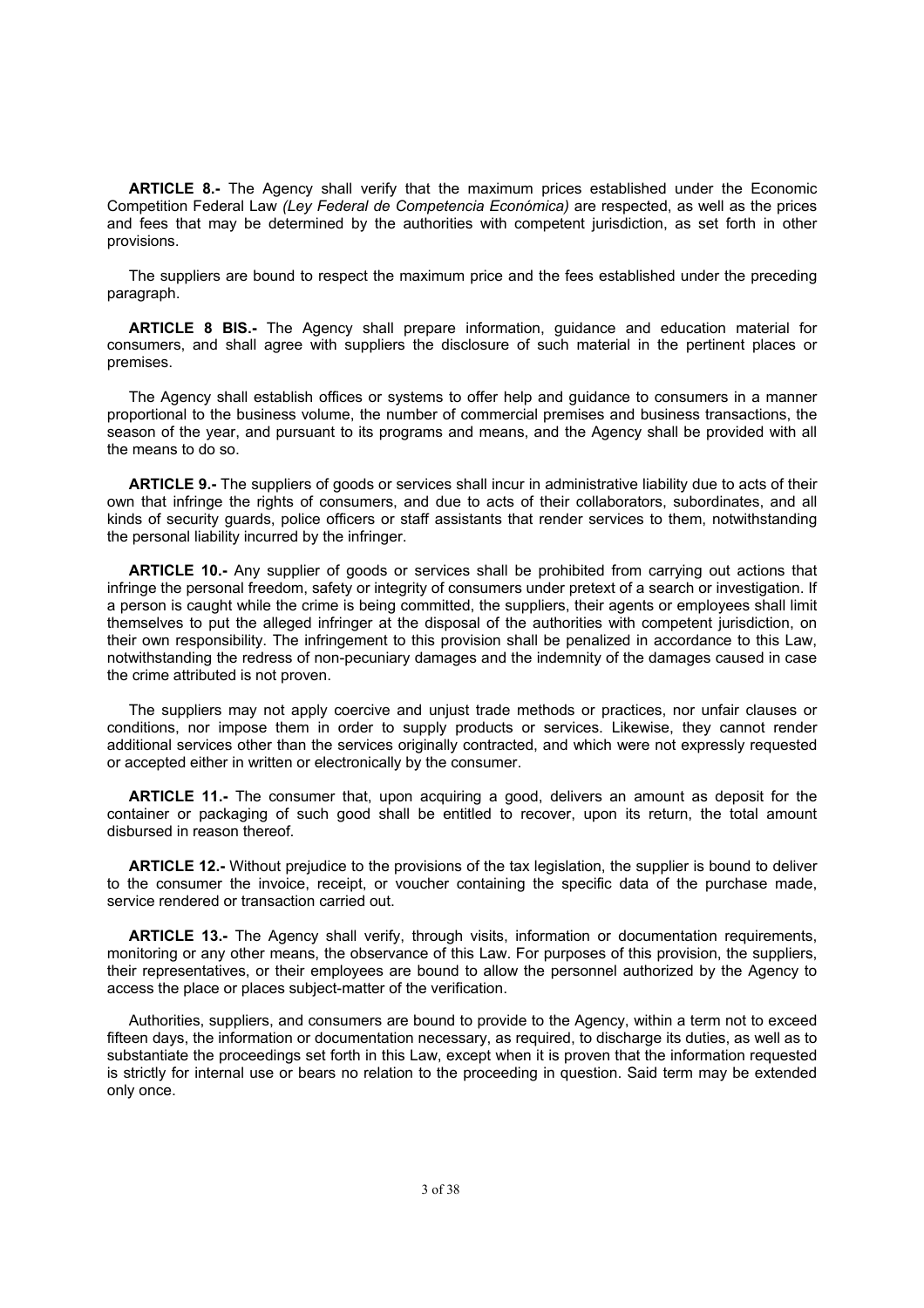**ARTICLE 14.-** The term for the rights and obligations set forth in this Law shall be subject to a oneyear statute of limitations, except for other terms provided for in this Law.

**ARTICLE 15.-** Whenever a collection is made charging directly a credit or debit account, or a similar account of the consumer, the charge shall not be made until the good has been delivered or the service has been rendered, except when the consumer has given express consent to carry them out later.

**ARTICLE 16.-** Suppliers and companies which use information on consumers for marketing or advertising purposes are bound to inform, free of charge, to any person that requests so, if said supplier or company keeps any information on such person. If such information exists, it shall be made available to such person or his representative upon request, as well as a report on which information has been shared with third parties, the identity of such third parties as well as the recommendations said supplier or company made. The answer to each request shall be given within thirty days following its submission. In case the information of a consumer is ambiguous or inaccurate, the consumer shall draw the attention of the supplier or the company to this regard, and the latter shall make the corrections that the consumer indicated with good reason and inform the corrections to the third parties to which such information has been delivered.

For purposes of this Law, marketing or advertising purposes shall be understood as the offering and promotion of goods, products or services to consumers.

**ARTICLE 17.-** Advertising materials sent to consumers shall contain the name, address, phone and, in absence thereof, the electronic address of the supplier, of the company, if any, that sends the advertising in the name of the supplier, and of the Agency.

The consumer may demand directly from specific suppliers and from companies that use information on consumers with marketing or advertising purposes, not to be bothered in his address, workplace, and electronic address or through any other means to be offered goods, products or services, as well as to send no advertising. Likewise, the consumer may demand at all times from suppliers and companies which use information on consumers with marketing or advertising purposes, not to assign or transfer his information to third parties, except when such assignment or transfer is determined by a judicial authority.

**ARTICLE 18.-** If applicable, the Agency may keep a public registry of consumers who do not wish that their information be used for marketing or advertising purposes. Consumers may inform the Agency either in written or via electronic mail their request to be registered in such registry, which shall be free of charge.

**ARTICLE 18 BIS.-** Suppliers and companies that use information on consumers with marketing or advertising purposes, and their clients are prohibited to use the information regarding consumers for purposes other than marketing or advertising purposes, and to send advertising to consumers that have expressly stated their volition not to receive it, or who are registered in the registry mentioned in the preceding article. The suppliers who are the purpose of the advertising shall be jointly responsible for handling the information of consumers when such advertising is sent through third parties.

## **Chapter II Authorities**

**ARTICLE 19.-** The Ministry shall establish a consumer protection policy, which constitutes one of the social and economic instruments of the State in order to favor and promote the interests and rights of consumers. The foregoing shall be made by adopting measures seeking the best operation of markets and the economic growth of the country.

The Ministry has been empowered to issue the Mexican Official Standards and Mexican Standards with respect to: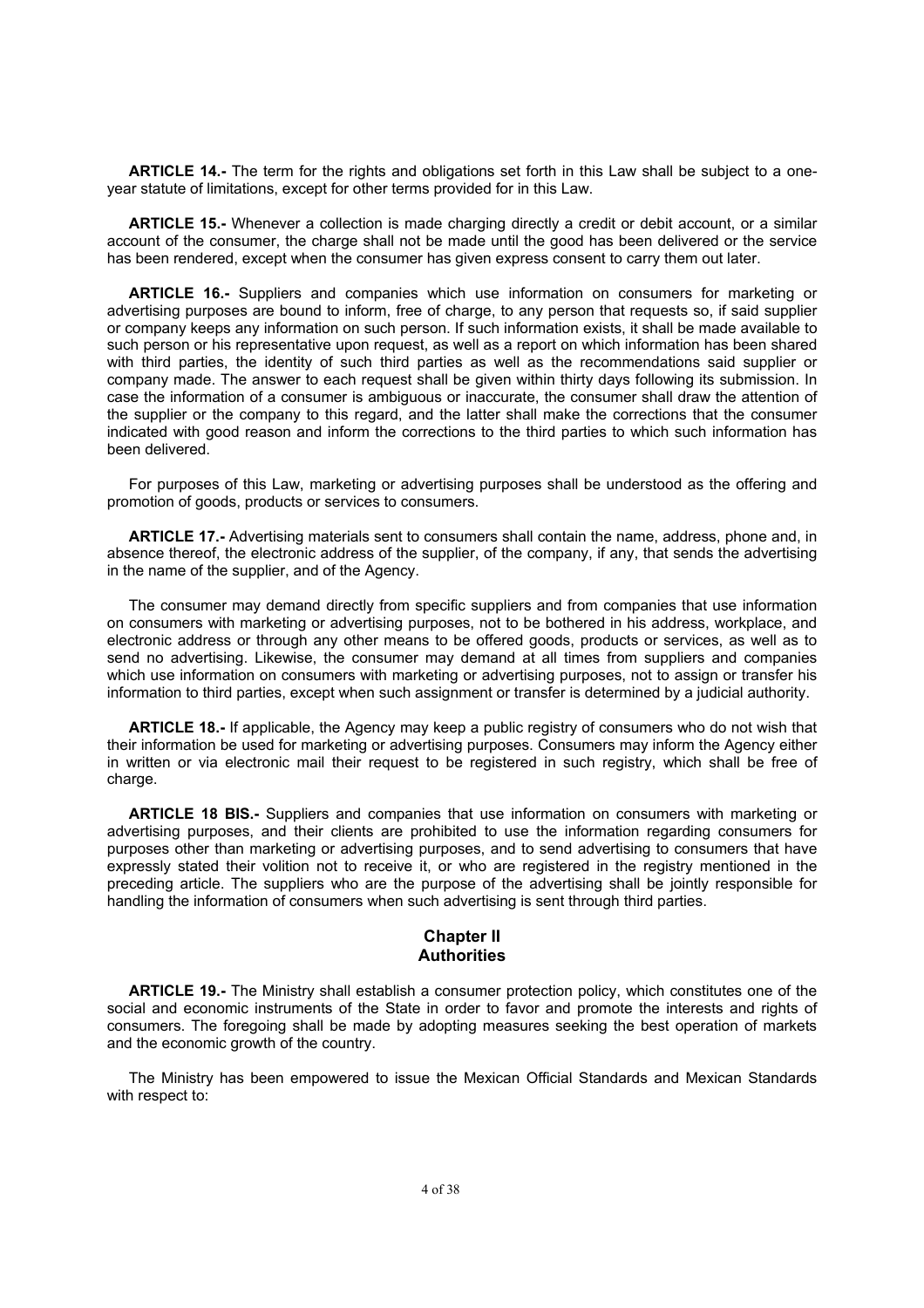**I.** Products that shall state the elements, substances or ingredients used in their manufacture or incorporated into them, as well as their properties, characteristics, expiration dates, net contents, and/or drained weight, as well as other pertinent data, in the containers, packaging, wrappers, labels or advertising, including the terms and conditions of the instructions and warnings to regularly use and preserve them;

**II.** The tolerance admitted regarding weight and contents of products offered in containers or packaging, as well as the tolerance regarding the distribution and handling of liquefied petroleum gas;

**III.** The manner and terms in which the mandatory information concerning the products indicated in the preceding subsections shall be incorporated into them;

**IV.** The information requirements to which the warranties of products and services shall be subject to, except when subject to the inspection or surveillance of another government office of the federal public administration, in which case said office shall exercise such authority;

**V.** The requirements to be met by the systems and practices to market goods;

**VI.** The products that shall observe special requirements to show the recommended retail price of the products, whichever they may be, in their containers, packaging or wrappers, or by means of signs posted in the place where they are sold, advertised or offered to the public, as well as the manner in which they shall be displayed;

**VII.** The terms and conditions to be met by model adhesion contracts requiring recordal according to this Law;

**VIII.** The characteristics of products, processes, methods, systems or industrial, commercial or services practices that require standardization, pursuant to other provisions; and

**IX.** Other presumptions set forth in this Law and other ordinances.

Whenever required, the Ministry shall issue the criteria and guidelines in order to construe the standards indicated in this provision.

**ARTICLE 20.-** The Consumer Protection Federal Agency is a decentralized government agency that provides social service, with a legal capacity and a patrimony of its own. The Agency is an administrative authority, and has been entrusted to promote and protect the rights and interests of consumers, by seeking fairness and legal certainty in the relationships between suppliers and consumers. The activities of the Agency shall be governed by the provisions of this Law, the regulations hereto, and in accordance with its charter.

**ARTICLE 21.-** The Agency shall seat in Mexico City, and it shall establish regional offices in all the federal states and in the Federal District. Federal courts shall have competent jurisdiction to settle all disputes where the agency may be a party.

**ARTICLE 22.-** The Agency shall be organized in a decentralized manner so as to dispatch the matters entrusted to it, and shall have central offices, regional offices, sub-regional offices, and other administrative bureaus as it may deem advisable, under the terms set forth in the regulations and in accordance with its charter.

**ARTICLE 23.-** The patrimony of the Agency shall be formed by:

**I.** Its assets;

**II.** Resources directly assigned to it in the Federal Expenditure Budget;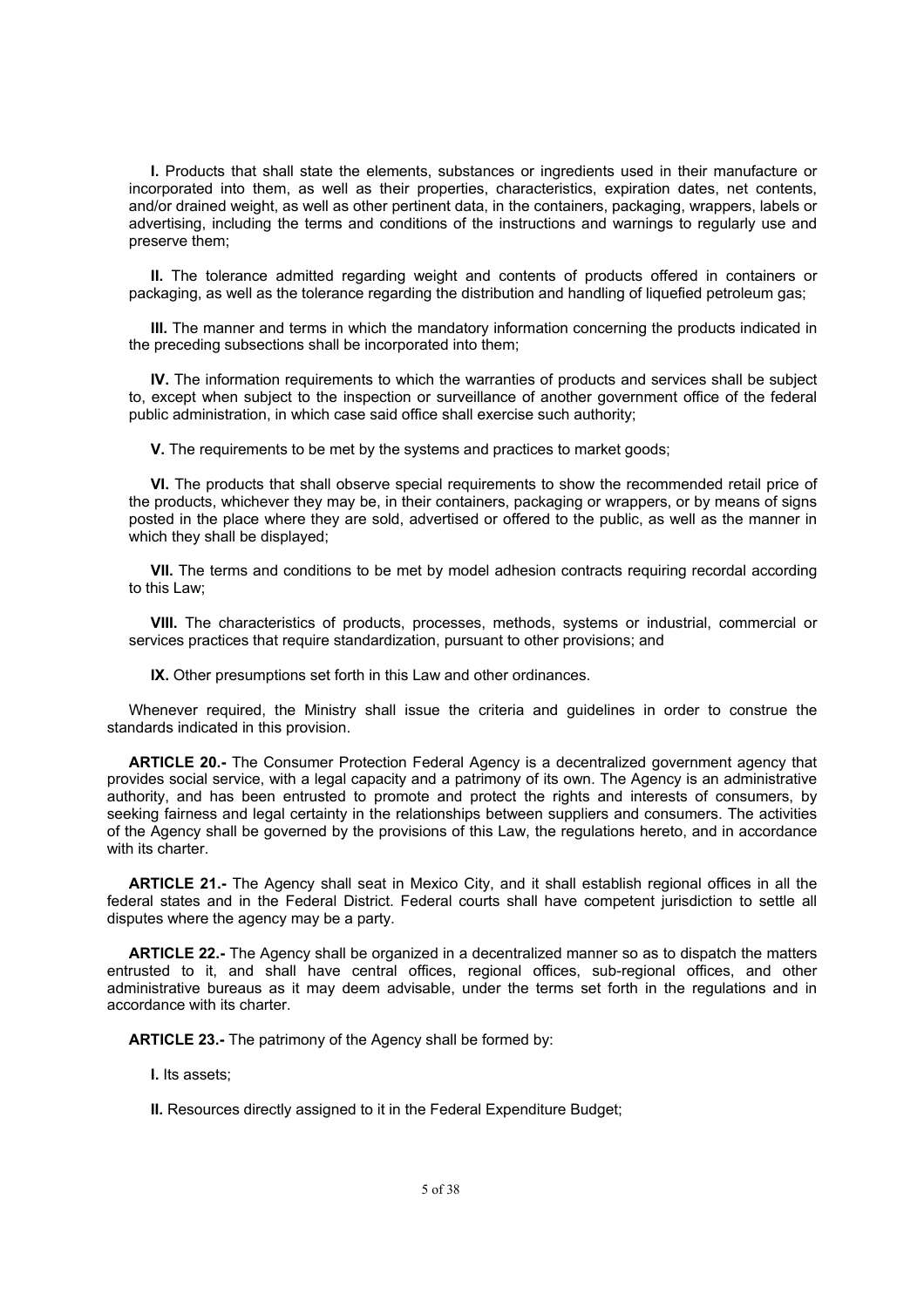**III.** Resources furnished by government offices and entities of the federal, state, municipal and public administration, and by the government of the Federal District;

**IV.** Income received from the services it may provide, under the terms set out by the law on the topic; and

**V.** Other assets it may acquire by means of any other legal title.

**ARTICLE 24.-** The Agency shall have the following authorities:

**I.** To promote and protect consumers' rights, as well as to implement the measures required to favor fairness and legal certainty in relationships between suppliers and consumers;

**II.** To secure and represent the interests of consumers by exercising the actions, remedies, processes or formalities required;

**III.** To represent consumers either individually or collectively, before jurisdictional and administrative authorities, and before suppliers.

**IV.** To gather, draft, process, and release objective information so that consumers may know better the goods and services offered in the market;

**V.** To prepare and carry out consumption educational programs, as well as outreaching and orientation programs regarding the subject-matter of this Law;

**VI.** To direct industry and commerce regarding the needs and problems of consumers;

**VII.** To carry out and support analyses, studies, and research in matters of consumer protection;

**VIII.** To promote and directly carry out, if applicable, educational and training programs related to the contents of this Law, and to provide advisory services to consumers and suppliers;

**IX.** To promote new or better systems and mechanisms so that consumers may have easy access to goods and services, under improved market conditions;

**IX bis.-** To promote, in collaboration with the Ministry, the preparation, release, and use of a code of ethics for suppliers incorporating the principles set forth in this Law regarding the transactions they carry out with consumers via electronic or optical means, or through any other technology;

**X.** To act as expert and advisor in matters of quality of goods and services, and to carry out studies related thereto;

**XI.** To execute covenants with suppliers and consumers, and with their organizations, in order to achieve the purposes of this Law;

**XII.** To execute cooperative covenants and agreements with federal, state and municipal authorities, and with the government of the Federal District and government-controlled entities, for the benefit of consumers; as well as inter-institutional agreements with other countries, pursuant to the relevant laws;

**XIII.** To surveil and verify that the provisions related to prices and fees fixed by or recorded with an authority with competent jurisdiction are observed, and to cooperate with other authorities legally empowered to inspect prices in order to achieve an efficient protection of the interests of consumers and, thereby, prevent duplicating duties;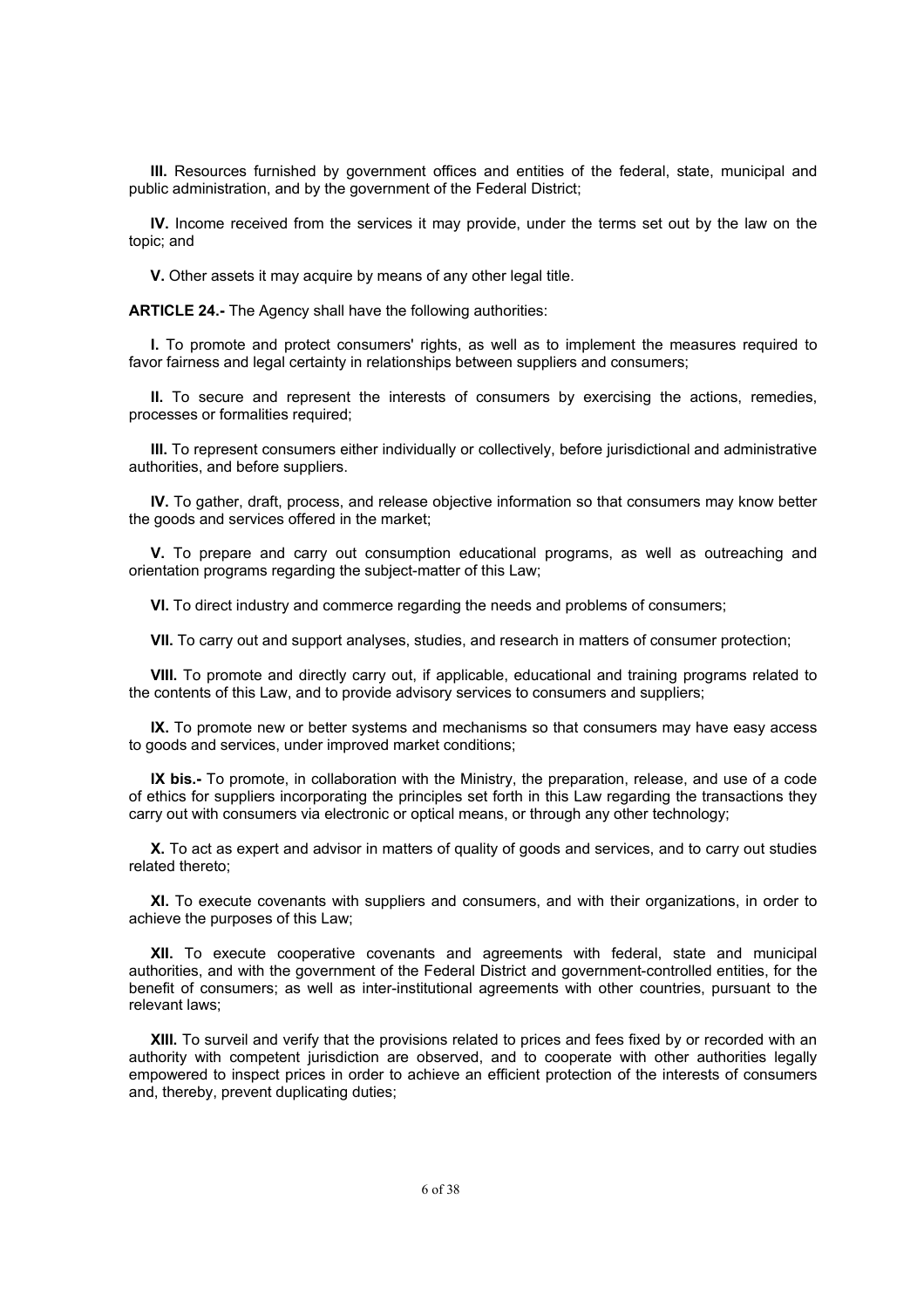**XIV.** To surveil and verify compliance with the provisions set forth in this Law and, within the scope of its jurisdiction, the observance of the Federal Law on Metrology and Standardization *(Ley Federal sobre Metrología y Normalización)*, as well as the Mexican Official Standards and other applicable provisions and, if applicable, to establish the criteria to verify their observance.

**XIV bis.** To verify that the scales, measurements, and measuring instruments used in trade, industrial or service transactions are adequate and, if applicable, make adjustments to the measuring instruments, under the provisions of the Federal Law on Metrology and Standardization;

**XV.** To record adhesion contracts that requires so whenever they meet the applicable set of internal rules and regulations, and to organize and keep a Public Registry of such adhesion contracts;

**XVI.** To promote the settlement of disputes between consumers and suppliers and, if applicable, to render rulings wherein the contractual obligations of the supplier are assessed, pursuant to the procedures set forth in this Law;

**XVII.** To file denunciations with the Public Prosecutor about the facts the Agency becomes aware of and that can constitute crimes and to file denunciations with the authorities with competent jurisdiction regarding acts that constitute administrative infringements affecting the interests of consumers;

**XVIII.** To promote and support the creation of consumers' organizations, providing them with training and advisory services, as well as to secure mechanisms for their self-management;

**XIX.** To apply penalties and other measures provided for in this Law, in the Federal Law on Metrology and Standardization, and in other applicable ordinances;

**XX.** To request from suppliers or authorities with competent jurisdiction to take the adequate measures in order to fight, deter, modify, or prevent all kinds of practices detrimental to the interests of consumers, and, when it may deem advisable, to publish such request;

**XXI.** To order that consumers are informed of actions or omissions of suppliers that adversely affect their interests or rights, as well as the manner in which suppliers shall refund or compensate them; and

**XXII.** Other authorities set forth in this Law and other ordinances.

**ARTICLE 25.-** The Agency, in order to discharge the duties attributed to it by law, may apply the following enforcement measures:

**I.** Warning;

**II.** Fine from \$159.72 up to \$15,972.37;

**III.** If the infringement continues, new fines may be imposed for every day that elapses and the pertinent order is not observed of up to \$6,388.95, and

**IV.** The assistance of police force.

**ARTICLE 25 BIS.-** Whenever the life, health, safety, or economy of a group of consumers is adversely affected or may be adversely affected, the Agency can apply the following provisional remedies:

**I.** Impoundment of containers, goods, product and transportations;

**II.** Seizure of goods or products pursuant to the provisions of Article 98 TER of this Law;

**III.** Suspension of marketing goods, products or services;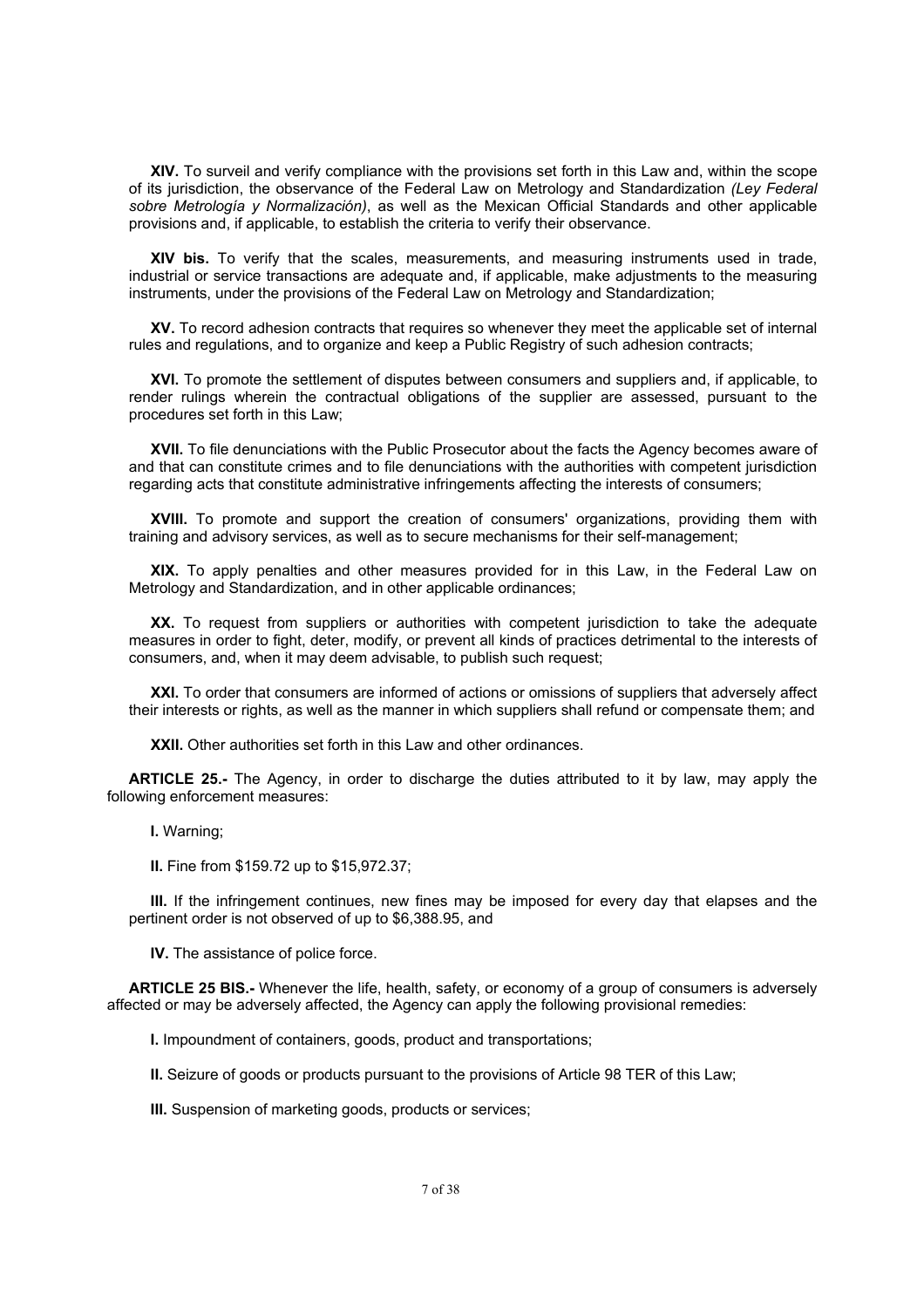#### **IV.** Placement of warning seals, and

**V.** Order to suspend the information or advertising as set forth in Article 35 of this Law.

The provisional remedies shall be ordered according to the criteria that the Agency may issue for such purposes and within the pertinent proceeding, under the provisions of Article 57 and other applicable provisions of the Federal Law on Metrology and Standardization, as well as when it notices that the economy of a group of consumers is harmed or may be harmed in the cases indicated by Article 128 TER, or when the provisions of this Law are violated through different unfair trade conducts or practices, such as: nonperformance of displayed prices or fees, conditioning the sale of goods or services, nonperformance of offers and promotions; discriminatory conducts, and deceptive advertising or information. With respect to the provisional remedy set forth in subsection IV of this provision, before placing the pertinent seal, the Agency shall impose the remedy indicated in Article 25, subsection I, of this Law. Such remedies shall be lifted once it is proven that the causes that gave rise to their impositions have ceased. If applicable, the Agency shall inform the imposition of the remedy or remedies indicated in this provision to other authorities with competent jurisdiction.

**ARTICLE 26.-** The Agency shall have plaintiff's standing to bring class actions with competent courts in representation of consumers, so that such courts may render, if applicable:

**I.** A judgment declaring that one or several persons have carried out a conduct that caused damages to consumers and, therefore, that the redress of damages by way of ancillary proceedings is legally admissible regarding the interested parties evidencing their capacity as aggrieved parties. If applicable, the indemnity of damages shall not be less than twenty percent of such damages, or

**II.** An order to prevent, suspend, or modify the performance of conducts that cause or may be expected to cause damages to consumers.

The Agency, in representation of aggrieved consumers, may exercise, by way of ancillary proceedings, the claim of pertinent damages, based upon the judgment rendered by the judicial authority.

The authorities conferred to the Agency by virtue of this article shall be exercised once their legal appropriateness has been analyzed, taking into consideration the seriousness, the number of claims or denunciations filed against the supplier, or the general harm that may be caused to the health or patrimony of consumers.

The Agency shall be exempted from submitting any bond with the judicial authorities in order to exercise the actions indicated in subsections I and II.

**ARTICLE 27.-** The Federal Consumer Attorney shall be vested with the following authorities:

**I.** To legally represent the Agency, as well as to grant authorities to its public servants to represent it in judicial, administrative, and labor matters or proceedings;

**II.** To appoint and remove personnel who work for the Agency, and prescribe their duties and compensations;

**III.** To create the offices required for the proper operation of the Agency, and to determine the jurisdiction of such offices, according its charter;

**IV.** To inform the Minister of Economy the affairs, which fall within the scope of the Agency;

**V.** To propose the preliminary draft of the budget of the Agency, and to authorize the utilization of the approved budget;

**VI.** To approve the programs of the entity;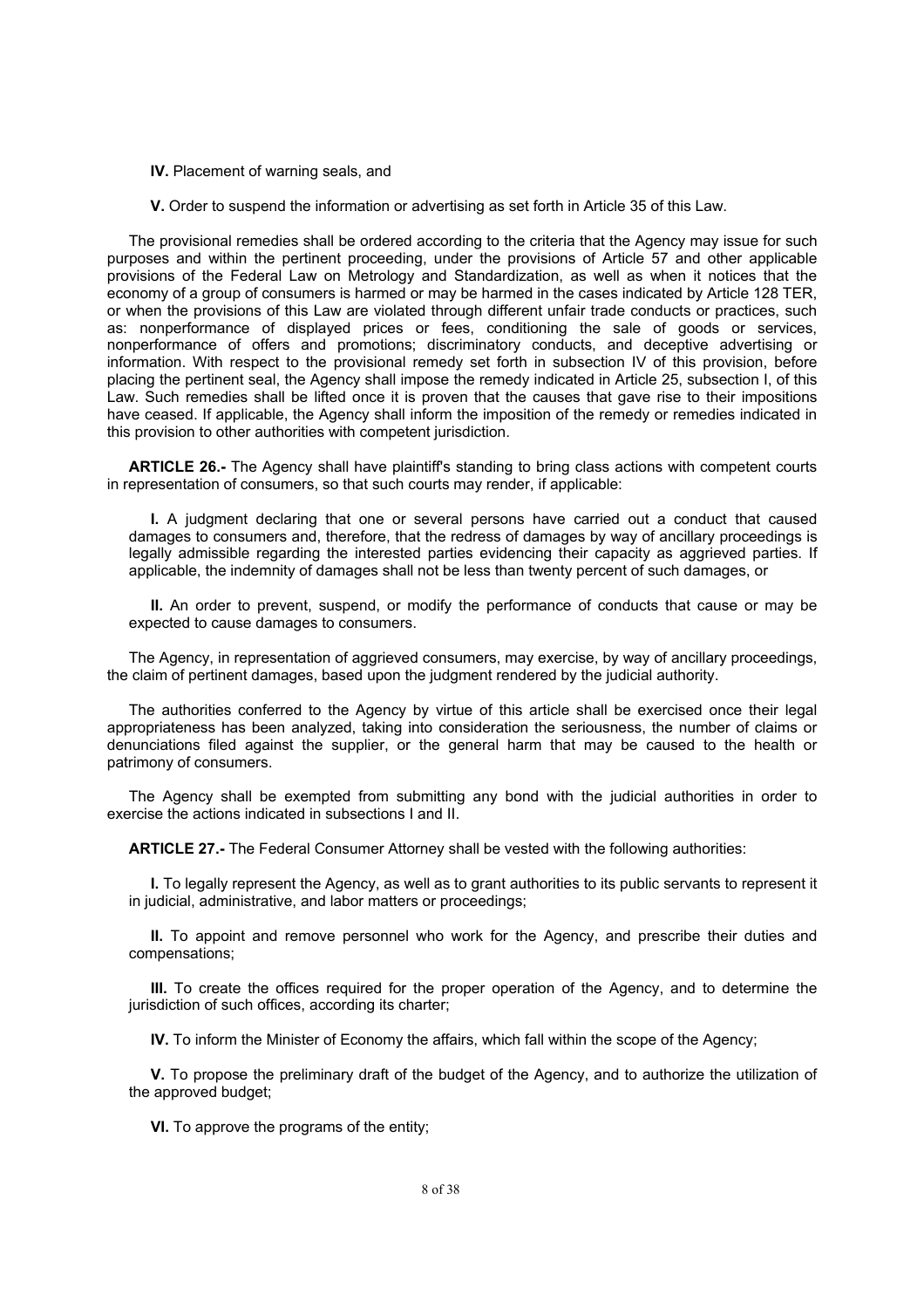**VII.** To establish the criteria to impose penalties according to law, as well as to annul, reduce, amend, or commute them whenever in its opinion fairness is preserved, observing at all times the provisions of Articles 132 and 134 of this ordinance;

**VIII.** To delegate powers of authority and other powers required or desirable upon subordinate public servants, without prejudice to exercising them directly. The pertinent resolutions shall be published in the Official Gazette of the Federation *(Diario Oficial de la Federación)*;

**IX.** To fix policies and issue rules for the organization and operation of the Agency;

**X.** To issue the charter of the Agency, once it has been approved by the Minister of Economy, and

**XI.** Other authorities conferred under this Law and other ordinances.

**ARTICLE 28.-** The Federal Consumer Attorney shall be appointed by the President of Mexico, shall be a Mexican citizen bearing a law degree, and shall be exceptionally qualified in professional public service or academic matters substantially related to the subject-matter of this Law.

**ARTICLE 29.-** The labor relationship between the Agency and its workers shall be governed by the Federal Law of Public Sector Employees *(Ley Federal de los Trabajadores al Servicio del Estado)*, which is a regulatory law of Section B) of Article 123 of the Federal Constitution. Executive employees are employees who shall perform managerial, investigative, surveillance, inspection and supervision functions, as well as other functions set forth in said law. Likewise, the employees assigned to the offices of high-ranking officers, the delegates, the assistant delegates and the employees who handle funds and valuables shall be considered executive employees.

**ARTICLE 30.-** The personnel of the Agency shall be enrolled into the system of the Law of the Social Security and Services Institute of Public Sector Employees *(Ley del Instituto de Seguridad y Servicios Sociales de los Trabajadores del Estado)*.

**ARTICLE 31.-** In order to prepare its working plans and programs, the Agency shall act in consultation with representatives of the public, social and private sectors, with national institutions of higher education, as well as with consumers' organizations. Likewise, it shall render advisory services to the Ministry in matters related to policies that protect consumers, and shall render opinions on the drafts of Mexican Official Standards, and on any other regulatory action that may affect the rights of consumers.

#### **Chapter III Information and Advertising**

**ARTICLE 32.-** Information and advertising regarding goods, products or services released through any mean or manner, shall be truthful, verifiable, and exempt of texts, dialogues, sounds, images, trademarks, designations of origin, and other descriptions that lead or may lead to mistake or confusion by being either deceptive or unfair.

For purposes of this Law, deceptive or unfair information or advertising shall be understood as that which makes reference to characteristics or information related to any good, product or service that, either truthfully or not, misleads or causes confusion due to the imprecise, false, exaggerated, biased, contrived, or tendentious manner in which it is presented.

Any information or advertising that compares products or services, either of the same trademark or of different trademarks, may not be misleading or unfair under the provisions of the preceding paragraph. The Agency may issue guidelines to verify such information or advertising, in order to prevent consumers to be misled or confused.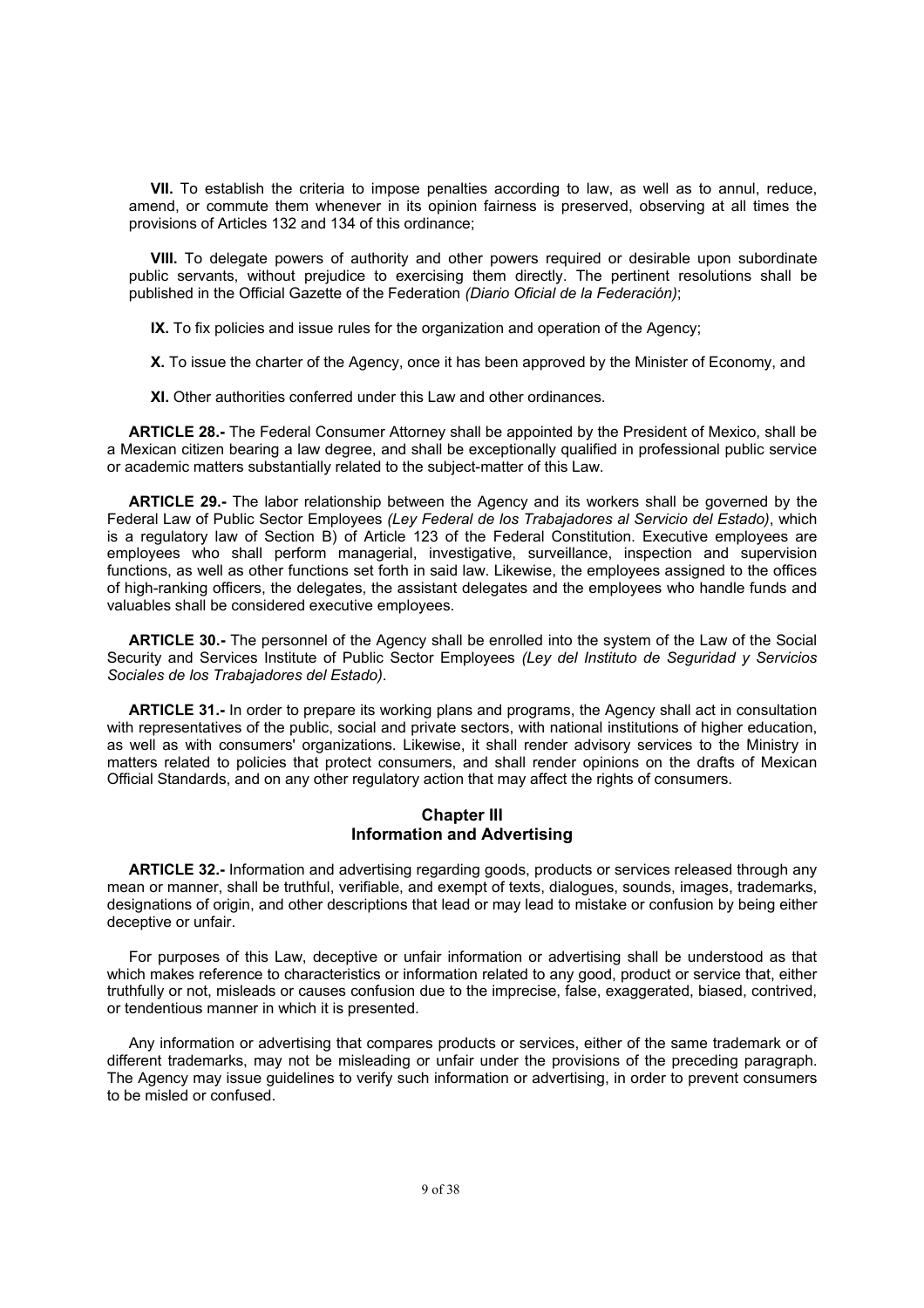**ARTICLE 33.-** The information regarding imported products shall indicate their place of origin and, if applicable, the places where such products can be repaired, as well as the instructions to use them and the pertinent warranties, under the provisions of this Law.

**ARTICLE 34.-** The data shown on products or their labels, containers and packaging, and the pertinent advertising, either of national manufacture or of foreign origin, shall be expressed in the Spanish language and its price in Mexican currency, in a readable and readily understandable manner according to the general system of measurement units, without prejudice to the fact that they may also be expressed in other language or measurement system.

**ARTICLE 35.-** Without prejudice to the participation that other legal provisions may assign to different government offices, the Agency may:

**I.** Order the supplier to suspend the information or advertising that violates the provisions of this Law and, if applicable, to order so to the media used to release it;

**II.** Order to correct the information or advertising that violates the provisions of this Law in the manner deemed as sufficient, and

**III.** Impose the pertinent penalties, under the terms of this Law.

For purposes of subsections II and III, the infringer shall be granted the constitutional right to a legal hearing set forth in Article 123 of this ordinance.

Whenever the Agency brings an administrative action related to the truthfulness of the information, it may order the supplier to indicate in the advertising or information released that its truthfulness has not been verified with the competent authorities.

**ARTICLE 36.-** Per request of the interested party and under the terms indicated in this Law, a penalty shall be imposed on any person who publishes any advertising in the press or in any other mass media that specifically and unquestionably addresses one or several consumers for the purpose of making effective a collection or the performance of a contract.

**ARTICLE 37.-** The lack of truthfulness in reports, instructions, data, and conditions promised or suggested, apart from the penalties that apply under this Law, shall oblige to perform whatever has been offered or, if not practicable, to refund the necessary expenses that the purchaser proves to have disbursed and, if applicable, to pay the refund or compensation set forth in Article 92 TER of this Law.

**ARTICLE 38.-** Legends that restrict or limit the use of the good or service shall be made evident in a clear and truthful manner, free of ambiguities.

**ARTICLE 39.-** When any of the products offered to the public has some deficiency, has been used or refurbished, such circumstances shall be warned to consumers in an accurate and clear manner, and shall be shown on the selfsame goods, packaging, bills or pertinent invoices.

**ARTICLE 40.-** The legends "warranted" and "warranty", or similar ones may only be used when an explanation of the warranty, and the manner in which consumers may make it effective are expressly included.

**ARTICLE 41.-** With respect to products or services that under the applicable provisions are considered to represent a potential danger for consumers or are harmful for the environment, or when its dangerous nature is foreseeable, the supplier shall include instructions to warn of such harmful characteristics by clearly explaining the recommended use or application, as well as the potential effects of its use or application outside the recommended guidelines. The supplier shall be accountable for damages that a violation to this provision may cause to consumers, without prejudice to the provisions of Article 92 TER of this Law.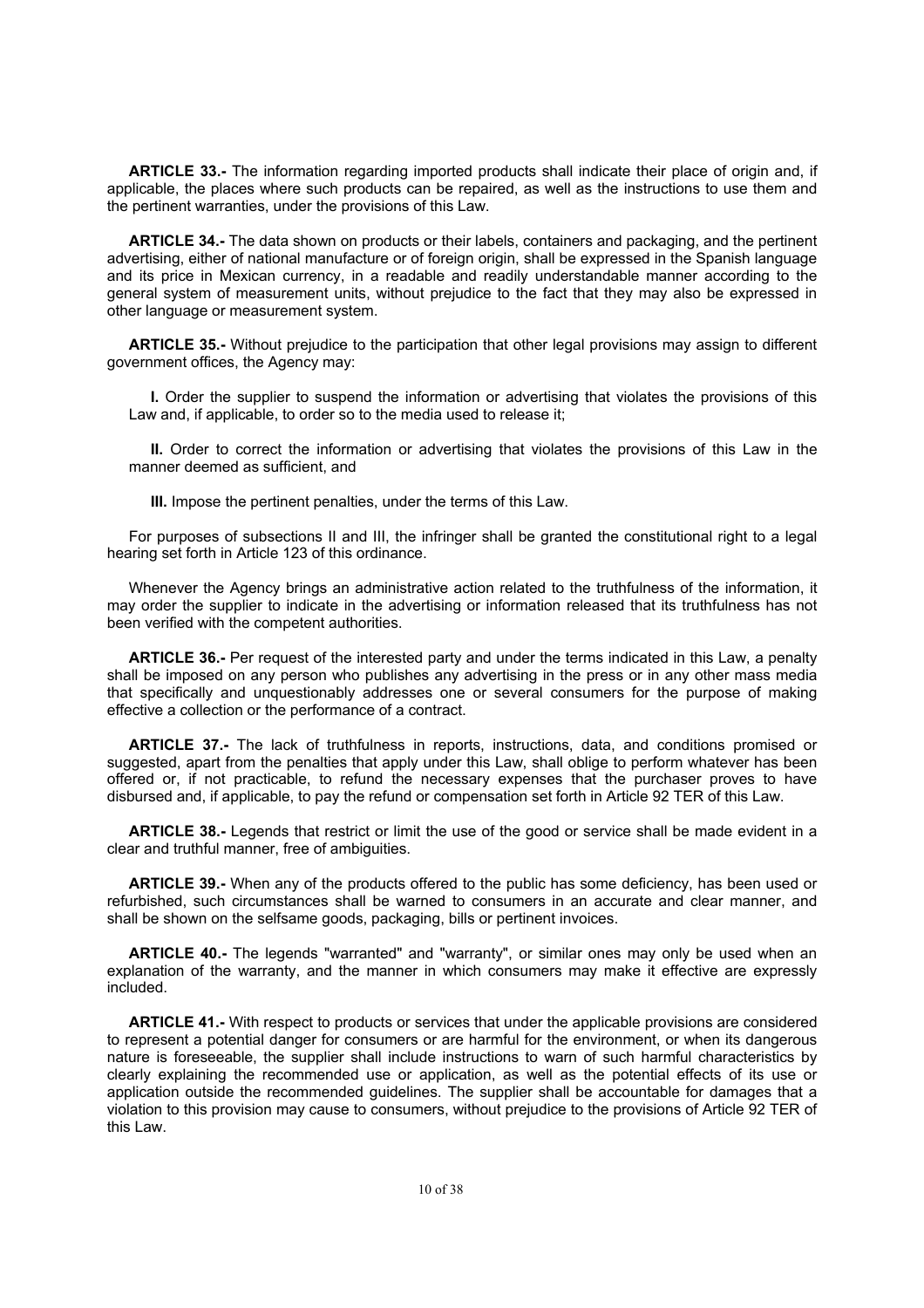**ARTICLE 42.-** The supplier is bound to deliver the good or render the service according to the terms and conditions either offered or implicit in the advertising or information released, unless there is a covenant or consent in written by the consumer to the contrary.

**ARTICLE 43.-** Except for a judicial order or a legal provision that demands the observance of any requirement, the supplier or their assistants can not deny to consumers the sale, acquisition, lease or supply of goods in stock or available services. Also, a sale, acquisition, or lease shall not be conditioned upon the acquisition or lease of another product, nor upon the rendering of a service. The stock of products or availability of services is expected when they are advertised as available.

With respect to services, suppliers that offer different plans and modalities of marketing shall inform consumers of the characteristics, conditions, and total cost of each one of them. In case they adopt only one specific marketing plan of services, such as packages or all-inclusive systems, the suppliers shall inform the consumers in due course and in their advertising, the items included in such plans, and the fact that no other plans are available.

With respect to contracts to be performed over a given period of time, the supplier may carry out a credit investigation to insure that the consumer is able to perform it. Likewise, it shall not be deemed that this provision has been violated when there are more prospective customers than the number of goods or services available.

**ARTICLE 44.-** The Agency may make specific reference to products, trademarks, services or companies as result of its ongoing technical and objective investigations, in order to guide and protect the interest of consumers, as well as to publish said results from time to time for disclosure.

The results of investigations, surveys and monitoring published by the Agency may not be used by the companies or suppliers with advertising or commercial purposes.

**ARTICLE 45.-** Covenants, codes of conduct, or any other form of collusion between suppliers, publicists or any group of persons is prohibited whenever they restrict the information that can be furnished to consumers.

## **Chapter IV Promotions and Offers**

**ARTICLE 46.-** For purposes of this Law, promotions are defined as trade practices wherein goods or services are offered to the public as follows:

**I.** With the motivation of providing, in addition to the acquired good or service, a similar or different good or service, free of charge, at a reduced price, or for one single price;

**II.** Having additional contents to the regular presentation of the product, free of charge or at a reduced price;

**III.** Showing figures or legends printed on lids, labels or containers, or included inside them, different to those that are to be used in mandatory manner; and

**IV.** Goods or services offering the motivation of taking part in draws, contests or similar events.

Any "offer", "sale", "discount", "markdown" or any expression with similar import shall be understood as offering to the public products or services of the same quality at reduced price or at a price lower than the regular prices at said commercial premises.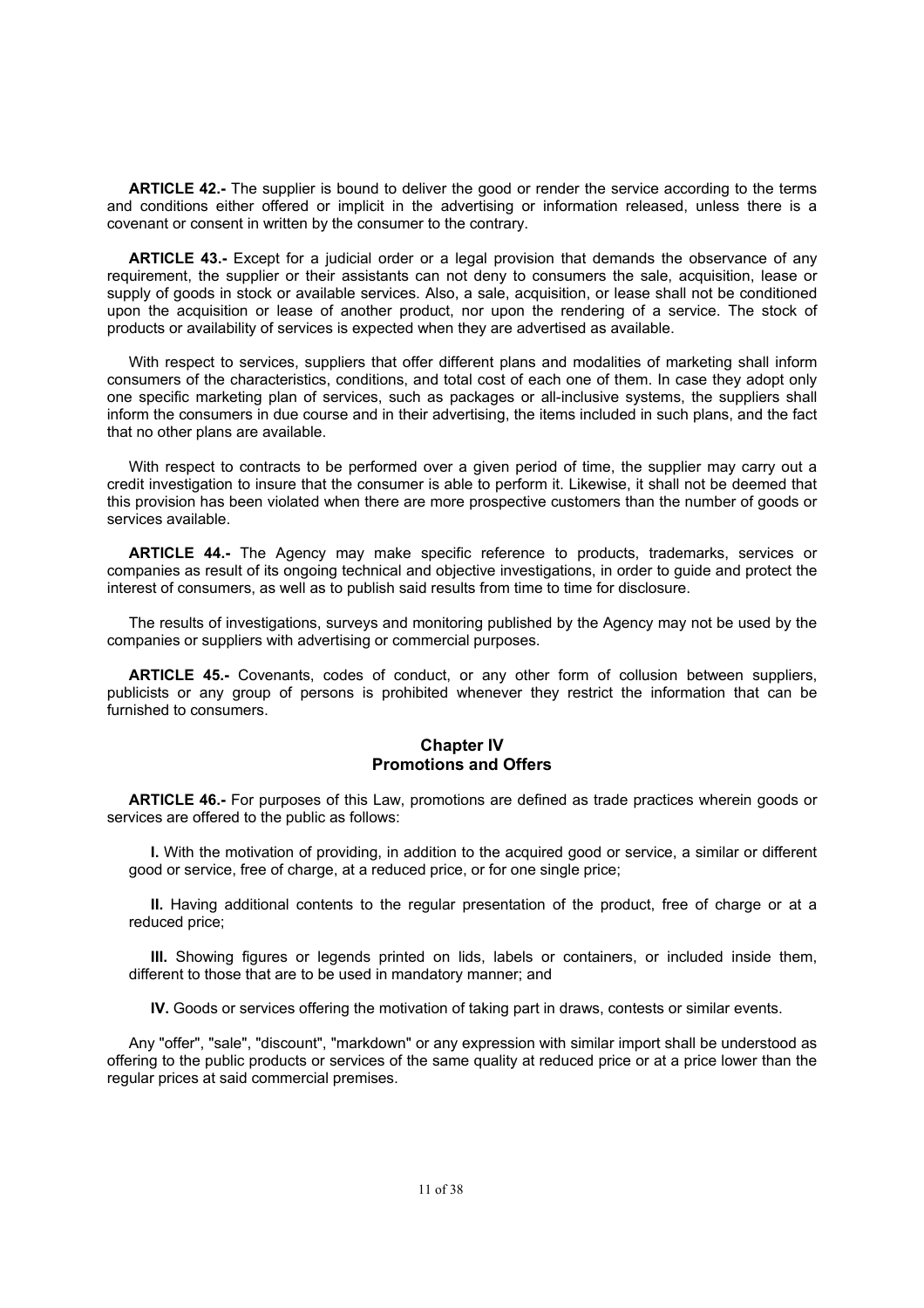**ARTICLE 47.-** No authorization or notice shall be required to make promotions, except when the Mexican Official Standards provide so, in cases when the interests of consumers are harmed or may be harmed.

No restrictions may be imposed upon trade activities apart from the ones set forth in this Law, nor to favor specifically promotions or offers of certain suppliers.

**ARTICLE 48.-** The following rules shall be observed in promotions and offers:

**I.** The conditions, as well as the period of time of the services or volume of the goods offered, shall be indicated in the pertinent advertising; said volume shall be evidenced at the request of the authority. If a period of time or volume is not set therefor, it shall be expected that they are unlimited, until it is made known to the public the revocation of the promotion or offer in a sufficient manner and through the same media, and

**II.** Any consumer that meets the relevant requirements shall be entitled to acquire, during the period of time previously set therefor or as long as they are made available, the goods or services in question.

**ARTICLE 49.-** Promotions that advertise a monetary value for the good, product or service evidently higher that the value regularly available in the marketplace shall be prohibited.

**ARTICLE 50.-** If the author of the promotion or offer does not honor such offer, the consumer may chose to demand compliance thereof, accept other similar good or service, or rescind the contract and, in any case, the consumer shall be entitled to be paid the monetary difference between the promotional price offered and its regular price, without prejudice to the refund or compensation indicated in Article 92 TER of this Law.

## **Chapter V Door-to-door, Non-immediate or Indirect Selling**

**ARTICLE 51.-** A door-to-door, non-immediate or indirect sale shall be understood as the sale offered or carried out outside the facilities or commercial premises of the supplier, including the lease of personal property and the rendering of services. The provisions of this chapter shall not apply to the purchase and sale of perishable goods received by the consumer and paid in cash.

**ARTICLE 52.-** The sales indicated in this chapter shall be reduced to writing, and shall contain:

**I.** The name and address of the supplier, the identification of the transaction, and the goods and services in question; and

**II.** The guarantees and requirements set forth in this Law.

The supplier is bound to deliver to the consumer copy of the relevant document.

**ARTICLE 53.-** Suppliers making the sales indicated in this chapter through means that make unpractical the delivery of the above-mentioned document, i.e. by phone, television, mail or courier sales, or any other sales where there is no direct communication with the consumer, shall:

**I.** Ascertain that the delivery of the good or service is made in fact at the domicile of the consumer, or that the consumer has been identified in full;

**II.** Allow the consumer to make claims and returns through a means similar to that used to make the sale;

**III.** Cover the costs to transport and ship the merchandise in case of returns or repairs covered by the warranty, unless otherwise agreed; and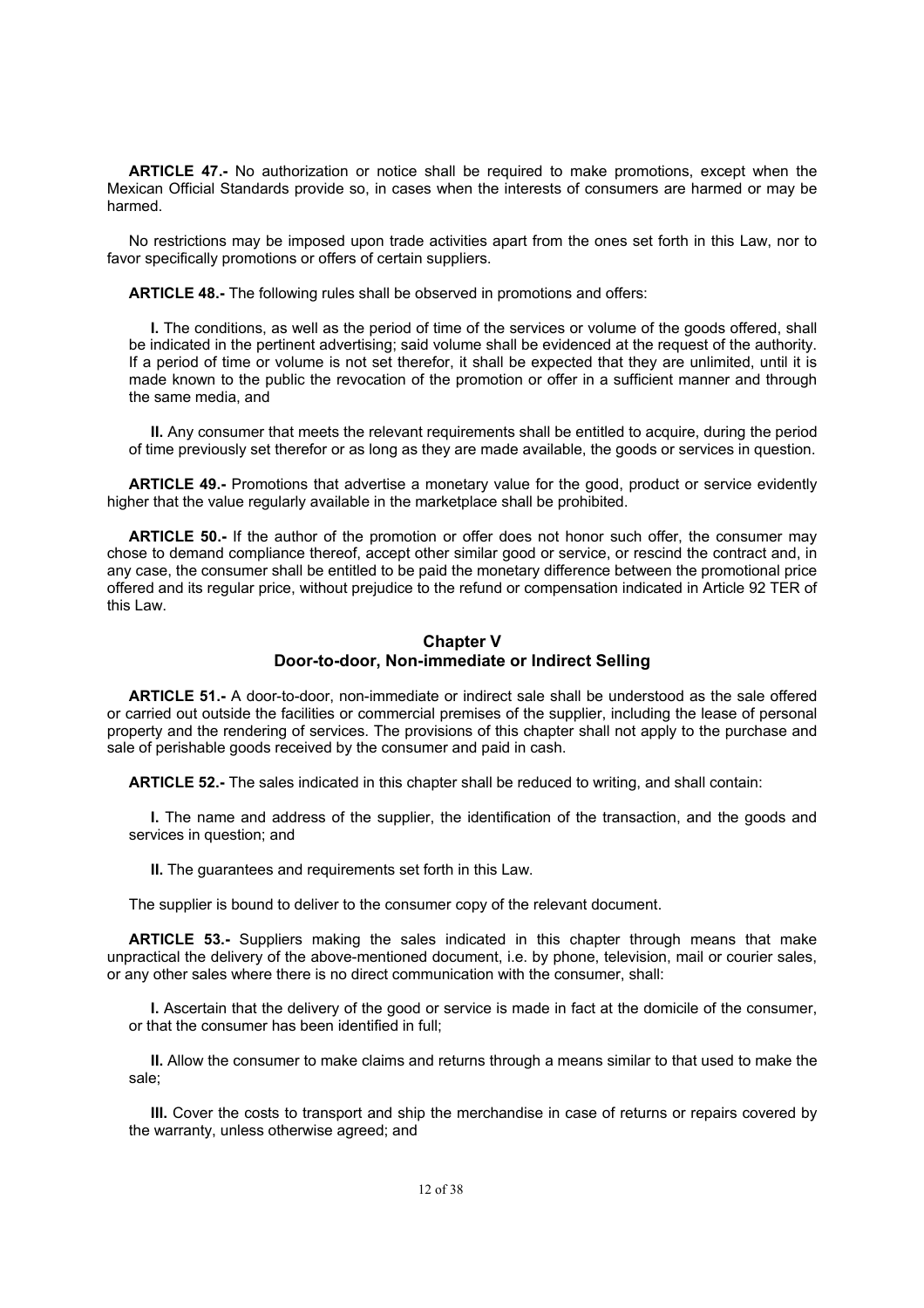**IV.** Previously inform the consumer of the price, approximate date of delivery, insurance and freight costs and, if applicable, the trademark covering the good or service.

**ARTICLE 54.-** When the collection or charge for a good or service is made automatically in the phone bill, or in a credit account or other receipt or account kept for the consumer, the supplier and the collecting agent shall warn of the above to the consumer in a clear manner, either in its advertising, in the sales channel or in the receipt. The same shall apply to cases when the purchase involves the payment of a long-distance call or costs of delivery to be paid by the consumer.

**ARTICLE 55.-** Suppliers shall keep records and inform the consumer everything required so that the consumer can identify the individual transaction, and the suppliers shall ascertain the identity of the consumer.

**ARTICLE 56.-** The contract shall be perfected five business days from the delivery of the good sold or the signing of the contract, whichever comes later. During such term, the consumer shall be entitled to revoke his consent, without any liability whatsoever. The revocation shall be made by giving notice or by delivering the good sold in person, through registered mail or through other means to serve such notice in a legally unquestionable manner. The revocation made pursuant this article shall render the transaction null and void, and the supplier shall reimburse the price paid to the consumer. In this case, the freight and insurance costs shall be borne by the consumer. With respect to services, the above shall not apply if the date when the service is rendered is within ten business days or less from the date of the purchase order.

## **Chapter VI Services**

**ARTICLE 57.-** Every commercial premises where services are rendered shall show the fees of the main services offered in clearly readable characters, and in a place where they can be easily seen. In any case, the fees of other services shall be made easily available to the public.

**ARTICLE 58.-** A supplier of goods, products or services shall not deny nor condition the same upon the consumer due to reasons of gender, nationality, ethnicity, sexual orientation or religious preference, or any other peculiarity.

Suppliers of goods and services that offer them to the public in general may not establish any preference or discrimination whatsoever regarding any prospective consumers of the service, such as to chose the clients, conditioning the consumption, reserve the right of admission, exclusion of people with disabilities and similar practices, except for causes that affect the safety or peace of the premises, of their clients or of disabled persons, or grounded on express provisions of other legal ordinances. In no case may said suppliers apply nor collect fees higher than the ones authorized or registered for customers in general, nor offer or apply discounts in a biased or discriminatory manner. They can neither apply nor collect extraordinary or compensatory fees to disabled persons by reason of the medical, orthopedic, technological, educational or sporting implements required for their personal use, including guide dogs in the case of blind persons.

Suppliers are bound to provide all arrangements or have the essential devices so that disabled people may use the goods and services they offer. Said arrangements and devices may not be less than those set forth in the applicable legal provisions or official standards, nor can the supplier establish conditions or limitations that diminish the rights legally vested upon a disabled person as a consumer.

**ARTICLE 59.-** Before a service is rendered, the supplier shall give an estimate in written. In case of repairs, the estimate shall describe the characteristics of the service, the costs of spare parts and labor, as well as its duration, notwithstanding the stipulation of variation mechanisms for specific items since their quoting is beyond the supplier's control.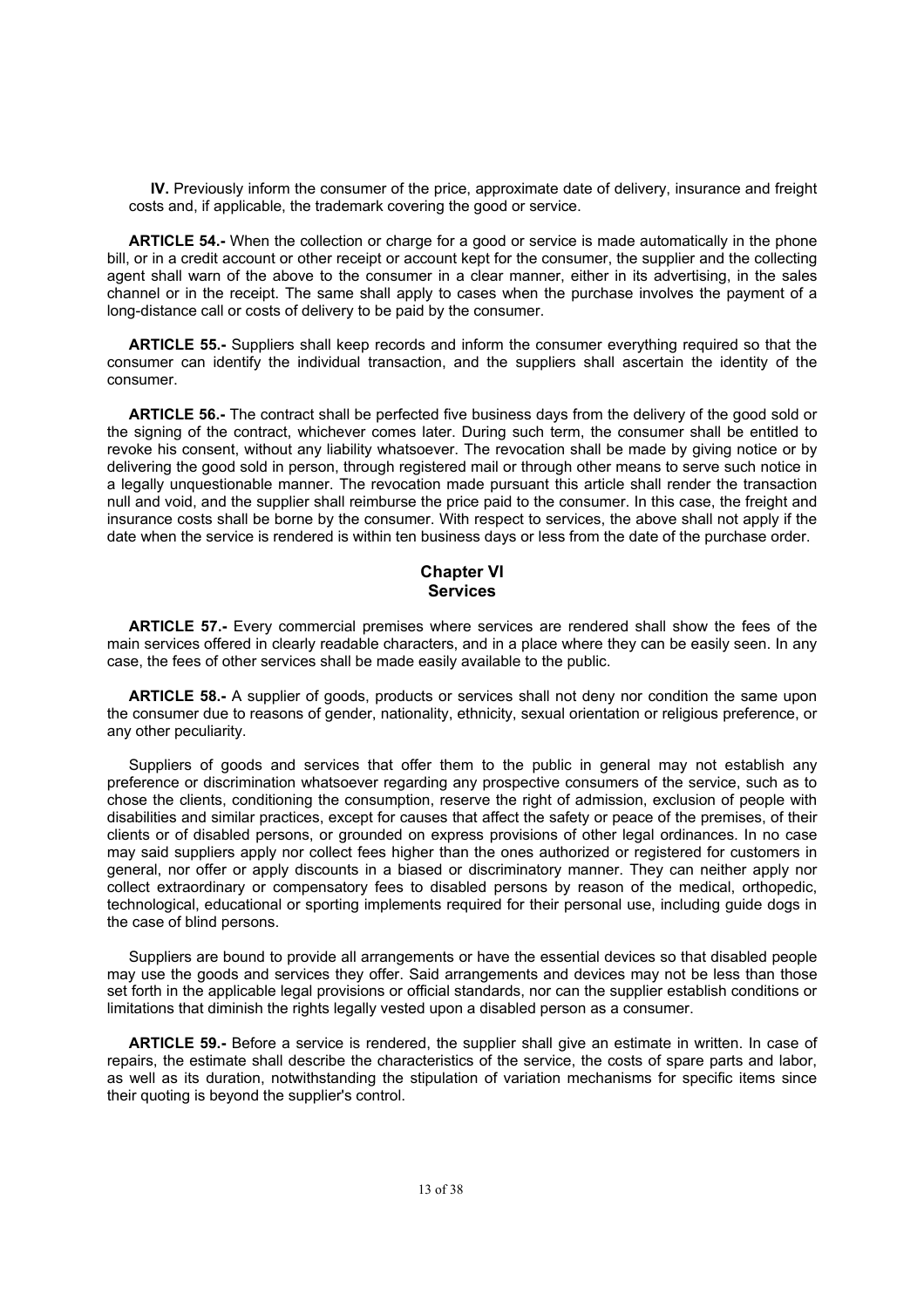**ARTICLE 60.-** Persons engaged in the repair of all kinds of products shall use new spare parts and adequate for the product in question, except when the prospective customer expressly authorizes the use of other ones. Whenever spare parts are subject to standards which performance is mandatory, the use of spare parts that do not satisfy such requirements shall entitle the consumer to demand the necessary expenses said consumer proves to have disbursed and, if applicable, the refund indicated in Article 92 TER of this Law.

**ARTICLE 61.-** Suppliers of maintenance or repair services shall refund consumers, under Article 92 TER if, due to a deficiency in the service, the good is lost or if it experiences such a damage that renders it inappropriate for a particular purpose, in whole or in part.

**ARTICLE 62.-** Suppliers of services shall be bound to issue invoices or vouchers for the works made, indicating the spare parts and materials used; their price and labor; if applicable, the warranty granted, and other requirements set forth in this Law.

**ARTICLE 63.-** Marketing systems that consist in the incorporation of groups of consumers that contribute sums of money from time to time to be managed by a third party may only operate in order to acquire certain or determinable goods, either new personal property or real property to be used for dwelling or commercial purposes under the terms of the relevant regulations, and can only be put into practice with the prior authorization from the Ministry.

If applicable, the Ministry may authorize these marketing systems for purposes of constructing, remodeling and extending real property, whenever it is proven that the market conditions warrant so, and the rights and interests of consumers are guaranteed. With respect to this authorization, constructive assent shall not operate.

The term to operate such marketing systems may not exceed five years with respect to personal property, and fifteen years for real property.

The Ministry shall authorize the aforesaid marketing systems to operate when the following requirements have been satisfied, which in all cases shall be nontransferable:

**I.** That the applicant is a Mexican legal entity, incorporated as a business corporation under the applicable law, and which sole corporate purpose is to operate and manage the marketing systems indicated in this article; as well as the activities required for their due performance;

**II.** That the applicant evidences its administrative capacity, apart from the economic, financial and operating viability of the system, under the terms of the criteria set out by the Ministry;

**III.** That the adhesion contracts the applicant intends to use contain provisions that safeguard the rights of consumers, under the terms of this Law and the relevant regulations.

**IV.** That the applicant submits with the Ministry a general operation plan for the system, and a draft of the manual detailing the procedures to operate the system, so that the Ministry has enough elements to grant, if applicable, such authorization.

**V.** That the applicant submits mechanisms to comply with its obligations as manager of the system regarding the operation of each group, under the terms set forth in the regulations, and

**VI.** Other requirements set forth in the regulations.

Once the applicant has obtained the authorization indicated in this provision, and prior to operating the marketing system or systems in question, it shall apply for the registration of the pertinent adhesion contract or contracts with the Consumer Protection Federal Agency.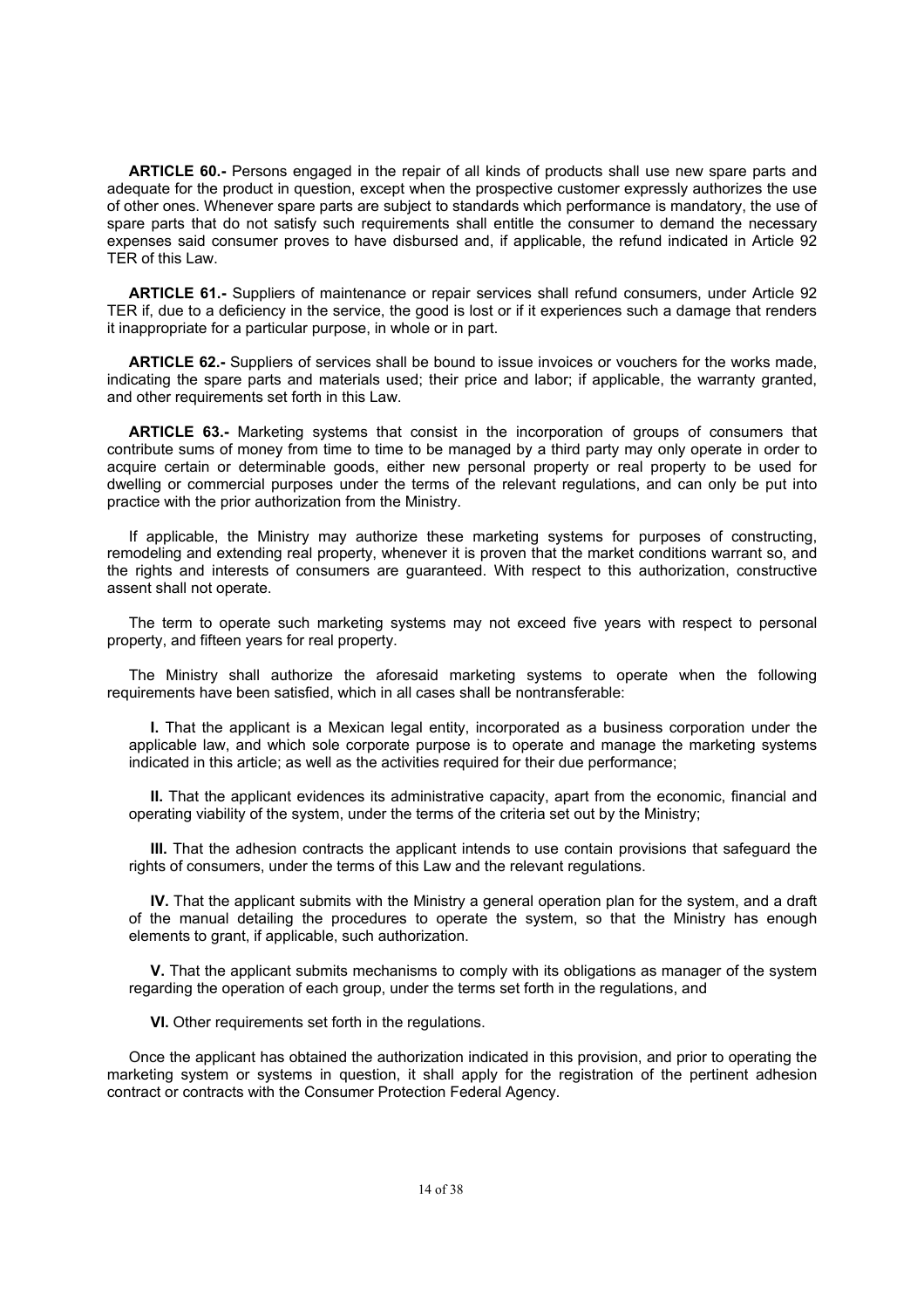The regulations shall detail and specify aspects such as the characteristics of the goods and services that can be subject-matter of the aforesaid marketing systems; the minimum contents of adhesion contracts; characteristics, incorporation and, if applicable, authorization and liquidation of groups of consumers; terms to operate the systems; fixing of contributions and types of fees and accounts; awards and allocations; administrative expenses, costs, contractual penalties, returns and interest that consumers shall pay; management of resources by the aforesaid suppliers; rescission and cancellation of contracts; establishment of guarantees, insurance and collection; reviews or supervision of the operation of the abovementioned systems by third professional parties or external auditors; characteristics of the information that suppliers shall furnish to consumers, to authorities with competent jurisdiction and external auditors; and criteria on the advertising addressed to consumers.

**ARTICLE 63 BIS.-** In the operation of the marketing systems indicated in the preceding article, it is prohibited to market goods which are not certain or determinable; the incorporation of groups which adhesion contracts do not expire on the same date, considering that the date when the group in question is liquidated shall be the date of expiration; the incorporation of groups to market different goods or goods that have a different purpose; the transfer of resources or financing of any type, either from one group of consumers to another group or to third parties; to combine groups of consumers and relocate consumers from one group to another, as well as any other act that breaches the provisions of this Law and the regulations hereto, or which purpose is to evade the compliance thereof.

Any amount to be paid by consumers shall be fully identified and detailed with the item that gave rise to it, and shall be allocated solely to pay the relevant items, pursuant to the provisions set forth in the selfsame regulations.

The following persons may not take part in the administration, management and control of corporations that manage marketing systems:

**I.** Persons who have brought a civil or commercial action against the supplier in question;

**II.** Persons sentenced by means of a final sentence executed with regards to an intentional crime that deserves imprisonment, or who have been barred to fulfill an employment, position or commission within the financial system;

**III.** Bankrupts and debtors whose rights have not been reinstated; and

**IV.** Third professional parties or external auditors, and persons who perform reporting, inspection or surveillance duties with respect to suppliers.

**ARTICLE 63 TER.-** Corporations that manage marketing systems indicated in Article 63 shall act in the capacity as suppliers, under the provisions of Article 2 of this Law. The supplier shall be responsible to deliver the good contracted to the consumer within the term agreed, and under the conditions set forth in the relevant adhesion contract, and shall be accountable for the nonperformance of any contractual clause. The supplier may not charge to the consumer any penalty if the consumer leaves the group due to any nonperformance attributable to the supplier.

The Agency may resolve that one or several suppliers shall suspend, on a temporary basis, the execution of new contracts with consumers whenever the supplier or suppliers have violated the relevant provisions either seriously or repeatedly, without prejudice to the penalties that may apply. The above notwithstanding, during the time the cited suspension continues, the supplier or suppliers shall continue to operate the marketing systems in compliance with the obligations they have assumed with the consumers, pursuant to the pertinent provisions.

**ARTICLE 63 QUATER.-** The following shall be grounds for revoking the authorization granted to the supplier: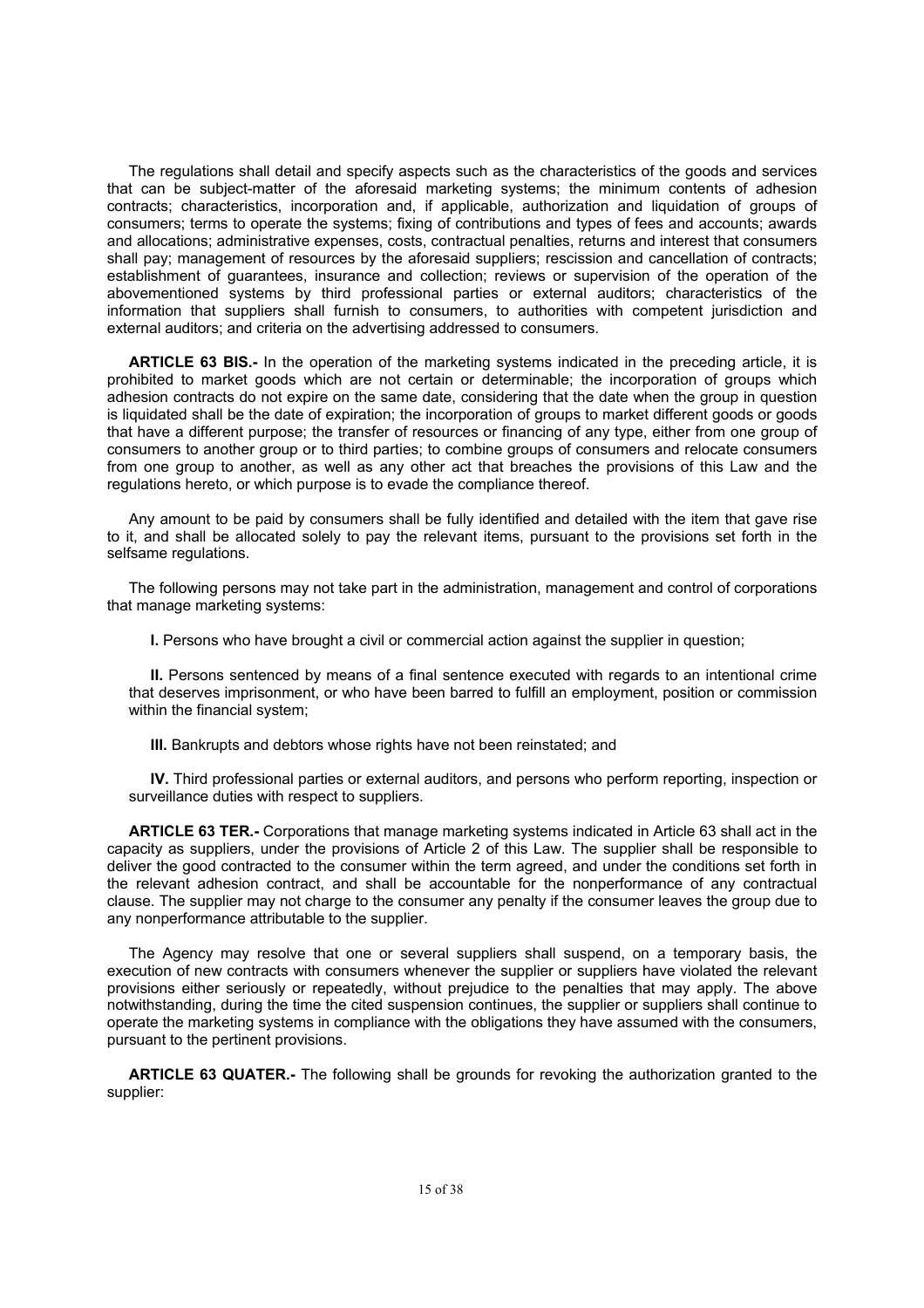**I.** Not starting the operations within a term of six months as of the date when the pertinent authorization has been granted, or to suspend operations without cause during a term that exceeds six months;

**II.** The performance of activities contrary to the law, the regulations and other applicable provisions, as well as the nonobservance of conditions under which the authorization has been granted;

**III.** If the supplier omits to submit the information required by the Ministry, the Agency or the relevant auditors, or if the information submitted is false, inaccurate or incomplete;

**IV.** Due to an undue or untimely accounting recording of the transactions made by the supplier regarding each one of the groups formed, or due to the breach of its tax obligations;

**V.** The loss of the supplier's administrative capacity to fulfill its obligations, as well as the loss of the economic, financial and operating viability of the system, and

**VI.** Due to a change in the supplier's corporate purpose, or if the supplier is liquidated, subject to bankruptcy proceedings or dissolved.

When the Agency detects that the supplier has incurred in any of the grounds for revocation set forth in this article, it shall inform so to the Ministry.

For purposes of these provisions, the Ministry shall give notice to the supplier of the grounds for revocation it has incurred, so that the supplier may refute them within a term of five business days. In case the final decision rendered resolves to revoke the authorization, the supplier shall put the relevant corporation in a status of dissolution and liquidation, without the need of a resolution adopted by the shareholders' meeting.

Except for the provisions of this ordinance, the dissolution and liquidation of the corporation shall be made according to the provisions of the General Law of Business Corporations *(Ley General de Sociedades Mercantiles).*

If the revocation set forth in this article is resolved, the supplier shall establish the mechanisms and procedures that allow it to carry out the liquidation of the existing groups, as well as to comply with the obligations it assumed with consumers.

**ARTICLE 63 QUINTUS.-** The Ministry and the Agency, within the scope of their pertinent jurisdictions, shall verify the observance of this Law, the regulations and other applicable provisions. Likewise, they shall supervise the operation of the marketing systems indicated in this provision, and to this end, they may request information and documentation from suppliers and also establish the proper preventive and corrective measures. Likewise, they shall supervise the process to liquidate the groups indicated in the preceding paragraph, safeguarding the interests of consumers within the scope of their respective jurisdictions.

The suppliers shall be bound to hire third professional parties or external auditors in order to review the operation of the pertinent systems. Said professionals or external auditors shall be authorized by the Ministry under the terms set forth in the regulations, and their activities shall be subject to the rules of this last ordinance. These professionals or external auditors shall submit to the Ministry and the Agency any information they may request.

The Agency shall penalize professionals or external auditors that do not perform the obligations set out by the regulations, under the provisions of Article 128 of this Law, without prejudice to other pertinent legal actions. Likewise, the Agency may request the Ministry to revoke the authorization the latter would have granted to them.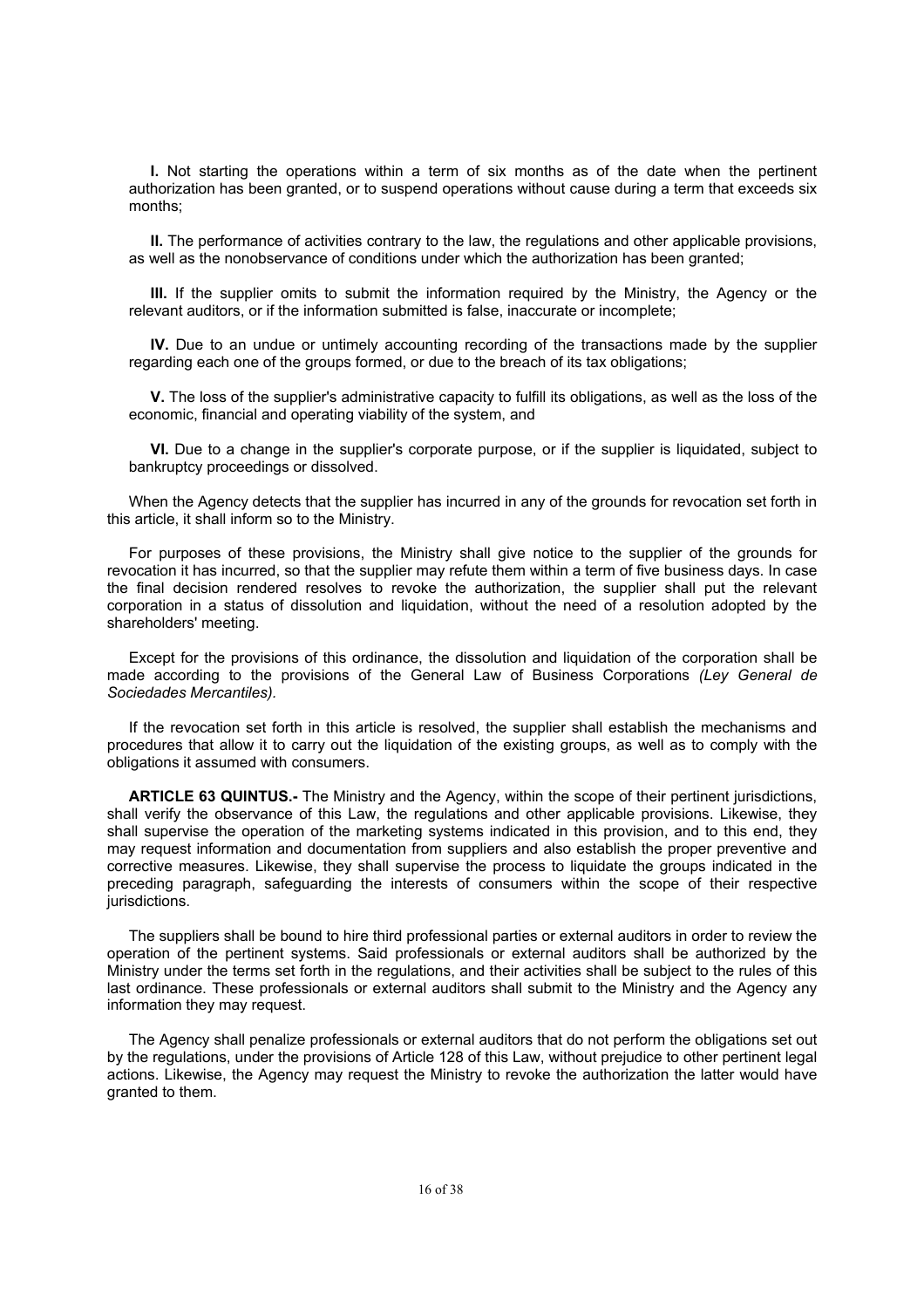**ARTICLE 64.-** The rendering of timesharing services, notwithstanding the name or the manner in which such pertinent legal act may be presented, consists in placing the use, enjoyment and other rights agreed over a property or part of such property at the disposal of a person or a group of persons in a variable unit within a certain class, during time periods previously agreed upon, and through the payment of a certain amount. In the case of real property, the title thereof is not transferred.

**ARTICLE 65.-** The sale or pre-sale of timesharing services shall only be commenced when the pertinent contract has been recorded with the Agency, and provided that such contract sets out:

**I.** Name and address of supplier;

**II.** Place where the services shall be rendered;

**III.** Clear specification regarding the rights of buyers to use and enjoy the goods, including the periods of time to use and enjoy them;

**IV.** The cost of the maintenance expenses for the first year, and the manner in which the costs for subsequent periods shall be established:

**V.** The exchange options with other suppliers of such services, and if there is an additional costs to carry out such exchanges; and

**VI.** Description of the bonds and guarantees that shall be granted in favor of consumers.

**ARTICLE 65 BIS.-** Individuals or business corporations that render services not regulated by the financial laws and which, either customarily or professionally, secure loan services or transactions with interest and pledge, shall record their adhesion contract with the Agency.

The persons indicated in the preceding paragraph shall not render services nor carry out transactions that the laws in force reserve to institutions of the national financial system.

Suppliers shall make their transactions readily understandable, and to this end, they shall place in their advertising or in all premises open to the public, on a permanent and clear basis, a message board or an information electronic means which purpose shall be to inform consumers the terms and conditions of such contracts. Also, they shall inform the amount of the annual interest rate charged on unpaid balances; said information shall be highlighted in distinctive characters in a clear, prominent and unquestionable manner.

Suppliers shall meet the requirements set forth by the Mexican Official Standard issued by the Ministry to this end, which shall include operating aspects, such as the characteristics of the information to be provided to consumers and the elements of information that the adhesion contract used to formalize the transactions shall contain. Likewise, it shall contain or allow obtaining the sum of all costs associated to the transaction for the main services offered.

## **Chapter VII Credit Transactions**

**ARTICLE 66.-** In every credit transaction with consumers:

**I.** The consumers shall be previously informed of the price in cash of the good or services in question, the amount and itemization of every charge if applicable, the number of payments to be made, its periodicity, the right the consumer has to pay the credit in advance, with the consequent reduction of interest, in which case no further charges can be made apart from charges to renegotiate the credit, if applicable. The interest, including past-due interest, shall be estimated according to a fixed or variable rate;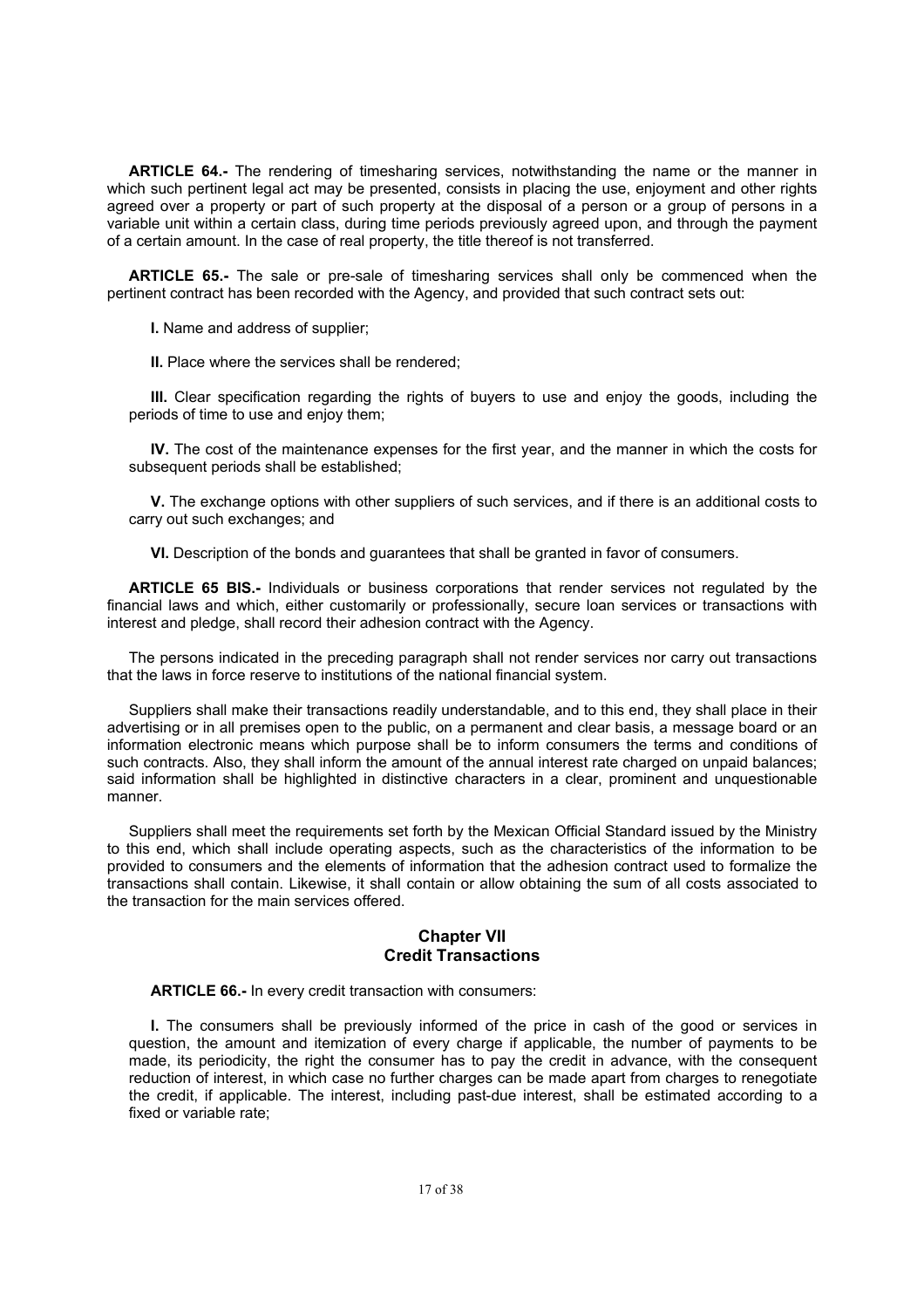**II.** In case of discounts, refunds or any other reason for which credit and cash payments may be different, said difference shall be pointed out to the consumers. If a fixed rate will be used, consumers shall also be informed of the amount of interest to be paid for each term. In case of a variable rate, the consumer shall be informed of the rule used to adjust the rate, which shall not depend upon unilateral estimations by the supplier, but on the variations of an interest rate representing the cost of the credit to the consumer, and which the consumer may easily verify.

**III.** Consumers shall be informed of the total amount to pay for the good, product or service in question, which includes, if applicable, number and amount of individual payments, interest, fees and pertinent charges, including those fixed for payments made in advance or cancellation payments; the pertinent items shall be provided to consumers duly broken down.

**IV.** The price originally agreed upon in transactions in installments or conditional sales shall be respected, except for the provisions of other laws or unless there is a covenant to the contrary, and

**V.** If the transaction has been carried out, the supplier shall send to the consumer at least a bimonthly balance statement, through any means the consumer may chose, containing the information regarding charges, payments, interest and fees, amongst other items.

**ARTICLE 67.-** With respect to purchase and sale contracts for a fixed term or to render services with deferred payments, the interest over the price in cash shall be estimated, subtracting the down payment that would have been paid.

**ARTICLE 68.-** Interest can only be capitalized when the parties have previously agreed so, in which case the supplier shall provide the consumer a monthly balance statement. Any collection that breaches the provisions of this article shall be illegal.

**ARTICLE 69.-** Interest shall accrue exclusively on unpaid balances of the credit granted, and the payment thereof may not be demanded in advance, but only for terms already matured.

**ARTICLE 70.-** In cases of purchases in installments of personal or real property set forth in this Law, if the contract is rescinded, the seller and purchaser shall mutually reinstate the considerations made to each other. The seller that would have delivered the object shall be entitled to demand, by reason of its use, the payment of a lease or rental and, if applicable, the compensation due to the wear and tear that such object has experienced.

The purchaser that has paid part of the price shall be entitled to receive the interest estimated under the rate that has been applied to the payment such consumer has made, if applicable.

**ARTICLE 71.-** In cases of transactions where the price must be paid in periodical payments, if more than a third part of the price or the total number of the payments agreed upon has been paid and the supplier demands to rescind or perform the contract for arrears, the consumer shall be entitled to chose the rescission under the terms of the preceding article, or to pay the due and payable amount, plus the considerations that may legally apply therefor. The payments made by the consumer, even in an untimely fashion and accepted by the supplier, shall release the consumer of the obligations inherent to such payments.

**ARTICLE 72.-** Any charge that may be anticipated by reason of the issuance of a credit to a consumer shall be previously specified upon the execution of the contract or completion of the pertinent sale, rent or transaction; the difference shall be broken down and the right of the consumer to carry out the transaction in cash shall be preserved if the terms of the credit are not in his best interest.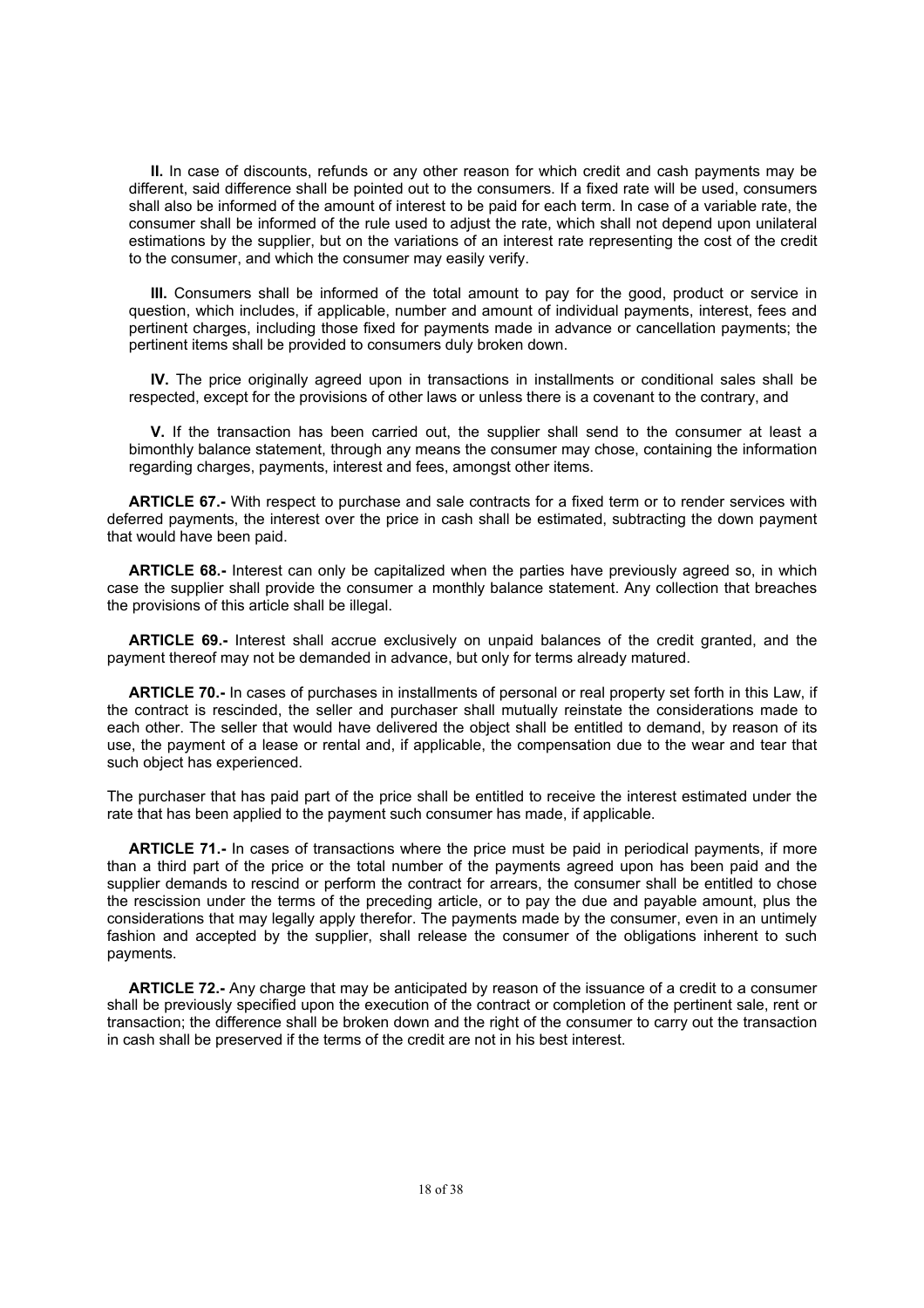### **Chapter VIII Real Estate Transactions**

**ARTICLE 73.-** Acts related to real property shall only be subject to this Law when the suppliers are developers, constructors, promoters and other persons that take part in rendering advisory services and sale of housing to the public to be used as dwelling places, or when the consumer has been granted the right to use the real property through the timesharing system, within the meaning of Articles 64 and 65 of this Law.

The contracts concerning the activities indicated in the foregoing paragraph shall be registered with the Agency.

**ARTICLE 73 BIS.-** With respect to acts concerning the real property indicated in the preceding article, the supplier shall put at the disposal of the consumer the following, at least:

**I.** In case of pre-sales, the supplier shall show the complete final detail design, as well as the relevant model and, if applicable, a sample of the real property;

**II.** The documents that evidence the title to the real property. Likewise, the supplier shall inform the existence of any encumbrances that affect such real property, which shall be cancelled once the relevant notarial deed is executed.

**III.** The legal capacity of the seller, and the authorization of the supplier to promote the sale;

**IV.** Information on the conditions of the terms concerning the payment of taxes and public utilities;

**V.** In case of new real property or a pre-sale, the authorizations, licenses or permits issued by the relevant authorities for the construction concerning the technical specifications, safety, land use, types of materials used in the construction and its basic services, as well as other services it may have, according to the applicable legislation. In case of used real property that do not have such documentation, the contract shall expressly indicate the absence thereof;

**VI.** The structural, architectural and systems' plans or, in absence thereof, the expert opinion on the structural conditions of the real property. If applicable, the reasons for the absence of these documents shall be expressly indicated, as well as the term within which such documentation shall be available;

**VII.** Information on the characteristics of the real property, such as the stretch of land, surface constructed, type of structure, systems, finishes, accessories, parking place or places, areas to be commonly used with other real property, percentage of tenancy in common if applicable, its services and the general physical condition of the real property;

**VIII.** Information on the benefits that the supplier may additionally offer in case the transaction is completed, such as special finishes, curtains, tiles and integral kitchen, amongst others;

**IX.** The payment options that the consumer is able to chose, specifying the total amount to be paid in each one of the options;

**X.** In case of credit transactions, the indication as to the kind of credit in question, as well as a projection of the amount to be paid, including, if applicable, the interest rate to be used, and fees and charges. In case of a variable rate, the reference interest rate and the formula used to estimate such rate.

If applicable, the mechanisms to modify or renegotiate the payment options, the terms under which such payment would be made, and the economic implications both for the supplier and the consumer;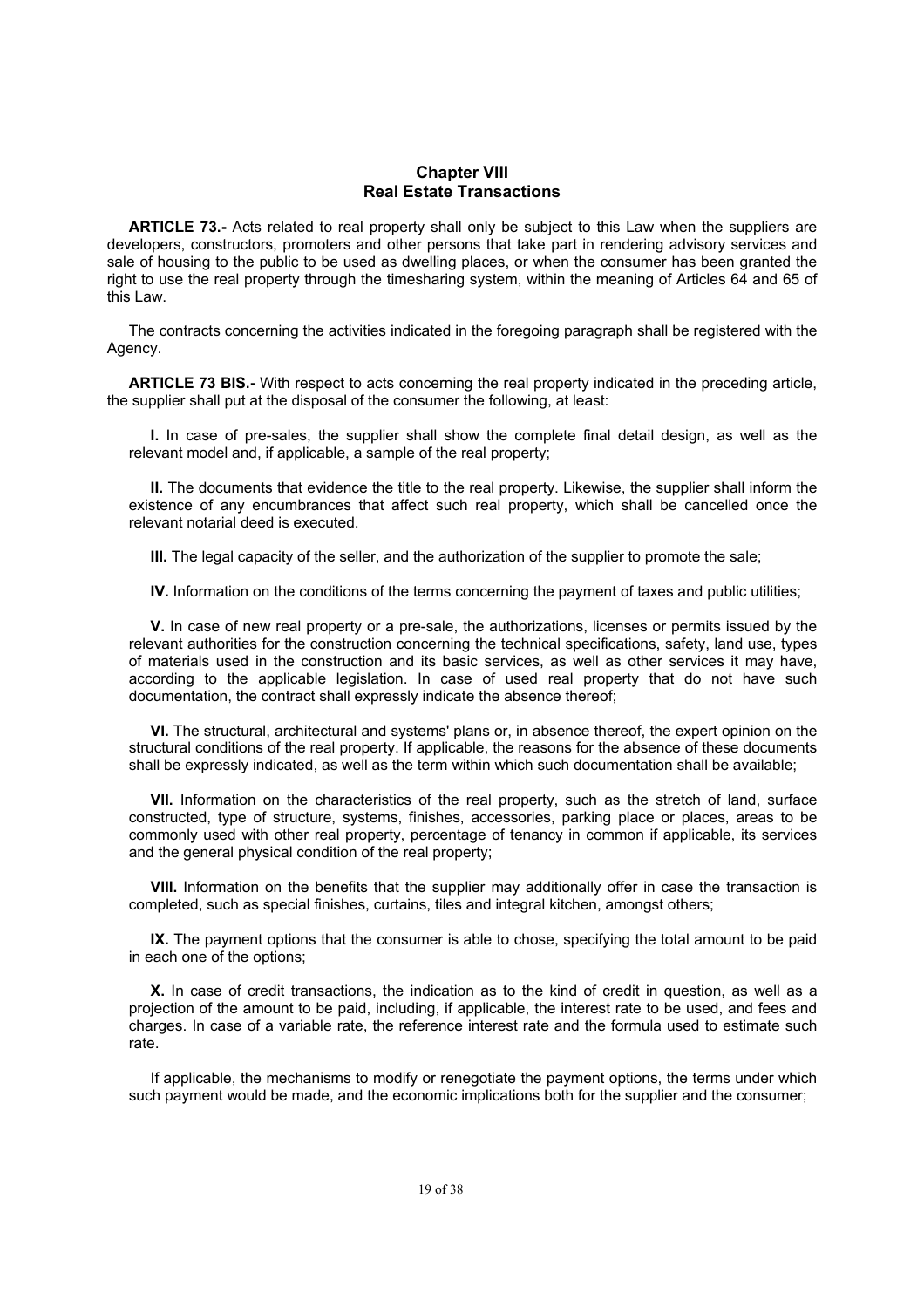**XI.** The conditions under which the process to notarize the deed will be made, as well as disbursements different from the price of sale that the consumer must pay, such as notarization expenses, taxes, appraisal, administration, opening of credit and investigation expenses. If applicable, costs for accessories or appurtenances;

**XII.** The conditions under which the consumer may cancel the transaction, and

**XIII.** The consumer shall be informed on the existence and establishment of a mortgage or fiduciary guaranty, or any other type of guaranty, as well as the implementation thereof.

**ARTICLE 73 TER.-** The contract intended to be registered under the terms of the second paragraph of Article 73 shall meet the following requirements, at least:

**I.** Place and date of execution of the contract;

**II.** To be written in the Spanish language, without prejudice to the fact that it can be expressed in another language. In case of differences in the text or wording, the provisions set forth in the Spanish language shall prevail.

**III.** Name, corporate or firm name, address and federal taxpayer identification number of the supplier, pursuant to the legal ordinances on the topic.

**IV.** Name, address and, if applicable, federal taxpayer identification number of the consumer;

**V.** The nomination of the sums of money in Mexican currency, without prejudice to the fact that they can also be nominated in foreign currency; if the parties do not agree on a certain exchange rate, the exchange rate valid in the place and date when the payment is made shall be used, under the applicable legislation.

**VI.** Description of the subject-matter of the contract;

**VII.** The total price of the transaction, the terms of payment, as well as any additional disbursements that the parties shall pay;

**VIII.** Relationship between rights and obligations, both by the supplier and the consumer;

**IX.** The contractual penalties that apply to both supplier and consumer due to the breach of the obligations assumed, which shall be reciprocal and equivalent, without prejudice to the provisions of the applicable legal ordinances;

**X.** If applicable, the guarantees established in order to perform the contract, as well as the refundable expenses and the manner that such refunds shall be allocated;

**XI.** The procedure to cancel the adhesion contract, and the consequences thereof for both the supplier and the consumer;

**XII.** Date when the execution of the activity or service contracted will start and conclude, as well as the date to deliver the good subject-matter of the contract;

**XIII.** In cases of purchase and sale transactions concerning real property, the supplier shall set out in the contract the technical characteristics, the characteristics of the structure's materials and the materials of systems and finishes.

Likewise, it shall stipulate that the real property has the infrastructure for the adequate functioning of basic utilities;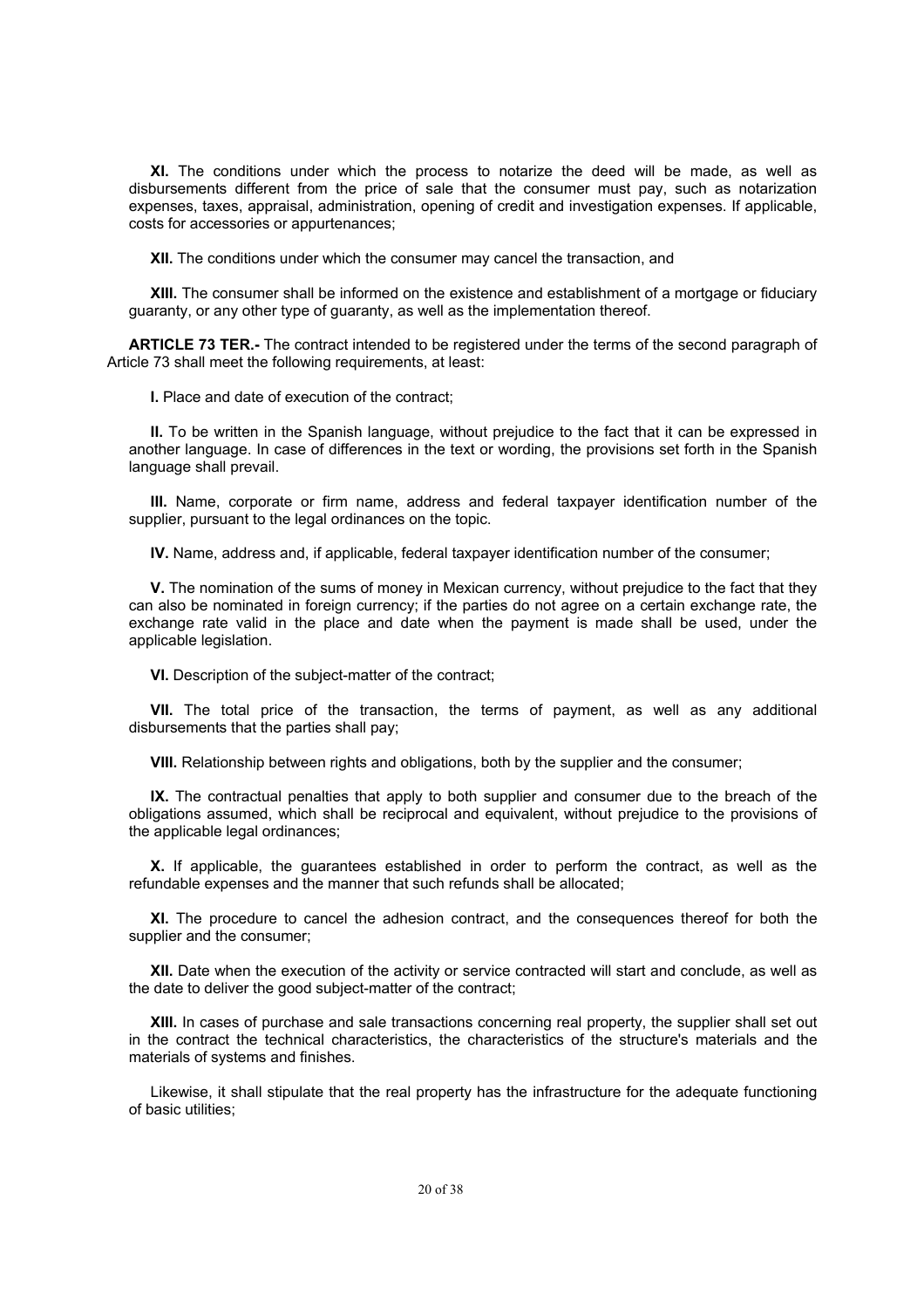**XIV.** In case of purchase and sale transactions, the terms under which the notarization of the deed will be granted shall be indicated. If applicable, the supplier shall indicate that the real property shall be free of any encumbrances upon the execution of the relevant notarial deed, and

**XV.** Any other requirements which this Law has set forth to be observed in the case of adhesion contracts.

**ARTICLE 74.-** The suppliers shall make the physical or actual delivery of the good subject-matter of the transaction within the term agreed upon with the consumer, and according to the specifications previously established or offered.

**ARTICLE 75.-** Adhesion contracts concerning real property shall stipulate the information set forth in Chapter VII, date of delivery, specifications, terms and other elements that define the good, as well as the information set forth in Article 73 TER. The suppliers shall not receive any payment until the contractual relationship has been reduced to writing, except with regards to investigation expenses.

**ARTICLE 76.-** The Agency may initiate with the judicial authorities the seizure of the goods indicated in this chapter, in case it becomes aware of the fact that the legal interest of the consumer protected by law may be threatened in transactions for which the Agency deems the performance is unlikely or unfeasible, as long as the cause of action continues.

#### **CHAPTER VIII BIS**

## **RIGHTS OF CONSUMERS IN TRANSACTIONS CARRIED OUT THROUGH ELECTRONIC OR OPTICAL MEANS, OR THROUGH ANY OTHER TECHNOLOGY**

**ARTICLE 76 BIS.-** The provisions of this Chapter shall apply to relationships between suppliers and consumers in transactions carried out through the use of electronic or optical means, or through any other technology. In performing such transactions, the following shall be observed:

**I.** The supplier shall use the information the consumer provides on a confidential basis, and thus the supplier shall not release nor transfer it to other suppliers unrelated to the transaction, except with the express authorization from the selfsame consumer, or by reason of a request by an authority with competent jurisdiction;

**II.** The supplier shall use any of the technical elements available to offer safety and confidentiality regarding the information the consumer provides, and shall inform the consumer, before carrying out the transaction, the general characteristics of such elements;

**III.** Before carrying out the transaction, the supplier shall provide the consumer its physical address, telephone numbers and other means where the consumer can resort to submit any claims or request clarifications;

**IV.** The supplier shall avoid deceptive trade practices regarding the characteristics of the products, and thus shall comply with the provisions that apply to information and advertising of goods and services offered set out in this Law, and other provisions derived hereof;

**V.** The consumer shall be entitled to know all the information regarding the terms, conditions, costs, additional charges if applicable, and terms of payment of the goods and services offered by the supplier;

**VI.** The supplier shall abide by the decision of the consumer on the quantity and quality of the products the consumer wishes to receive, as well as the decision not to receive any advertising notices, and

**VII.** The supplier shall abstain from using sales or advertising strategies that do not provide the consumer with clear and enough information on the services offered, in particular, marketing practices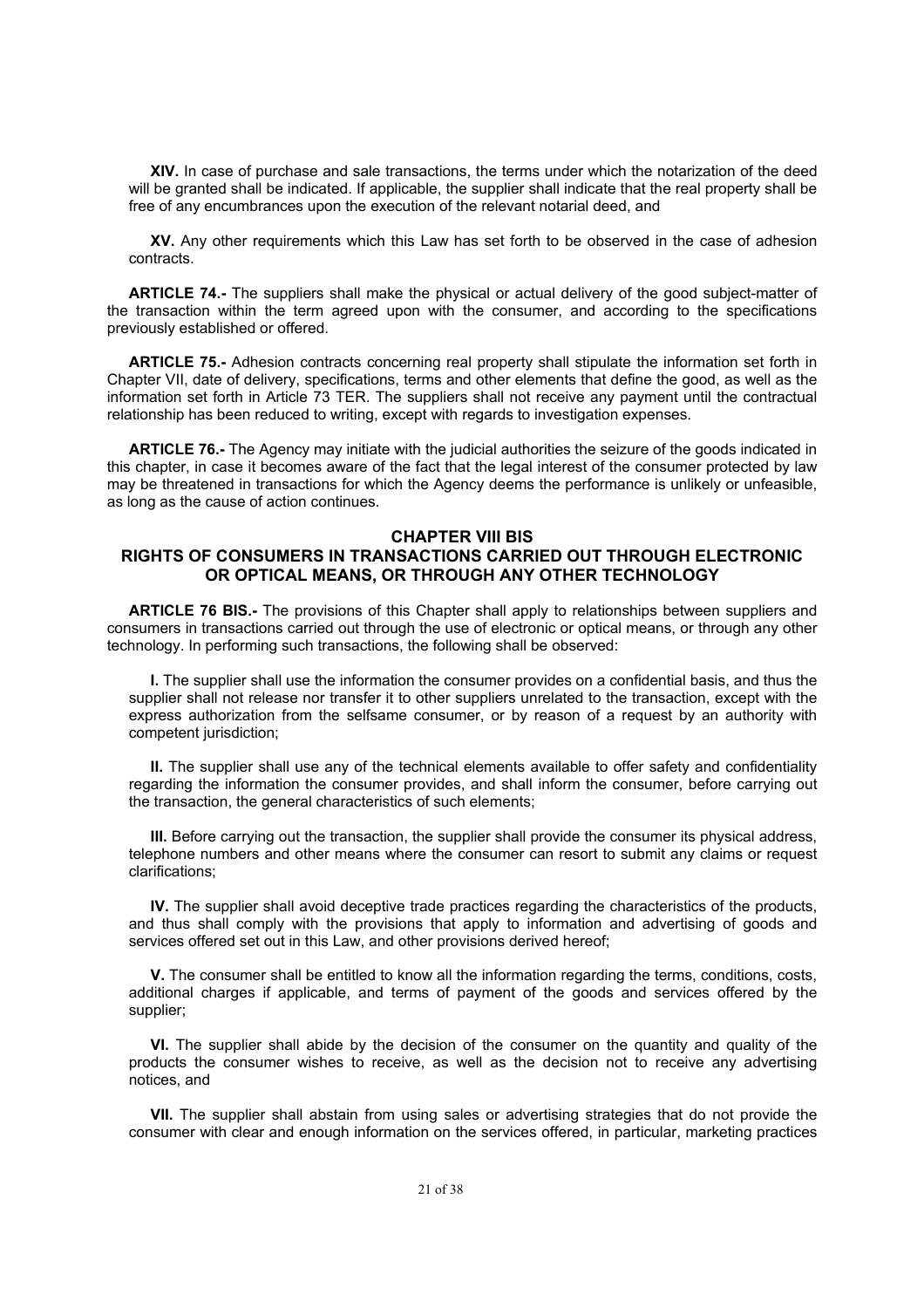aimed to vulnerable population, such as children, elderly and sick people, and shall incorporate mechanisms in order to warn when such information is not adequate for such sector of the population.

## **Chapter IX Warranties**

**ARTICLE 77.-** Every good or service offered with a warranty shall be subject to the provisions of this Law and the pacts between the suppliers and the consumer.

For purposes of the above paragraph, a warranty may not be effective for less than sixty days starting from the date when the good is delivered or the service has been rendered in whole.

**ARTICLE 78.-** The warranty policy shall be issued by the supplier in written, in clear and accurate fashion, expressing, at least, its scope, duration, conditions, mechanisms to make it effective, address to submit claims and premises or service shops. The warranty policy shall be delivered to the consumer upon receiving the good or service in question.

**ARTICLE 79.-** The warranties offered may not be less than the warranties determined by the applicable provisions, nor stipulate conditions or limitations that diminish the rights legally conferred upon the consumer.

The satisfaction of a warranty may be demanded, indistinctly, from the producer and the importer of the good or service, and from the distributor, except in the cases when any of them or a third party has assumed such obligation in written. The satisfaction of a warranty shall be carried out at the address in which the good or service has been acquired or contracted, or in the place or places indicated in the policy. The supplier shall pay to the consumer the expenses that such consumer has disbursed in order to satisfy the policy in an address different to the address indicated above.

**ARTICLE 80.-** Producers shall insure and be accountable for the timely supply of spare parts, as well as the repair services during the duration of the warranty, and later, during the time the products continue to be manufactured, assembled or distributed.

By means of the Mexican Official Standards, the Ministry may provide that determinate products shall be supported by means of a warranty with an extended effectiveness with regards to the supply of spare parts, taking into account the product's durability.

**ARTICLE 81.-** If the product has been repaired or serviced, and it shows faults attributable to the person who made the repair or maintenance service within thirty calendar days following the delivery of the product to the consumer, the consumer shall be entitled to its repair or maintenance, free of charge. If the term of the warranty exceeds thirty calendar days, such term shall be observed.

**ARTICLE 82.-** The consumer may chose to request the substitution of the good or service, to rescind the contract or a reduction in the price and, in any case, a refund or compensation, when the thing or subject-matter of the contract has any fault or hidden defect that renders it improper for its customary use, diminishes its quality or the possibility to be used, or does not offer the safety that, due to its nature, is expected from such thing or subject-matter, and from its reasonable use. When the consumer chooses the rescission, the supplier shall be bound to refund the price paid and, if applicable, the interest set out in the second paragraph of Article 91 of this Law.

The refund or compensation indicated in the preceding paragraph shall be established according to the provisions of Article 92 TER of this Law.

The above, without prejudice to the indemnity that may correspond by reason of damages, if applicable.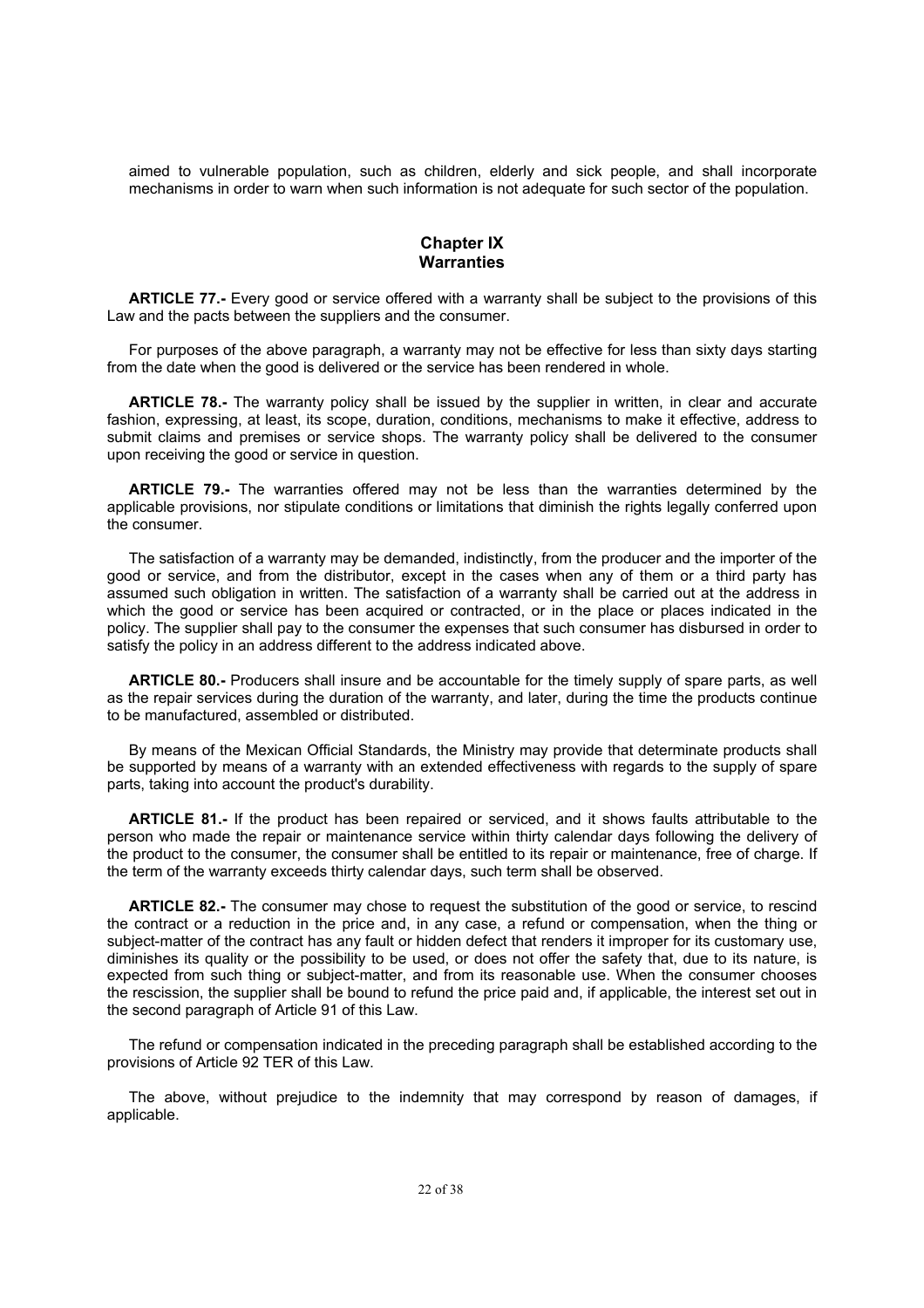**ARTICLE 83.-** The time that the repairs performed under the warranty may last shall not be estimated within the term of such warranty. When the good has been repaired, a warranty shall start regarding the replaced spare parts, and shall continue with respect to the rest of the components thereof. If the good is replaced, the term of the warranty shall be renewed.

**ARTICLE 84.-** When the consumer resorts to the Agency in order to assert his rights outside the term stipulated in the warranty, the consumer shall evidence that he presented himself with the supplier within such term.

# **Chapter X Adhesion Contracts**

**ARTICLE 85.-** For purposes of this Law, an adhesion contract shall be understood as the document drafted unilaterally by the supplier to establish, in uniform forms, the terms and conditions that apply to the acquisition of a product or the rendering of a service, even though said document does not contain all ordinary clauses of a contract. For any adhesion contract executed within the national territory to be valid, it shall be drafted in the Spanish language, and its characters shall be clearly readable. Also, it shall not stipulate unreasonable considerations under the care of consumers, unfair or inequitable obligations, or any other clause or text that breaches the provisions of this Law.

**ARTICLE 86.-** The Ministry, by means of the Mexican Official Standards, may subject adhesion contracts to a prior registration with the Agency whenever they imply or can imply unreasonable considerations for consumers, unfair or inequitable obligations, or high probabilities of nonperformance.

The standards may make reference to any terms and conditions, except to the price.

Adhesion contracts that are subject to registration shall contain a clause setting forth that the Agency shall have iurisdiction, by way of administrative proceedings, to settle any dispute arising from their interpretation or performance. Likewise, they shall also contain the registration number granted by the Agency.

**ARTICLE 86 BIS.-** Adhesion contracts to render services shall include, either in written or through electronic means, any additional, special or related services that the consumer may request in an optional manner through and by means of the basic service.

The supplier may only render any additional or related service not stipulated in the original contract with the express consent from the consumer, either in written or electronically.

**ARTICLE 86 TER.-** In adhesion contracts to render services, the consumer shall enjoy the following prerogatives:

**I.** To acquire or not the rendering of additional, special or related services to the basic service;

**II.** To contract the rendering of additional, special or related services with the supplier of his choice;

**III.** To terminate the rendering of additional, special or related services to the basic service at the moment when the consumer expressly states so to the supplier, but this shall not imply that the suspension or cancellation of the basic service is legally appropriate. The consumer may only make use of this prerogative if he is up to date in the performance of all his contractual obligations, and the minimum term agreed thereof has expired; and

**IV.** Other prerogatives stipulated in this Law and other laws and regulations.

The consumer shall enjoy the foregoing prerogatives even though they would have not been expressly included in the set of clauses of the adhesion contract in question.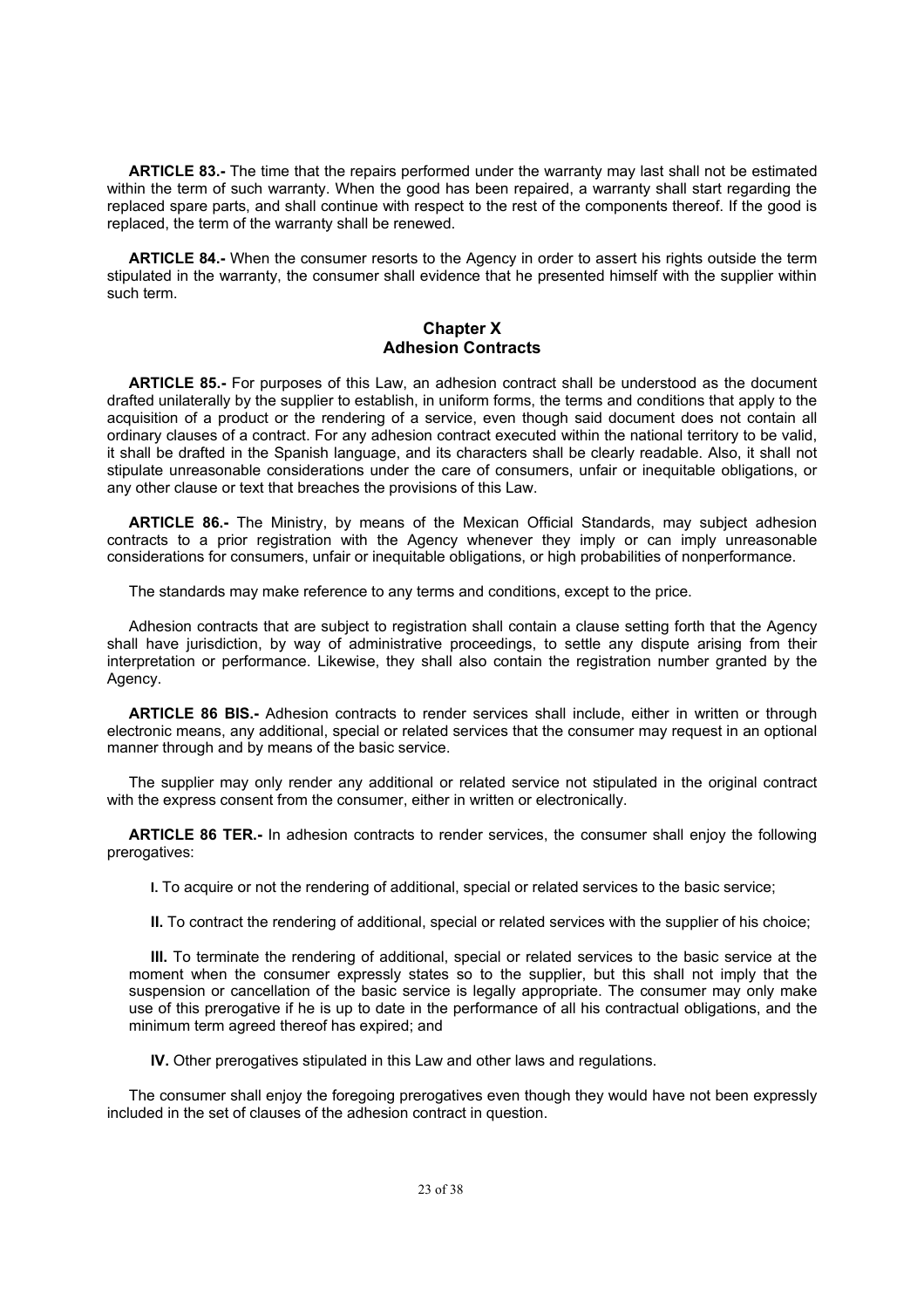**ARTICLE 86 QUARTER.-** Any difference between the text of the adhesion contract registered with the Federal Consumer Protection Agency and the adhesion contract used to the detriment of consumers shall be rendered null and void.

**ARTICLE 87.-** If adhesion contracts require to be previously registered with the Agency, the suppliers shall submit them before such agency before they use them, and the agency shall limit itself to verify that the model contracts conform to the provisions of the relevant standard and to the provisions of this Law, and shall issue its decision within thirty days after the date when the application for registration was submitted. If said term elapses and the pertinent decision has not been issued, it shall be deemed that such model contracts have been approved and the Agency shall be bound to register them; in any case, the application for registration shall be deemed as proof thereof. In order to amend the obligations or conditions of the contracts that require prior registration, it shall be essential to request the amendment of the registration with the Agency, which shall be processed under the terms stipulated above.

Contracts which shall be registered as per the provisions this Law, the Mexican Official Standards and other applicable provisions and are not in fact registered, as well as contracts which registration has been denied by the Agency, shall have no effect against the consumer.

**ARTICLE 87 BIS.-** The Agency may publish in the Official Gazette of the Federation the model contract for those contracts that shall be registered pursuant to Article 86 of this Law, so that the suppliers may be able to use them. In such case, the supplier shall only give notice to the Agency on the adoption of the model contract, for registration purposes.

When the supplier has given notice to the Agency of the adoption of a contract under the published model contract, the supplier may not amend it nor include other clauses or exceptions to its application, without having observed the provisions of Article 87 TER. Otherwise, said amendments, additions or exceptions shall be rendered null and void.

**ARTICLE 87 TER.-** When the adhesion contract of a supplier contains variations regarding the model contract published by the Agency indicated in the preceding article, the supplier shall apply for its registration under the terms of the procedure set out in Article 87.

**ARTICLE 88.-** Interested parties may voluntarily register their model adhesion contracts even though they may not require a previous registration, provided however the Agency deems that their effects do not harm the interest of consumers, and that their text conforms to the provisions of this Law.

**ARTICLE 89.-** While processing model adhesion contracts, the Agency may request the supplier to provide the information of business type required to acknowledge the nature of the act subject-matter of the contract, provided however such information is not confidential nor part of a trade or commercial secret.

**ARTICLE 90.-** The following clauses in adhesion contracts shall be rendered null and void, and shall not be registered whenever:

**I.** They allow the supplier to unilaterally amend the contents of a contract, or to unilaterally evade its obligations;

**II.** They release the supplier of its civil liability, except when the consumer breaches the contract;

**III.** They transfer to the consumer or to a third party, which is not a party to the contract, the civil liability of the supplier;

**IV.** They set out terms concerning the statute of limitations shorter than legal ones;

**V.** They stipulate the performance of certain formalities so that the actions brought against the supplier may be legally admissible; and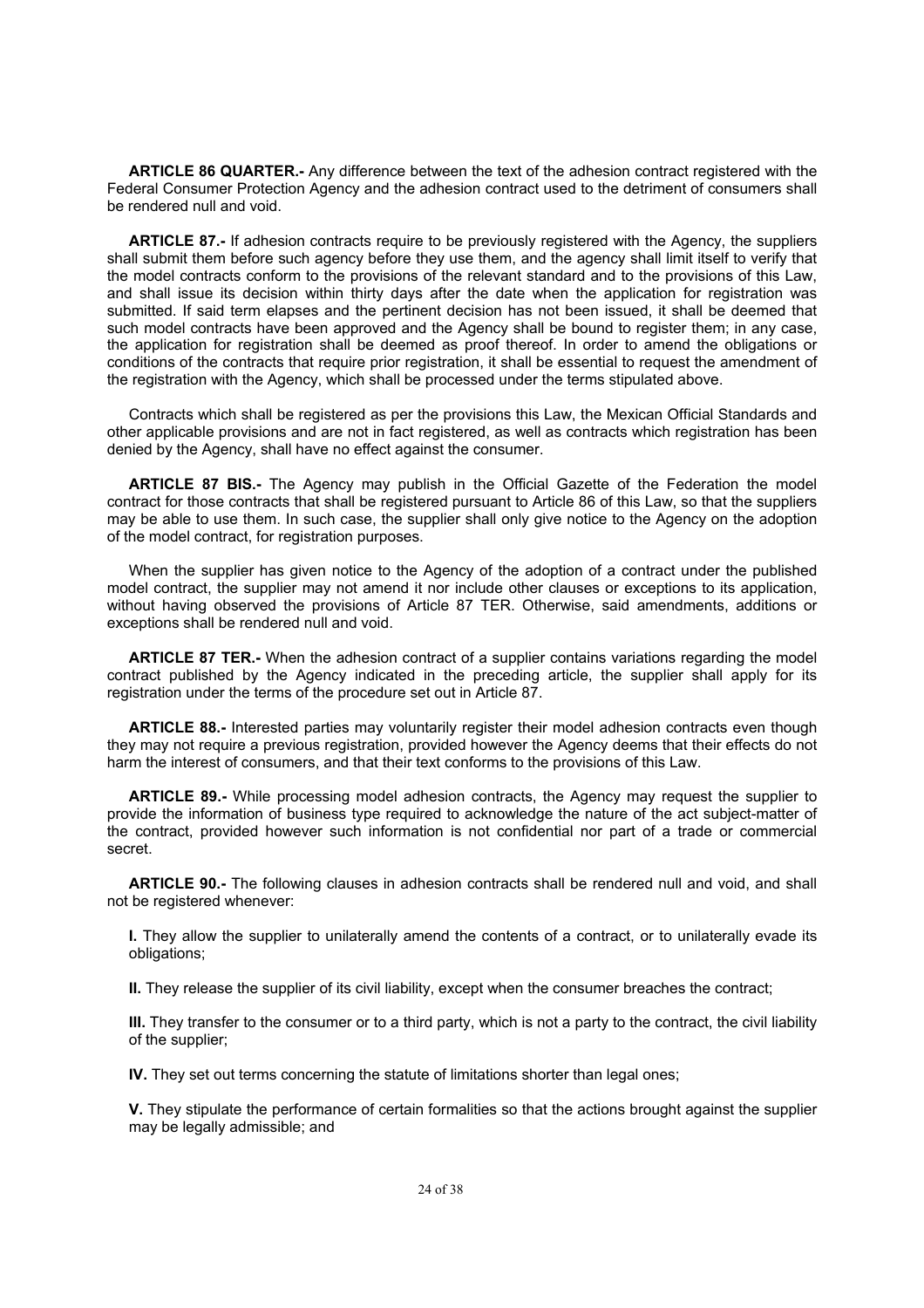**VI.** They bound the consumer to waive the protection of this Law, or subject the consumer to the jurisdiction of foreign courts.

**ARTICLE 90 BIS.-** When, after the registration, it is noted that a contract contains clauses contrary to this Law or to the Mexican Official Standards, the Agency, without requiring a formal petition, or at request of any interested party, shall proceed to cancel the relevant registration.

In such cases, the Agency shall act upon the procedure set forth in Article 123 of this Law.

## **Chapter XI Breaches**

**ARTICLE 91.-** The consumer shall be able to recover any payments made in excess to the maximum price established or stipulated, if applicable. If the supplier does not return the amount collected in excess within five business days after the claim is submitted, it shall be bound to pay, apart from the pertinent penalty, the maximum interest indicated in this article. The action to request this return shall become subject to a statute of limitations of one year as of the date when the payment took place.

The interest shall be estimated based on the average cost of funds that the Central Bank of Mexico *(Banco de México)* establishes, or any other rate that officially substitutes it as indicator of the cost of financial resources.

**ARTICLE 92.-** At their choice, consumers shall be entitled to the substitution of the product or the return of the amount paid against the delivery of the product acquired and, in any case, to a refund or compensation, in the following cases:

**I.** When the net content of one product or the amount delivered is less than the amount indicated in the container, receptacle or packaging, or when measuring instruments that do not comply with the applicable provisions are used, taking into consideration the tolerance limits allowed by the set of internal rules and regulations;

**II.** If the good does not correspond to the quality, trademark or specifications and other essential elements under which it has been offered, or does not comply with the Mexican Official Standards;

**III.** If the good repaired is not left in adequate conditions for its use or purpose within the term of the warranty, and

**IV.** Other cases set forth in this Law.

In the case of apparatus, devices and goods that, due to their characteristics require technical knowledge, the opinion of experts or the verification in laboratories duly authorized shall be observed.

If, by reason of the verification, the Agency detects that any of the presumptions set forth in this provision have been breached, it may order to inform consumers on the irregularities detected, so that they can demand from the supplier the relevant refund or compensation, under the terms of Article 98 BIS.

**ARTICLE 92 BIS.-** The consumers shall be entitled to a refund or compensation when a service is rendered in a deficient manner, or in case it is not rendered or provided due to causes attributable to the supplier, or in the other cases set forth by the law.

**ARTICLE 92 TER.-** The refund or compensation set out in Articles 92 and 92 BIS may not be less than twenty percent of the price paid. The payment of said refund or compensation shall be made without prejudice to the indemnity that may correspond by reason of any damages.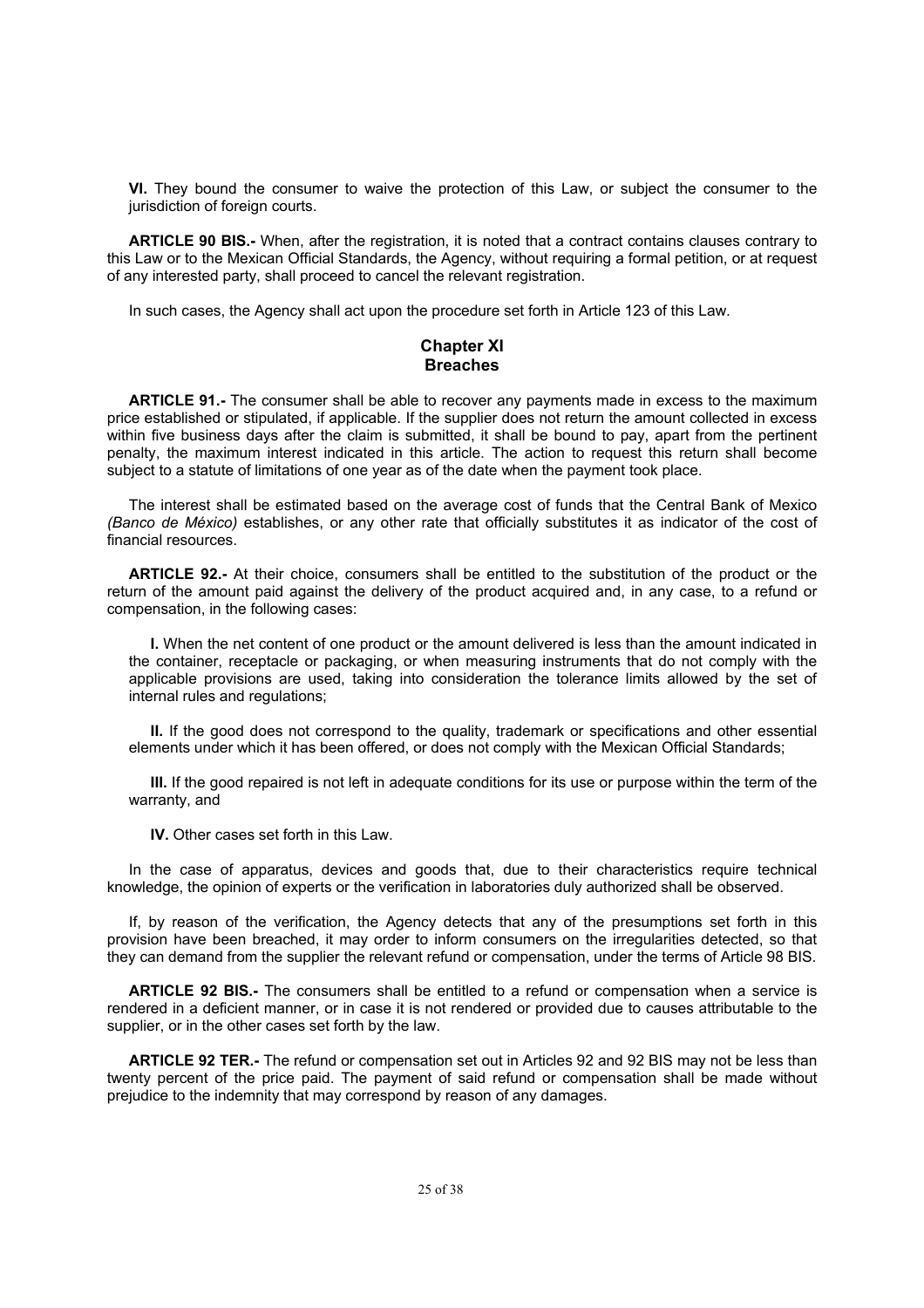To determine the payment of damages, the judicial authority shall consider the payment of the refund or compensation made by the supplier, if applicable.

The relevant refund or compensation regarding the breach indicated in Article 92, subsection I, may be made effective by the consumer directly from the supplier by submitting the voucher or receipt of payment on the date when the Agency detected the breach, which may not be less than twenty percent of the price paid.

**ARTICLE 93.-** At the choice of the consumer, the claim stipulated in Article 92 may be submitted indistinctly to the seller, manufacturer or importer within two months following the date when the product was received, provided the product has not been altered at the consumer's fault. The supplier shall compensate the claim within a term not to exceed fifteen days as of the date of such claim. The seller, manufacturer or importer may refuse to compensate the claim if it is submitted in an untimely manner, when the product has been used in conditions different to the conditions recommended or inherent to its nature or purpose, or if it has experienced an essential, irreparable and serious detriment due to causes attributable to the consumer.

**ARTICLE 94.-** The verifications on the quality, specifications or any other characteristic shall be made according to the Mexican Official Standards and, in absence thereof, according to the Mexican standards or the methods or procedures set out by the Ministry or the government office with competent jurisdiction of the Federal Executive Branch, prior a hearing of the interested parties.

**ARTICLE 95.-** The products substituted by suppliers or distributors shall be substituted, in turn, against their delivery, by the person from which they acquired them or by the manufacturer that shall pay the cost of the pertinent repair, return, refund or compensation, if applicable, except when the cause may be attributed to the supplier or distributor.

In case a document exists for the product in question that covers the evaluation to approve such product rendered by any of the persons authorized or approved, as indicated in the Federal Law on Metrology and Standardization, such persons shall pay to the supplier the relevant refund or compensation.

## **Chapter XII Surveillance and Verification**

**ARTICLE 96.-** In order to apply and enforce the provisions of this Law and of the Federal Law on Metrology and Standardization, and when no other government office has jurisdiction to perform pertinent surveillance and verification, the Agency shall do the pertinent surveillance and verification at the places where products or merchandise are managed, stored, transported, distributed or sold, or at the places where services are rendered, including those in transit.

Regarding the verification and surveillance set out in the preceding paragraph, the Agency shall act without requiring a formal petition pursuant to the provisions of this Law, and under the terms of the procedure set forth by the Federal Administrative Procedure Law *(Ley Federal de Procedimiento Administrativo)* and, regarding the verification of compliance with the Mexican Official Standards, pursuant to the Federal Law on Metrology and Standardization.

**ARTICLE 97.-** Any person may file a denunciation with the Agency of any violations to the provisions of this Law, the Federal Law on Metrology and Standardization, the Mexican Official Standards, and other applicable provisions. The denunciation shall indicate the following:

**I.** Name and address of the denunciated party or, if applicable, the data to locate such accused party;

**II.** Detail of the facts on which the denunciation is based, indicating the good, product or service in question, and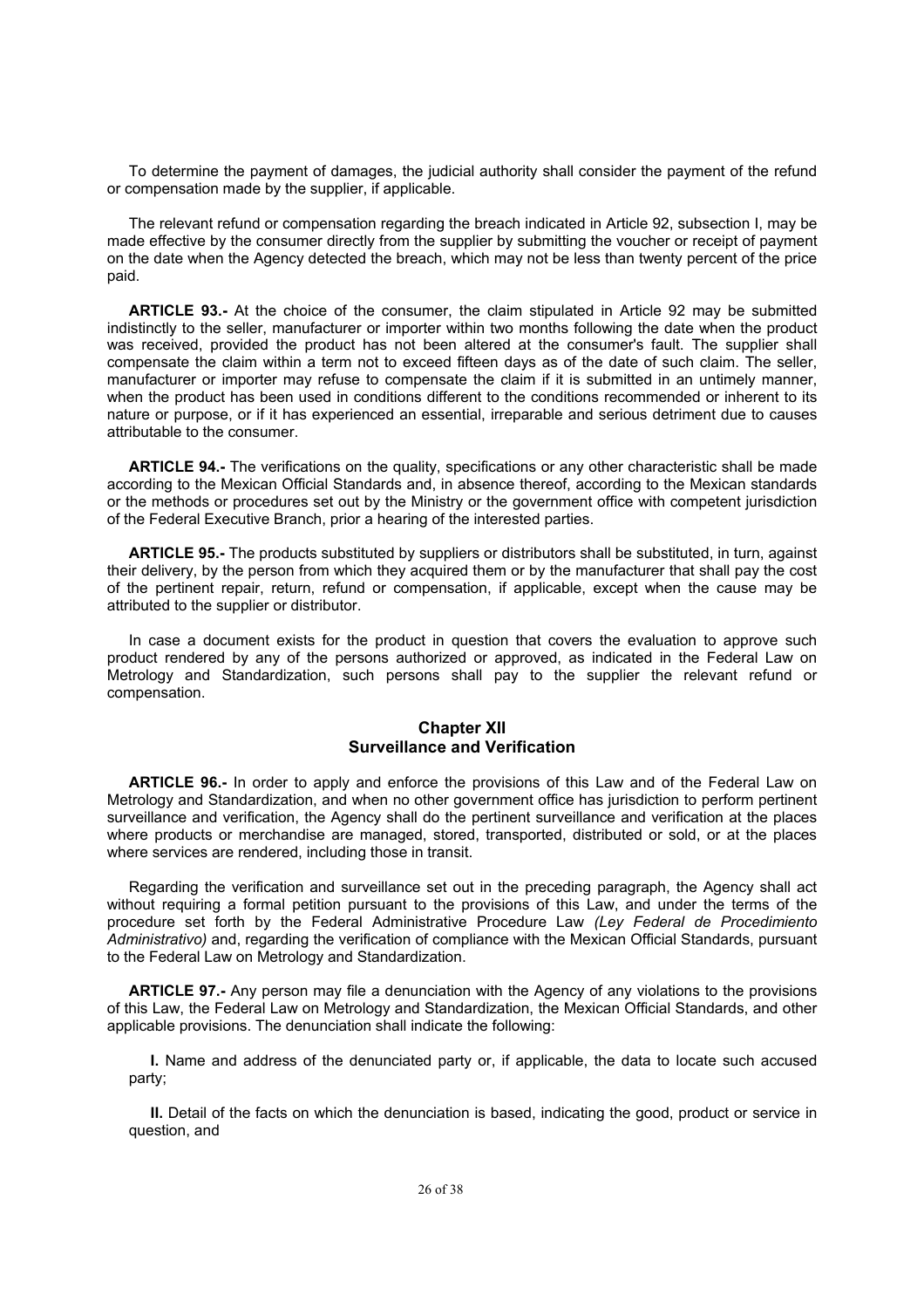**III.** If applicable, name and address of the denunciating party.

The denunciation may be submitted in written, or orally, by phone, electronically or through any other means.

**ARTICLE 97 BIS.-** The original document of the verification order set out in Article 65 of the Federal Administrative Procedure Law shall be produced and delivered to the person to whom the verification proceeding is to be conducted. If such person refuses to receive it, such circumstance shall be recorded in the pertinent minute, but this shall not affect the legal force and effect of the act.

**ARTICLE 97 TER.-** When, by reason of a verification visit, it is required to gather samples to verify that this Law has been observed, the minute thereof shall indicate the number and type of samples gathered.

To gather and analyze the samples indicated in the preceding paragraph, the following procedure shall be observed:

**I.** They shall be gathered by triplicate, one to be analyzed by the Agency, other to remain in possession of the verified party, which can carry out its own analysis, and the third one shall have the nature of a witness sample, and shall remain in possession of the verified party and at disposal of the Agency. A seal shall be placed upon the samples in order to guarantee their integrity;

**II.** The result of the analysis issued by the Agency shall be notified to the verified party, under the terms of Article 104 of this Law;

**III.** In case the verified party does not agree with the results, such party shall submit the analysis derived from the sample left in its possession and also the witness sample, within five days following receipt of the results from the Agency;

**IV.** In such cases, the Agency shall order that the witness sample be analyzed in its laboratory. The analysis shall be made in the presence of the technicians appointed by the parties, and a record shall be drafted. The expert opinion derived from this analysis shall be final, and

**V.** In case of nondestructive analyses or testing, the samples shall be returned to the verified party at the expense of such party; in case such party does not gather them within thirty days as of the relevant notice, said samples may be either donated for legal purposes, or destroyed.

**ARTICLE 97 QUARTER.-** If during the verification proceeding any of the presumptions set forth in Article 25 BIS of this Law is detected, if applicable, the proper provisional remedies shall be applied, and such circumstance shall be recorded in the relevant minute; the foregoing, without prejudice to the fact that the proceeding set forth by Article 123 of this Law may be initiated.

**ARTICLE 98.-** A verification visit shall be understood as the visit conducted at the places set out by Article 96, according to the provisions of this Law, and the following shall be observed:

**I.** To examine the products or merchandise, the conditions under which they are offered or the services are rendered, and the documents and instruments related to the activity in question;

**II.** To verify prices, amounts, characteristics, qualities, net contents, drained mass, fees and measuring instruments for such goods or services, under the terms of this Law;

**III.** To corroborate the existence or inexistence of products or merchandise, on the basis of the supplier's line of business; and

**IV.** To perform other actions which purpose is to verify the observance of the law.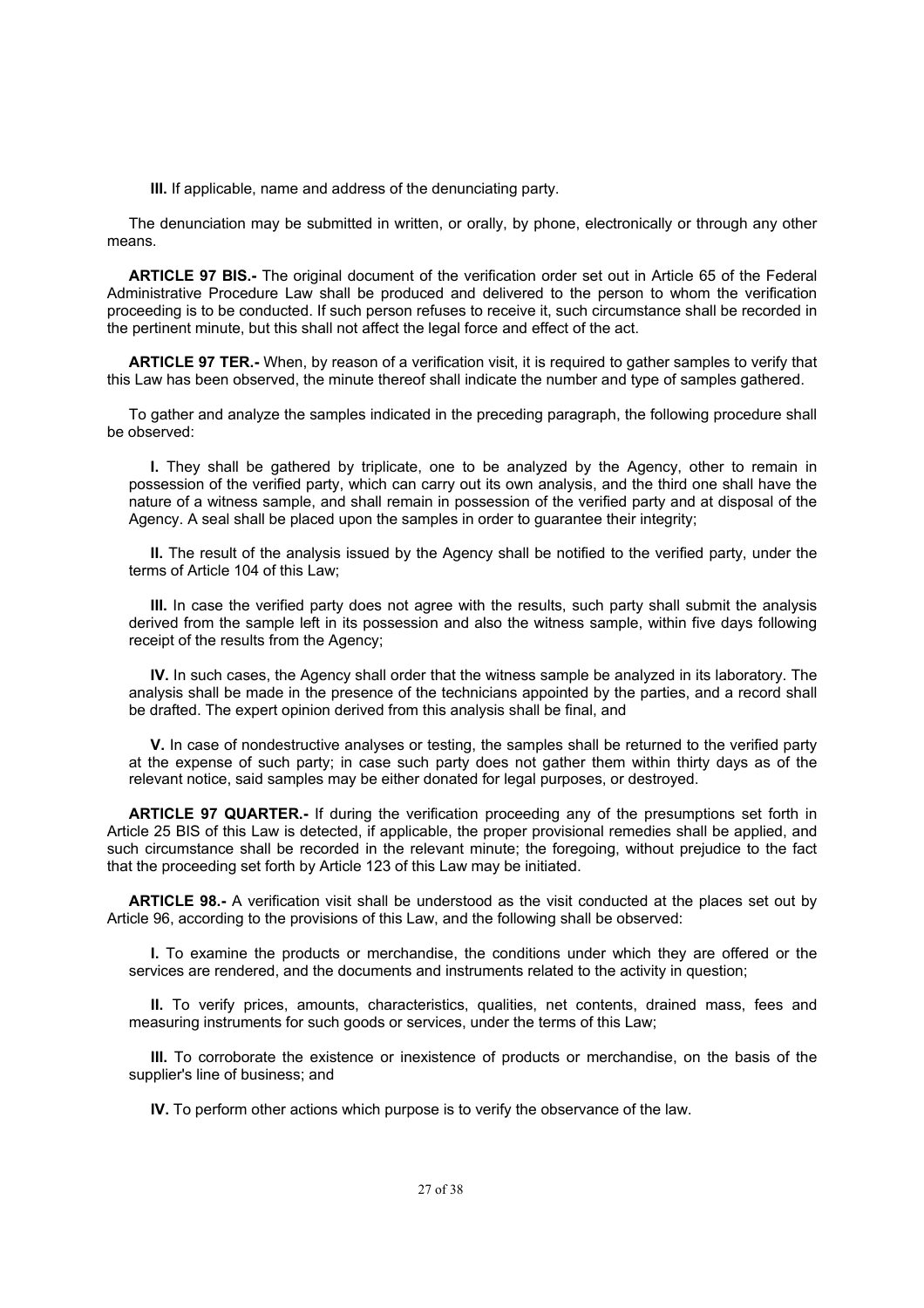**ARTICLE 98 BIS.-** When, by reason of a verification, the Agency detects violations to this Law and other applicable provisions, it may order to inform consumers, either individually or collectively, and even through the mass media, the actions or omissions of the supplier that affect the interests or rights of consumers, as well as the manner in which the supplier shall refund or compensate the consumers, and the suppliers shall evidence that such order has been satisfied. Otherwise, the relevant penalties shall be imposed.

**ARTICLE 98 TER.-** The Agency may order to seize goods or products marketed outside the commercial premises when the applicable provisions are not observed pursuant to the procedure set out for such purpose and published in the **Official Gazette of the Federation**, and shall inform so to the authorities with competent jurisdiction so that the pertinent measures may be adopted.

## **Chapter XIII Procedures**

## **First Section Common Provisions**

**ARTICLE 99.-** The Agency shall receive complaints or claims from consumers, which are based upon this Law, and they may be submitted in written, orally, by phone, electronically or through any other adequate means, if they meet the following requirements:

**I.** Name and address of the claimant;

**II.** Description of the good or services claimed, and a brief account of the facts;

**III.** Name and address of the supplier indicated in the voucher or receipt that covers the transaction subject-matter of the claim or, in absence thereof, the one the claimant has provided, and

**IV.** The place or manner in which it is requested that such claim be taken up.

The claims of individuals or legal entities set out in the first subsection of Article 2 of this Law that acquire, store, use or consume goods or services in order to incorporate them into manufacturing, transformation and marketing processes, or to render services to third parties, shall be legally admissible, provided the amount of the transaction subject-matter of the claim does not exceed \$ 319,447.46.

The Agency may request to the federal, state or municipal authorities, or to the authorities of the Federal District, to provide the data required to identify and locate the supplier. The aforementioned authorities shall respond such request within fifteen days from the date of its submission.

**ARTICLE 100.-** Claims may be taken up, at option of the claimant, at the place where the fact subjectmatter of the claim has arisen; at the address of the claimant; at the address of the supplier, or at any other justified place, such as the place where the consumer performs his daily activities or the place of his residence.

In case there is not an office of the Agency in the place requested by the consumer, the Agency shall inform the place or manner in which the consumer's claim shall be served.

**ARTICLE 101.-** The Agency shall reject, without requiring a formal petition, claims which are evidently legally inadmissible.

**ARTICLE 102.-** Once a claim is submitted, the relevant legal actions that are subject to a statute of limitations shall be interrupted during the term when the procedure continues.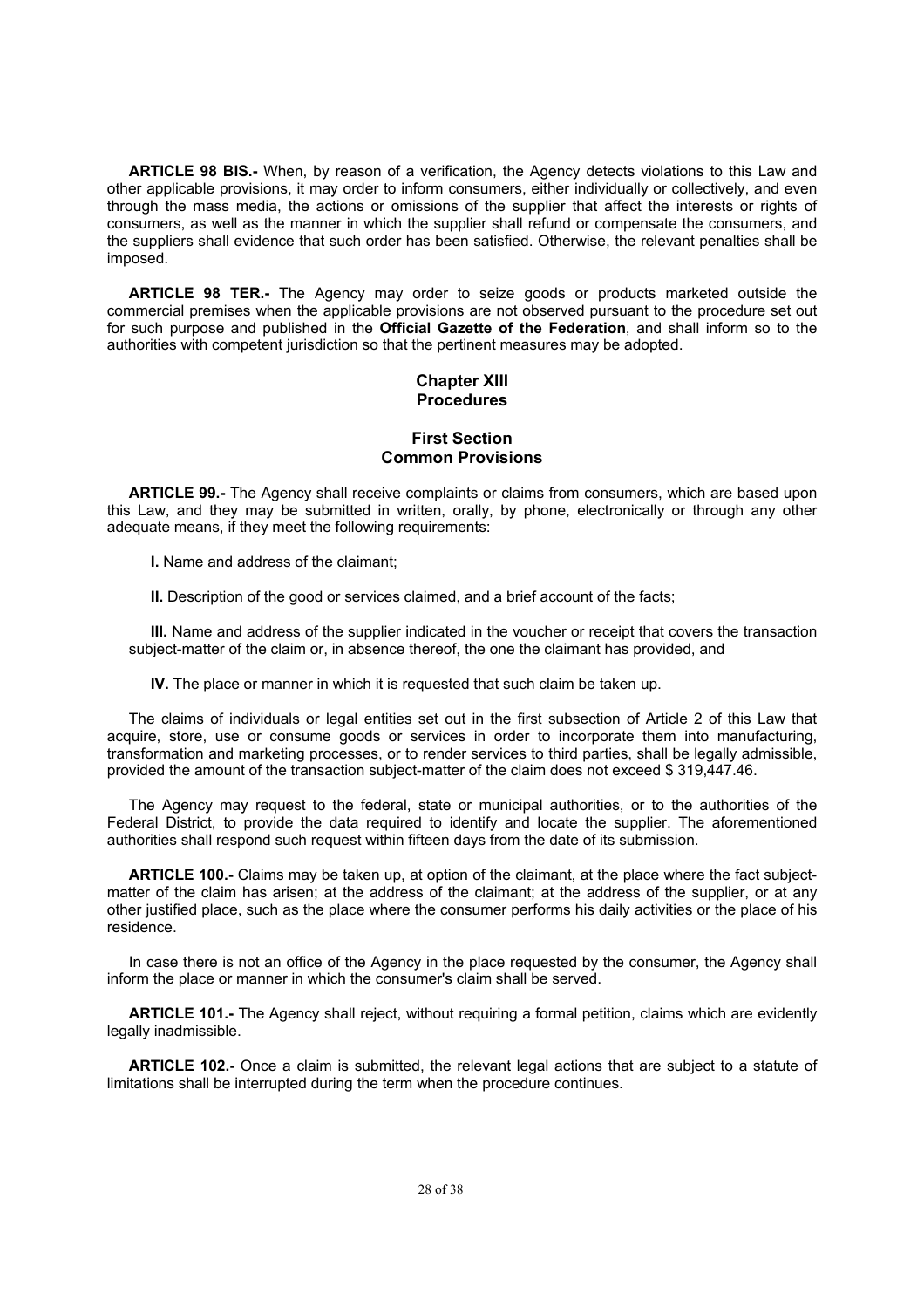**ARTICLE 103.-** The Agency shall give notice to the supplier within fifteen days following the date when the claim has been received and registered, and shall request to it a written report related to the facts, accompanied by a summary of such report.

**ARTICLE 104.-** The notices given by the Agency shall be delivered in person, in the following cases:

**I.** In case of a first notice;

**II.** In case an act is requested from to the party that shall satisfy it;

**III.** In case of notifications of arbitral awards;

**IV.** In case of decisions or resolutions that impose an enforcement measure, or a penalty;

**V.** When the Agency gives notice of having received amounts as offer of payment to the creditor;

**VI.** When the authority may deem so advisable; and

**VII.** In other cases provided for by the law.

Personal notices shall be served by the process server or through certified mail, with acknowledgement of receipt from the notified party, or through any other means to serve such notice in a legally unquestionable manner, or by the addressee, provided such addressee stipulates such consent in written. Said notice shall be served at the address of the facilities or premises indicated in the relevant voucher, or either, at the address provided by the claimant.

With respect to the notice set out in the first subsection of this provision in relation to a settlement procedure, such notice can be served upon the person who must be notified or, in absence thereof, with his legal representative, the person in charge or the person responsible for the pertinent facilities or premises. In absence thereof, the provisions of the Federal Administrative Procedure Law shall be observed.

Notices served upon the person with whom the procedure shall be conducted under the terms of the preceding paragraph shall be legal, even if it was not feasible to serve such notices at the relevant address.

In case the addressee did not indicate an address to hear and receive notifications, or has changed such address without giving notice to the Agency, who may serve such notice by posting it on the bulletin board.

With respect to acts different to the acts indicated above, notices may be served by posting them on the bulletin board, prior notice to the addressee, who can object to such fact, as well as by mail, with acknowledgment of receipt requested, or through a courier service; they can also be served by telegram, fax, electronically or through other similar means, prior acceptance in written from the interested party.

The documentation submitted electronically, by fax or through any other proper means by an administrative office of the Agency to other office of the agency to be served, shall have full force and effect, provided the receiving office has confirmed the identification code of the public server that submits the documentation, and this documentation is kept in full, unchanged and easily available.

**ARTICLE 105.-** Claims may be filed within the term of one year with respect to any of the following presumptions:

I. With respect to sales of goods or rendering of services.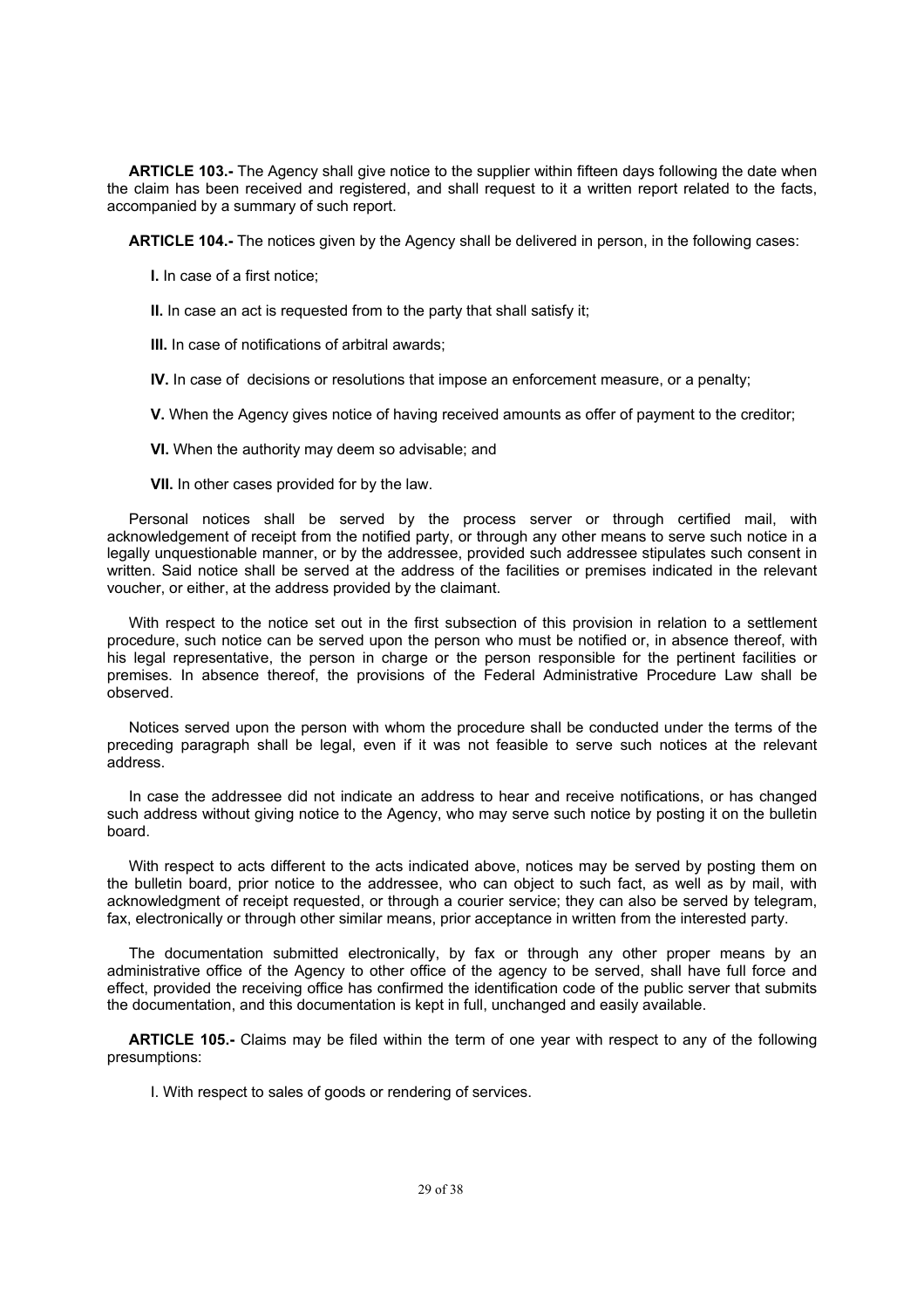**a)** As of the date when the voucher that covers the price or the consideration agreed upon is issued;

**b)** As of the date when the good has been paid or the service may be enforceable, in whole or in part;

**c)** As of the date when the good is received, or the service is rendered, or

**d)** As of the last date when the consumer evidences to have requested directly from the supplier the performance of any of the obligations assumed by such supplier.

**II.** With respect to granting the use or temporary enjoyment of goods:

**a)** As of the date when the receipt is issued in favor of the party that enjoys the use or temporary enjoyment; or

**b)** As of the date when the consideration agreed in favor of the party that grants the use or temporary enjoyment is in fact performed.

**ARTICLE 106.-** Within the procedures set out in this chapter, the parties may carry out an offer of payment with the Agency by reproducing to the Agency deposits-in-court certificates issued by an institution legally authorized therefor:

**I.** When the creditor refuses to receive the pertinent amount:

**II.** When the creditor refuses to deliver the voucher of payment;

**III.** When a doubt exists regarding the legal appropriateness of the payment;

**IV.** As long as a breach of any of the obligations assumed by the adversary continues, while the procedure is being completed with the Agency;

**V.** In order to comply with covenants or awards; and

**VI.** To guarantee the commitments assumed with the Agency.

The Agency shall serve the pertinent notice and shall order its delivery to the consignee or, if applicable, to the court of law with competent jurisdiction. Once the legal actions to deliver the deposits-incourt certificates have been exhausted and the above has not been feasible, the rights to collect them shall be subject to a statute of limitations of three years in favor of the Agency, starting as of the first notice for the collection thereof.

**ARTICLE 107.-** In case an expert testimony is required, the consumer and the supplier may appoint their respective experts, who shall not be bound to present themselves to accept the appointment, but only to ratify the expert opinion upon its submission. In case of a difference between the expert opinions of the parties, the Agency shall appoint a court-appointed expert.

**ARTICLE 108.-** In absence of an express indication, the terms fixed in days in this Law shall be understood as calendar days. If the day when any term concludes is a nonworking day, it shall be understood that such term will conclude on the immediately following business day.

**ARTICLE 109.-** To evidence the legal capacity in processes brought with the Agency, with respect to individuals, a power of attorney signed in presence of two witnesses shall be sufficient; in case of legal entities, a power of attorney formalized with a notary public shall be required.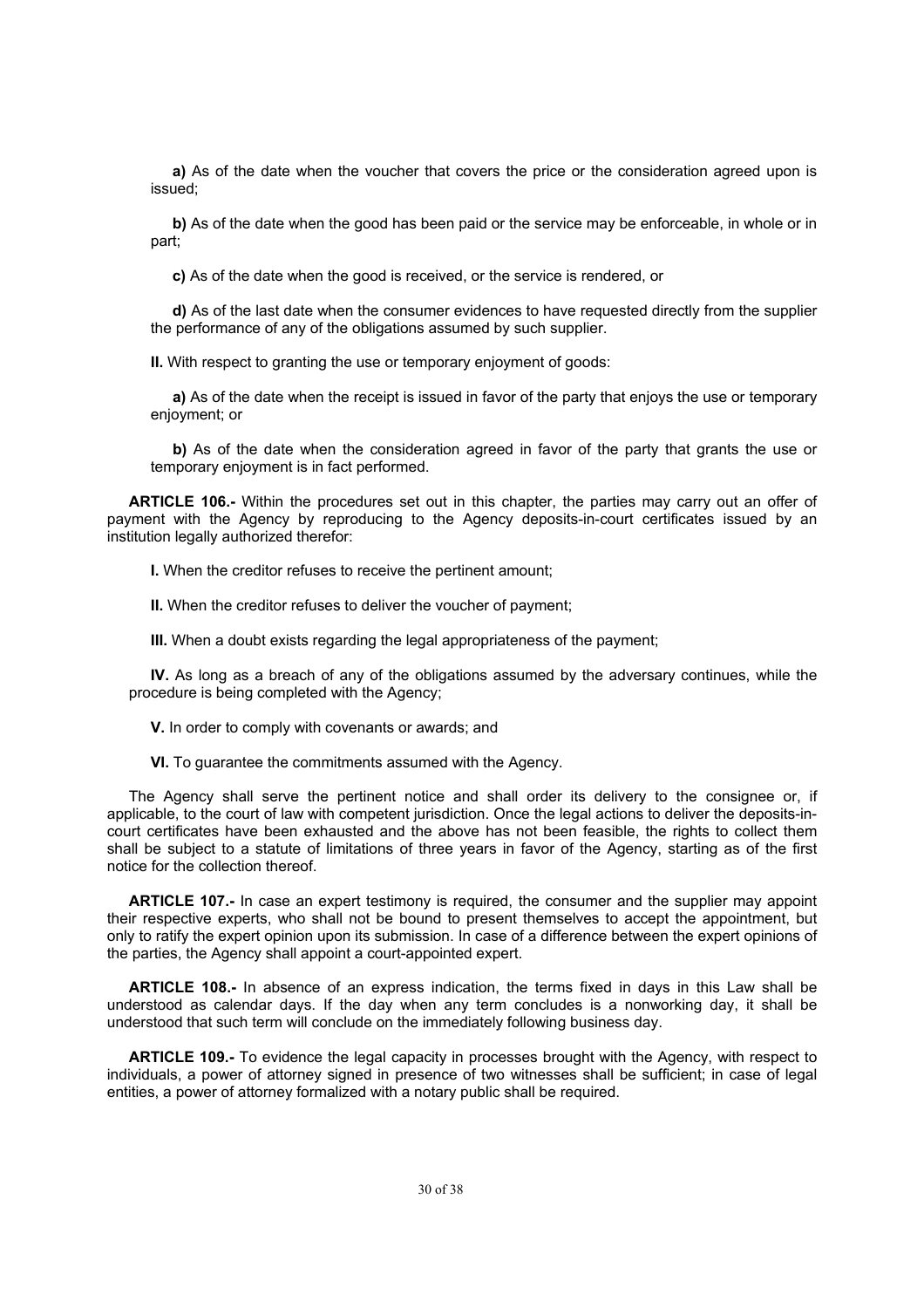**ARTICLE 110.-** The authorized covenants and the awards issued by the Agency shall be rendered as matters finally adjudged and ready for execution, which may be brought with the competent courts by way of an enforcement procedure or a summary proceeding, at the option of the interested party.

The authorized covenants and the admissions of both suppliers and consumers of obligations under their care, as well as the offer to perform them, having been reduced to writing, and filed with the Agency, and accepted by the other party, may be made effective through the enforcement measures set forth in this Law.

Even though no claim has been submitted, the Agency shall be empowered to approve any covenants proposed by both consumer and supplier, prior their ratification.

### **Second Section Settlement Procedure**

**ARTICLE 111.-** The Agency shall fix the date and hour to hold a settlement hearing in order to mediate the interest of the parties, said hearing shall take place at least four days after the date when the claim has been notified to the supplier.

The settlement may be made by phone or by other proper means, in which case the Agency or the parties can request that the commitments assumed be ratified in written.

**ARTICLE 112.-** In case the supplier does not appear at the hearing, or does not render the report related to the facts, an enforcement measure shall be imposed and the supplier shall be summoned to a second hearing within a term not to exceed 10 days; if the supplier does not appear to this hearing, a new enforcement measure shall be imposed, and the assertions of the claimant shall be deemed as allegedly true.

In case the claimant does not appear at the settlement hearing and does not file within the following ten days a legally unquestionable justification for such absence, the claim shall be deemed as dismissed, and the claimant may not be able to file another claim with the Agency with regards to the same facts.

**ARTICLE 113.-** Prior acknowledgment of the legal capacity and the contractual relationship between the parties, the mediator shall submit to the parties a brief of the claim and the report submitted, indicating the common elements and the matters under dispute, and shall urge them to reach a settlement. Without prejudging the dispute, the mediator shall submit one or several options to solve the same, safeguarding the rights of the consumer.

With respect to goods or services rendered or supplied from time to time, such as electric power, gas or telecommunication services, the mere initiation of the settlement procedure shall suspend any authority of the supplier to unilaterally interrupt or suspend the performance of its obligations as long as such procedure concludes.

**ARTICLE 114.-** At all times, the mediator may request from the parties to furnish any evidentiary elements deemed advisable to settle the dispute and exercise the authorities conferred upon the Agency by this Law. Likewise, the mediator may agree to conduct any procedure, which allows proving the facts that constitute the claim. The parties may furnish the evidence they deem advisable to prove both the elements of the claim and the report.

The mediator may adjourn the settlement hearing up to three times whenever he deems advisable, or at the request of both parties. Likewise, the mediator may request that a ruling be issued, through which the contractual obligation is quantified in a certain amount.

If the hearing is adjourned, the mediator shall set a date and hour to carry it on within the following fifteen days and, if applicable, the mediator shall inform the parties of the relevant ruling so that the parties may make any observations to this opinion during the hearing.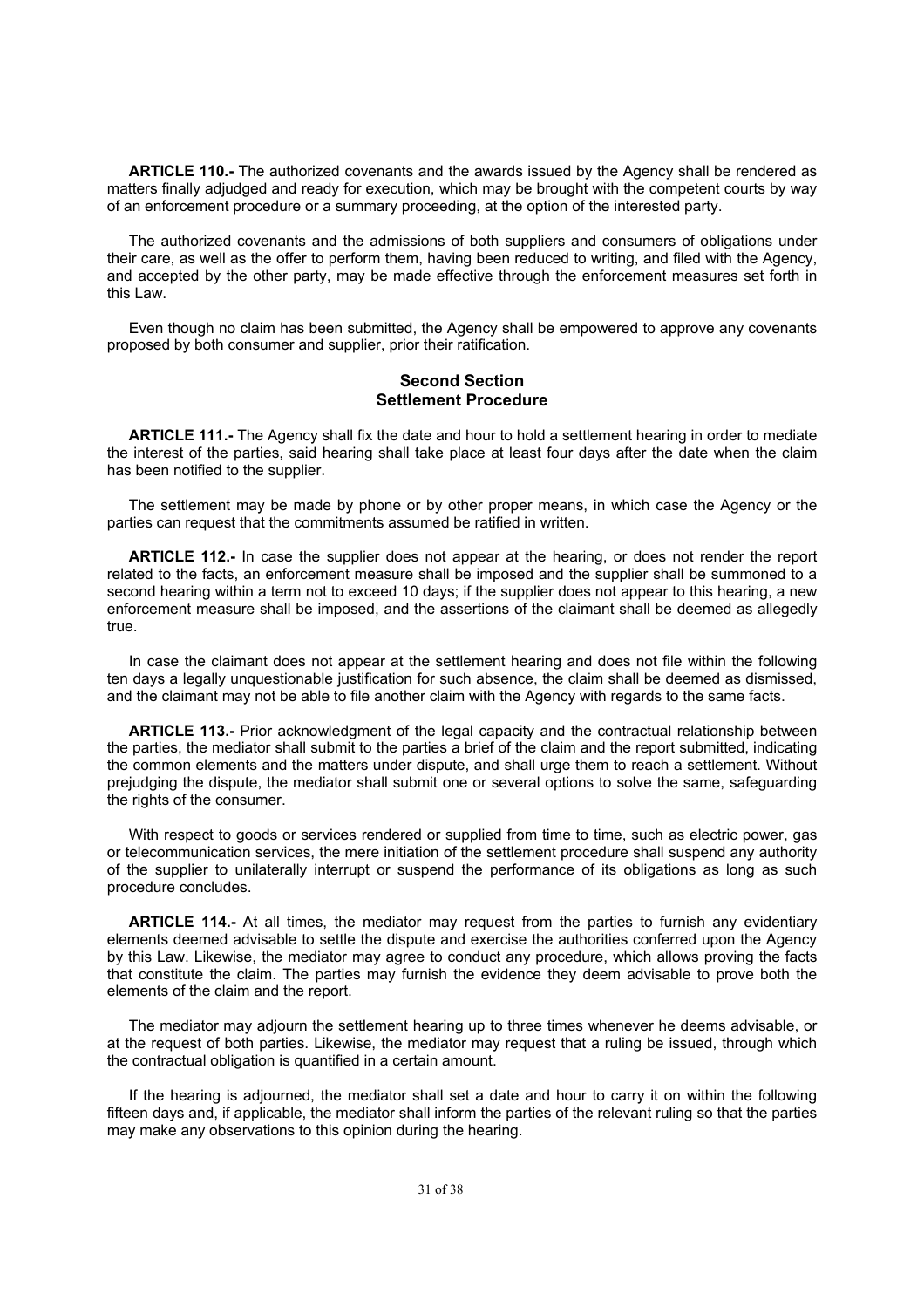The Agency may issue a resolution to process containing said rulings indicated in the preceding paragraphs, which shall constitute a document proving plaintiff's right of execution, nonnegotiable in favor of the consumer, provided the contractual obligation breached contained therein is true, enforceable and certain in opinion of the judicial authority, with respect to which the supplier may dispute the amount of such document, introduce evidence and assert the defenses deemed advisable.

With regards to any hearing, the pertinent minute shall be drafted. In case the supplier does not sign the minute, this shall not affect the legality of the hearing, and such denial shall be recorded.

In order to substantiate the settlement procedure indicated in this Chapter, the Federal Code of Civil Procedure *(Código Federal de Procedimientos Civiles)* shall be applied in a supplementary manner.

**ARTICLE 114 BIS.-** The ruling set out in the preceding article shall be made based upon the following considerations:

**I.** The amount of the contractual obligation shall be estimated in view of the amounts originally agreed by the parties;

**II.** The degree of performance carried out by the supplier in relation to the obligation subject-matter of the procedure shall be analyzed;

**III.** With the aforesaid data, the defaulted obligation shall be estimated and, if applicable, the refund indicated in Article 92 TER, and

**IV.** The refund indicated in the preceding subsection shall be estimated according to the following criteria:

**a)** In cases when the consumer would have delivered the total amount of the transaction to the supplier, the refund shall be 30% of the amount of the contractual obligation established in the ruling;

**b)** When the consumer would have delivered over 50% of the total amount of the transaction to the supplier, the refund shall be 25% of the amount of the contractual obligation established in the ruling;

**c)** In cases when the consumer would have delivered up to 50% of the total amount of the transaction to the supplier, the refund shall be 20% of the amount of the contractual obligation established in the ruling, and

**d)** In other cases, the pertinent refund shall be 20% of the amount of the contractual obligation established in the ruling.

The refunds indicated above shall be set without prejudice to the penalties the supplier may deserve, or the ones amended by the judicial authority.

**ARTICLE 114 TER.-** The ruling rendered shall contain the following:

**I.** Date and place of issuance;

**II.** Identification of the person who renders the ruling;

**III.** Name and address of both supplier and consumer;

**IV.** The contractual obligation and type of good or service in question;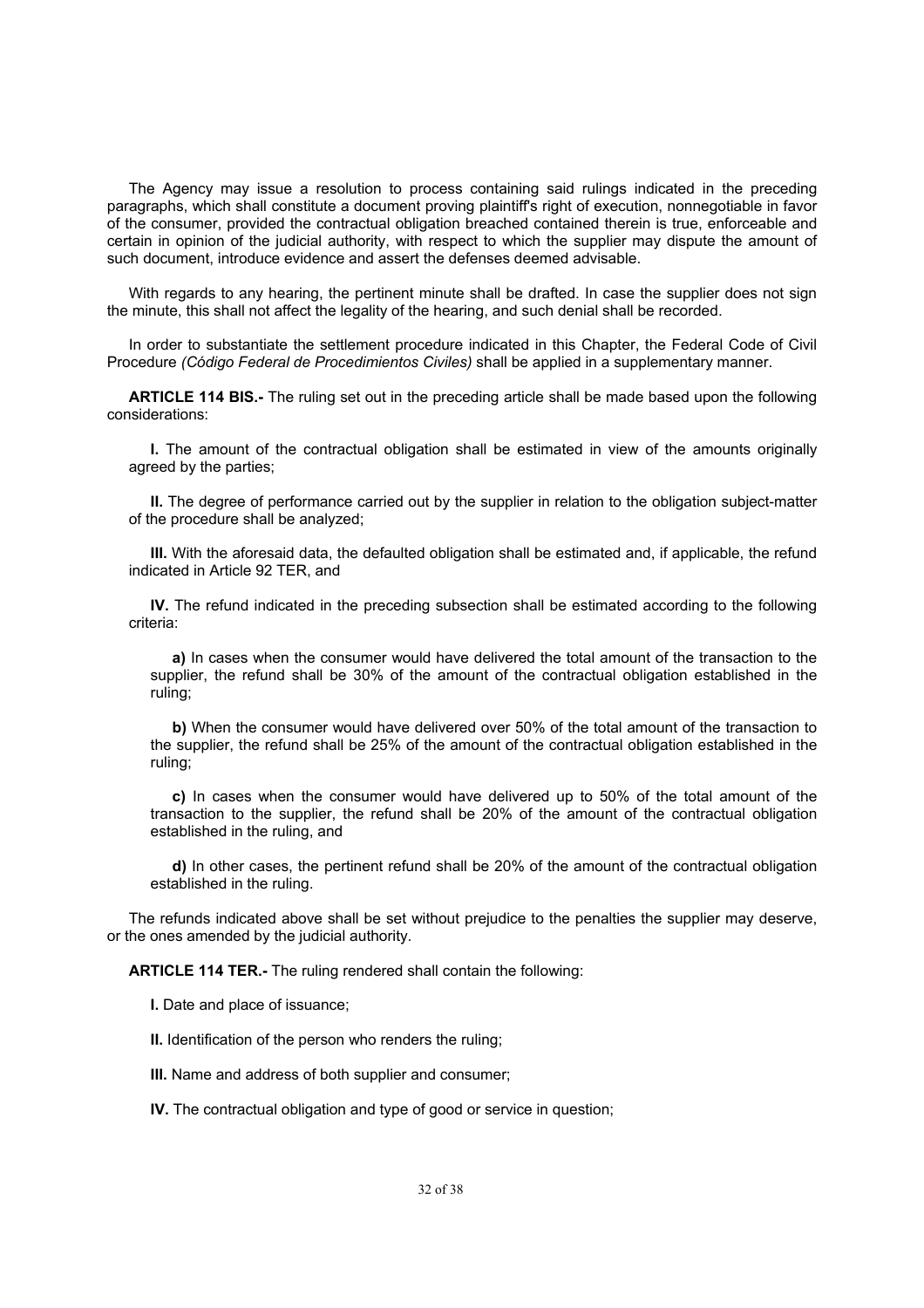**V.** The original amount of the transaction and subject-matter of the claim;

**VI.** The estimate of the amount of the obligations under the care of the supplier, and

**VII.** The liquid quantification of the refund for the consumer.

The estimate of the amount contained in the ruling, for execution purposes, shall be updated due to the lapse of time upon the moment when such opinion was rendered and until the moment it is paid, taking into consideration the changes of prices in the country according to the inflation adjustment factor produced by the National Consumer Price Index, and published by the Central Bank of Mexico on a monthly basis.

The executive action derived from the ruling shall be subject to a statute of limitations of one year as of its issuance.

**ARTICLE 115.-** The resolutions to process issued by the mediator shall not admit any remedy.

The covenants executed by the parties shall be authorized by the Agency whenever they do not contradict the law, and the resolution approving them shall not admit any remedy.

**ARTICLE 116.-** In case no settlement is reached, the mediator shall urge the parties to either appoint the Agency as arbitrator or to appoint an independent arbitrator to settle the dispute. For purposes of this last case, the Agency can make available the information on independent arbitrators to the parties.

In case the arbitration is not accepted, the rights of both parties shall be left intact.

## **Third Section Arbitration Procedure**

**ARTICLE 117.-** The Agency may act as arbitrator between consumers and suppliers whenever the interested parties appoint it as such without requiring any prior claim or settlement procedure, and observing the principles of legality, equity and fairness between the parties.

With respect to the individuals or legal entities indicated in the first subsection of Article 2 of this Law that acquire, store, use or consume goods or services in order to incorporate them into manufacturing, transformation and marketing processes, or to render services to third parties, the Agency may act as arbitrator, provided the amount of the transaction subject-matter of the claim does not exceed \$ 319,447.46.

**ARTICLE 118.-** The appointment of an arbitrator shall be recorded in a minute with the Agency, which shall also indicate clearly the essential matters under dispute and whether the arbitration is held strictly constructing the law or as an amicable dispute resolution.

**ARTICLE 119.-** In an amicable dispute resolution, the matters of the arbitration shall be established, and the arbitrator shall be free to render a resolution in all reason, fairness and good faith, not subject to legal rules, but observing the essential formalities of the procedure. The arbitrator shall be empowered to gather all the elements deemed advisable to resolve the matters submitted before him. No time limits or collateral issues shall be admitted.

**ARTICLE 120.-** In the arbitration procedure held by strictly constructing the law, the parties shall make a commitment whereby they shall set the rules for the procedure according to the principles of legality, fairness and equality between the parties. If the parties do not propose them, or if they do not have reached an agreement, the arbitrator shall establish them. In any case, the Commerce Code *(Código de Comercio)* shall be applied in a supplementary manner, and in absence of a suitable provision in such Code, the applicable local civil procedural ordinance shall be applied.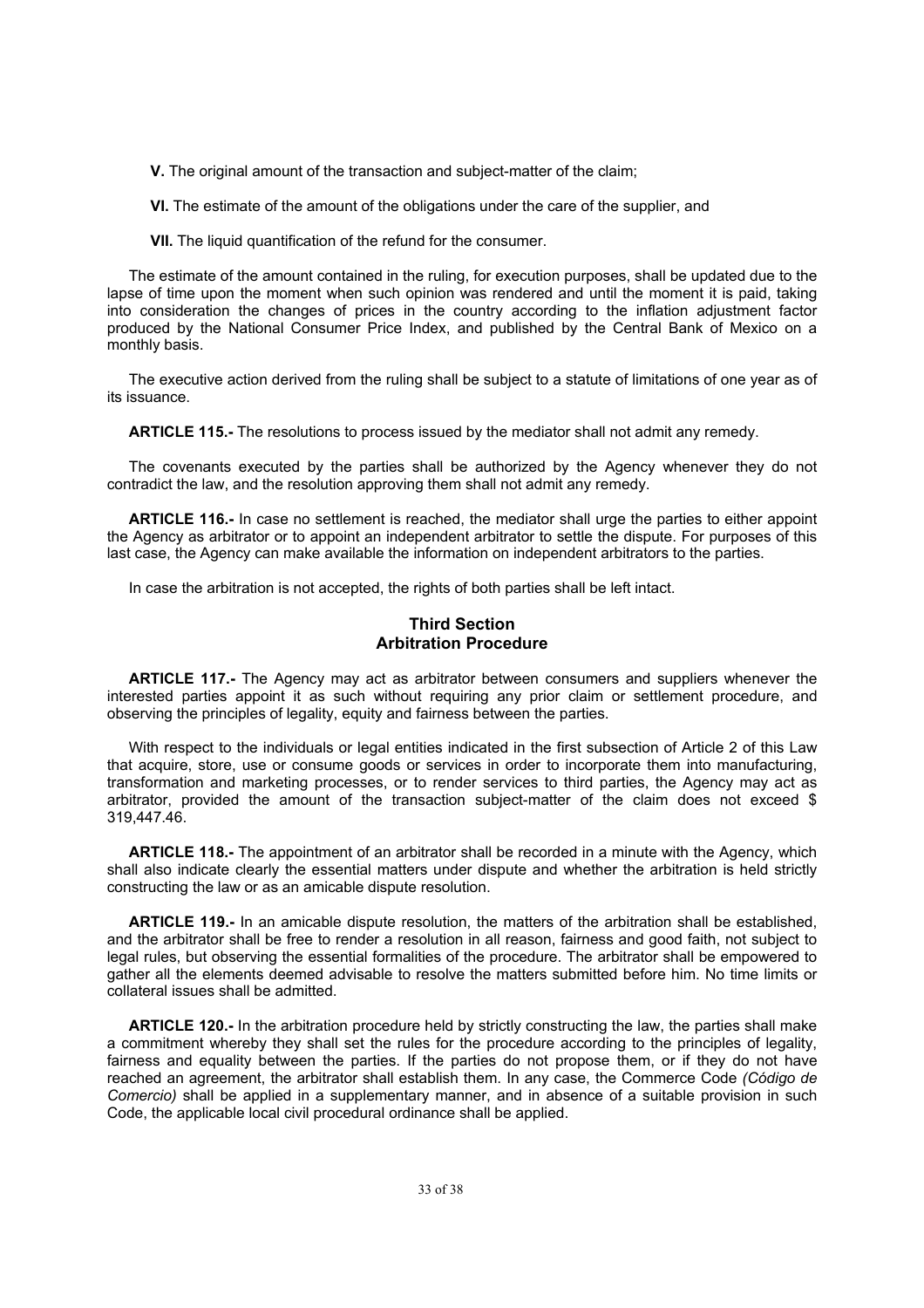**ARTICLE 121.-** The arbitral award issued by the Agency or by the arbitrator appointed by the parties shall be enforced or, if applicable, its enforcement may be brought within fifteen days following the date of the award notification, unless otherwise agreed.

**ARTICLE 122.-** The decisions rendered during the arbitration procedure shall admit, as sole remedy, the motion for reconsideration, which the arbitrator appointed shall settle within a term not to exceed three days. The arbitral award shall only be subject to a clarification within two days following the date of notification thereof.

## **Fourth Section Procedures Regarding Law Infringements**

**ARTICLE 123.-** In order to establish a breach to this Law and, if applicable, the imposition of the penalties stipulated herein, the Agency shall give notice to the alleged infringer of the facts subject-matter of the procedure, and shall grant a term of ten business days to introduce evidence and refute them in written. Otherwise, the Agency shall issue a decision pursuant to the evidentiary means that have been made available to it.

When the Agency detects infringements to the Mexican Official Standards and brings the procedure indicated in this provision against a supplier by reason of the marketing of goods or products that are not in compliance with such standards, it shall also give notice to the manufacturer, producer or importer of such goods or products on the initiation of the procedure set forth in this article. The Agency shall establish the penalties that may be legally admissible once the procedure in question is completed.

The Agency shall admit the evidence it deems advisable, and shall proceed to introduce them. Likewise, it may request from the alleged infringer or from third parties other evidence it may deem advisable.

Once the introduction of evidence concludes, the Agency shall give notice to the alleged infringer so that the infringer may submit arguments within the next two business days.

The Agency shall render a decision within the next fifteen business days.

**ARTICLE 124.-** The Agency may request from the claimant in the settlement or arbitral procedure or, if applicable, from the denunciating party, to furnish evidence in order to prove the existence of infringements to this Law.

**ARTICLE 124 BIS.-** In order to substantiate procedures regarding infringements to the law, as indicated in this Chapter, the provisions of the Federal Administrative Procedure Law shall be applied in a supplementary manner.

#### **Chapter XIV Penalties**

**ARTICLE 125.-** The infringements to the provisions of this Law shall be penalized by the Agency.

**ARTICLE 126.-** Infringements to the provisions of Articles 8 BIS, 11, 15, 16, and other provisions not expressly mentioned in Articles 127 and 128, shall be penalized with a fine from \$159.72 to \$511,115.94.

**ARTICLE 127.-** Infringements to the provisions of Articles 7 BIS, 13, 17, 18 BIS, 32, 33, 34, 35, 36, 37, 38, 39, 40, 41, 42, 43, 45, 47, 48, 49, 50, 52, 53, 54, 55, 57, 58, 59, 60, 61, 62, 66, 67, 68, 69, 70, 72, 75, 77, 78, 79, 81, 82, 85, 86 QUATER, 87 BIS, 90, 91, 93, 95 and 113, shall be penalized with a fine from \$319.45 to \$1,022,231.88.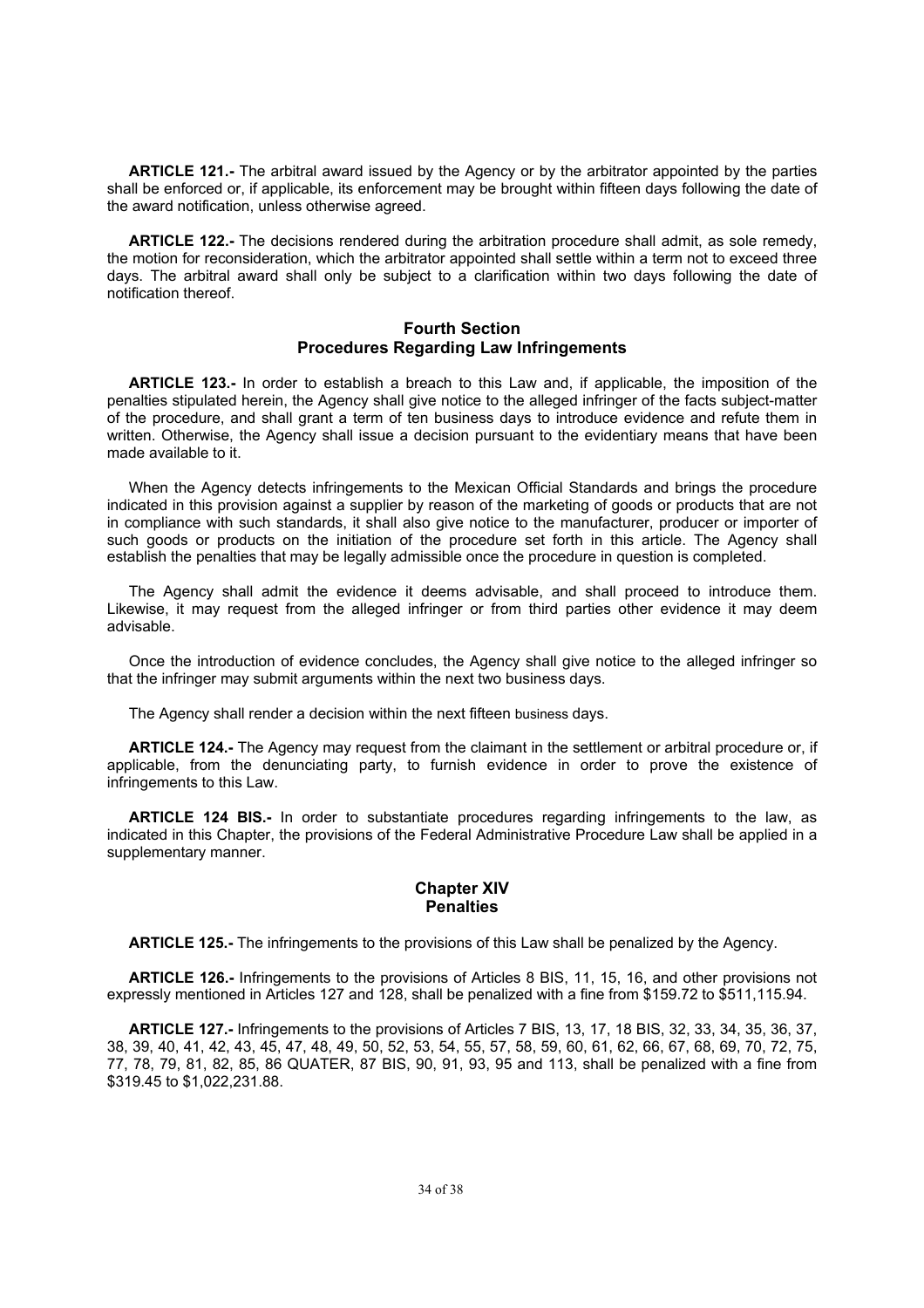**ARTICLE 128.-** Infringements to the provisions of Articles 7, 8, 10, 12, 44, 63, 63 BIS, 63 TER, 63 QUINTUS, 65, 65 BIS, 73, 73 BIS, 73 TER, 74, 76 BIS, 80, 86 BIS, 87, 87 TER, 92, 92 TER, 98 BIS and 121 shall be penalized with a fine from \$479.17 to \$1,874,091.79.

**ARTICLE 128 BIS.-** In cases of particular seriousness, the Agency may penalize with a closing down, in whole or in part, which may last up to ninety days, and additionally penalized with a fine from \$95,834.24 to \$2,683,358.70.

**ARTICLE 128 TER.-** Cases of particularly seriousness shall be:

**I.** Cases where the rights and interests of a group of consumers could be affected in case the supplier continues to operate.

**II.** When the infringement in question could endanger the life, health or safety of a group of consumers.

**III.** The infringements committed in relation to goods, products or services that, due to the season or special circumstances of the market, adversely affect the rights of a group of consumers.

**IV.** Conducts committed taking advantage of shortages, remoteness or difficulty to supply a good or to render a service;

**V.** Acts with respect to basic commodities of generalized consumption, such as foods, natural gas or liquefied petroleum gas, gasoline or other products subject to a maximum price or prices or fees established or registered by the Ministry or by any other competent authority, and

**VI.** Recidivism in the commission of infringements to the articles indicated in Article 128 of this Law.

**ARTICLE 128 QUARTER.-** A penalty to prohibit the marketing of goods or products shall be imposed when, once this marketing is suspended, it is established that its adjustment, reprocess, repair or substitution is not feasible, or either when its marketing cannot be made according to the provisions of this Law.

In the case of the provisions set forth in the preceding paragraph, the Agency may order the destruction of the relevant goods or products.

With respect to services, the prohibition to market them shall be admissible when, once it has been suspended it cannot be guaranteed that their rendering can be made according to the provisions of this Law.

**ARTICLE 129.-** In case of recidivism, a fine up to the double amount of the amounts indicated in Articles 126, 127, 128, 128 BIS can be applied, and even an administrative detention of up to thirty-six hours.

**ARTICLE 129 BIS.-** Due to inflation, the Agency shall adjust every year the amounts indicated in pesos in Articles 25, 99, 117, 126, 127, 128, 128 BIS and 133 of this Law. No later than December the 30<sup>th</sup> of each year, the Agency shall publish in the Official Gazette of the Federation the amounts adjusted that shall govern during the next calendar year.

For these purposes, the Agency shall base upon the variation observed in the value of the National Consumer Price Index published by the Central Bank of Mexico between the last adjustment of these amounts and the month of November of the year in question.

**ARTICLE 130.-** Recidivism is understood as one same infringer committing two or more infringements to the same legal provision during the course of one year, starting as of the day when the first infringement was committed.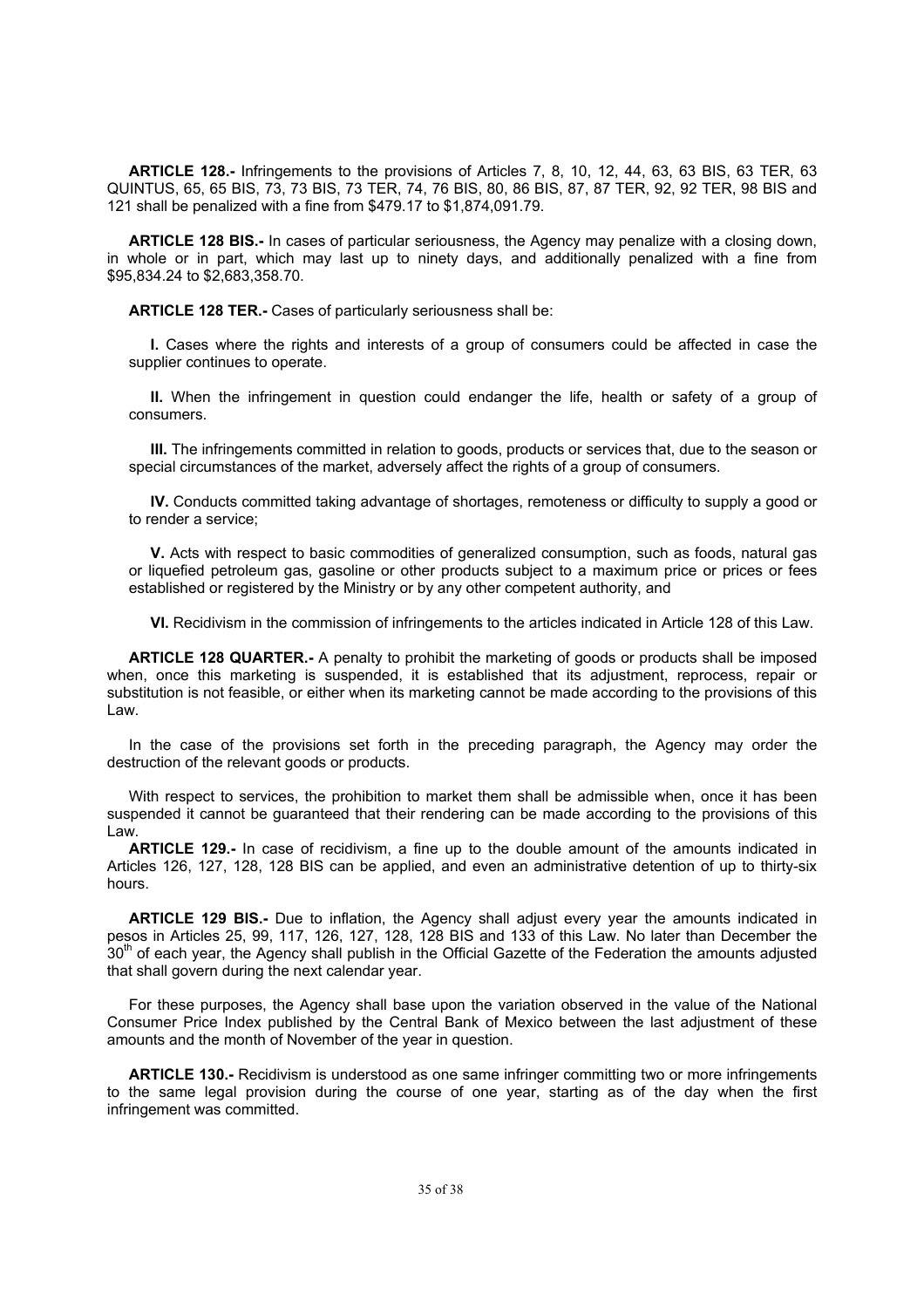**ARTICLE 131.-** The penalties imposed due to infringements to this Law and the provisions derived hereunder shall be imposed indistinctly based upon:

**I.** The minutes drafted by the authority;

**II.** The data verified and furnished in the denunciations submitted by consumers;

**III.** The advertising or information of suppliers and the verification of infringements; or

**IV.** Any other element or circumstance that may furnish evidentiary elements in order to apply a penalty.

The resolutions of the Agency shall be duly grounded and legally reasoned pursuant to the law, taking into consideration the criteria set forth in this ordinance.

**ARTICLE 132.-** The Agency shall determine the penalties according to the provisions of this Law and the regulations hereto taking as basis the seriousness of the infringement, and taking into account the following elements:

**I.** The damage caused to the consumer or to society in general;

- **II.** The intentional nature of the infringement;
- **III.** Whether it is a case of recidivism, and
- **IV.** The economic situation of the infringer.

Likewise, the Agency shall take into consideration the general facts of the infringement, in order to gather the elements that may allow it to express in detail the reasons it may have to establish the amount of the fine to a specific amount.

**ARTICLE 133.-** In no case may the same fact that constitutes an infringement be penalized twice or more times, nor by two or more administrative authorities, except in cases of recidivism.

When several infringements are committed with one same fact or omission and to which this Law imposes a penalty, the total amount for such penalties shall not exceed \$5'366,717.39.

**ARTICLE 134.-** The authority that may have imposed any of the penalties set forth in this Law may condone, reduce or commute it, and to this end, such authority shall appraise the circumstances of the case, the causes that gave rise to such imposition, as well as the extent in which the claim of the consumer has been satisfied, but the request from the interested party shall not constitute a remedy.

The authority shall not exercise the capacity indicated in this provision with respect to penalties imposed by reason of the procedures to verify and surveil the observance of this Law and other applicable provisions.

### **Chapter XV Administrative Remedies**

**ARTICLE 135.-** A motion for review may be filed against the resolutions of the Agency rendered based upon the provisions of this Law and other ones derived hereof, under the terms of the Federal Administrative Procedure Law.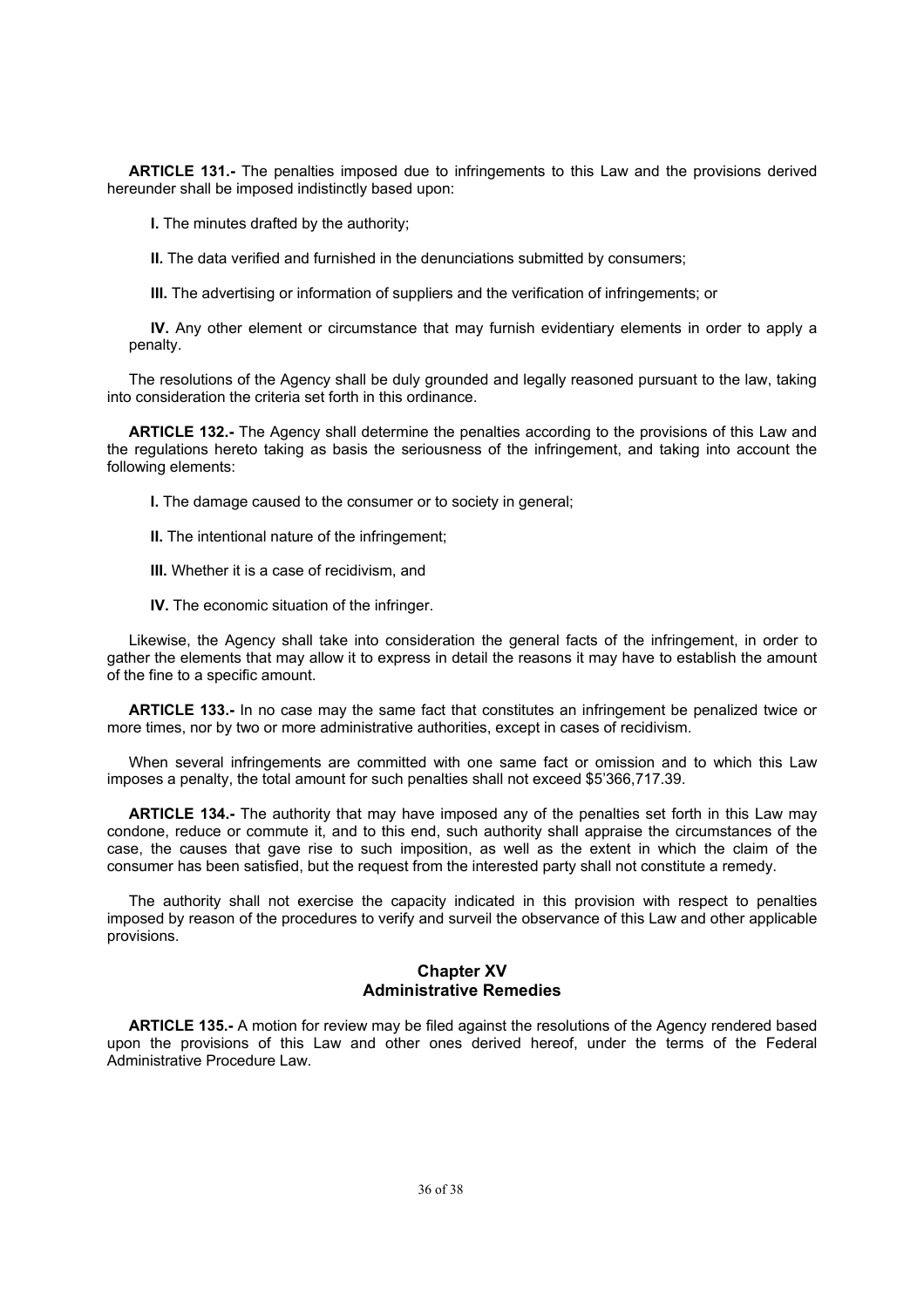#### **TRANSITORY ARTICLES**

**FIRST.** This Decree shall take effect ninety days after it has been published in the **Official Gazette of the Federation**, except for the provisions set out in the following transitory articles.

**SECOND.** Article 92 TER shall take effect one hundred eighty days after the publication of this Decree.

**THIRD.** The amendment to Article 114 regarding the issuance of a ruling by the Agency, as well as the amendment to Article 26 and Articles 114 BIS and 114 TER, shall take effect one year after the publication of this Decree, subject to the budgetary availability to operate the offices required by the Agency to fulfill the duties set forth in such articles.

**FOURTH.** Article 18, subsection IV and the second paragraph of Article 99, regarding individuals, as well as the amendments to Article 100, to the last paragraph of Article 104 and the second paragraph of Article 117, the latter also with respect to individuals, shall take effect 9 months after the publication of this Decree. Likewise, in relation to the legal entities indicated in the second paragraph of subsection I of Article 2, as well as the second paragraph of Articles 99 and 117, respectively, said provisions shall take effect 18 months after the publication of this Decree.

**FIFTH.** The procedure to cancel the registration set out in Article 90 BIS, shall only be admissible regarding contracts that have been registered after the effective date of this Decree.

**SIXTH.** Regarding the transactions derived from the marketing systems indicated in Article 63 of the law carried out on a date before the effective date of this Decree, the provisions that governed them shall continue to apply until such contracts expire and the groups that exist on that date have been liquidated.

The corporations that currently manage such marketing systems may not open new groups of consumers under the terms of such provisions, nor execute new adhesion contracts. The above notwithstanding, during the 60 and 240 immediately following calendar days to the effective date of this Decree, either regarding personal or real property, respectively, the aforementioned corporations may execute adhesion contracts wherein the provisions mentioned in the preceding paragraph have been observed, exclusively in cases of groups of consumers that are still in the process of integration.

**SEVENTH.** As of the effective date of this Decree, the aforesaid corporations may only open new groups of consumers and execute the relevant adhesion contracts when they have the authorization of the Ministry, under the terms of Article 63, and have satisfied the applicable provisions.

**EIGHTH.** For purposes of the sixth transitory article, the Ministry and the Agency, within the scope of their jurisdictions, shall supervise the process to liquidate the groups, and to this end, they shall establish the pertinent guidelines.

**NINTH.** The corporations indicated in the sixth transitory article shall submit to the Ministry the information regarding the operation of the system, the number of contracts, number of groups, terms, and the condition of the consumers in the manner and terms established therefor, amongst other information. The Ministry may request to the aforesaid corporations to carry out external audits regarding groups of consumers incorporated according to the provisions in force before the effective date of this Decree.

The breach of the obligations to submit the information or carry out the audits set out in this article shall be penalized under the terms of the provisions of Article 128 of the Federal Consumer Protection Law.